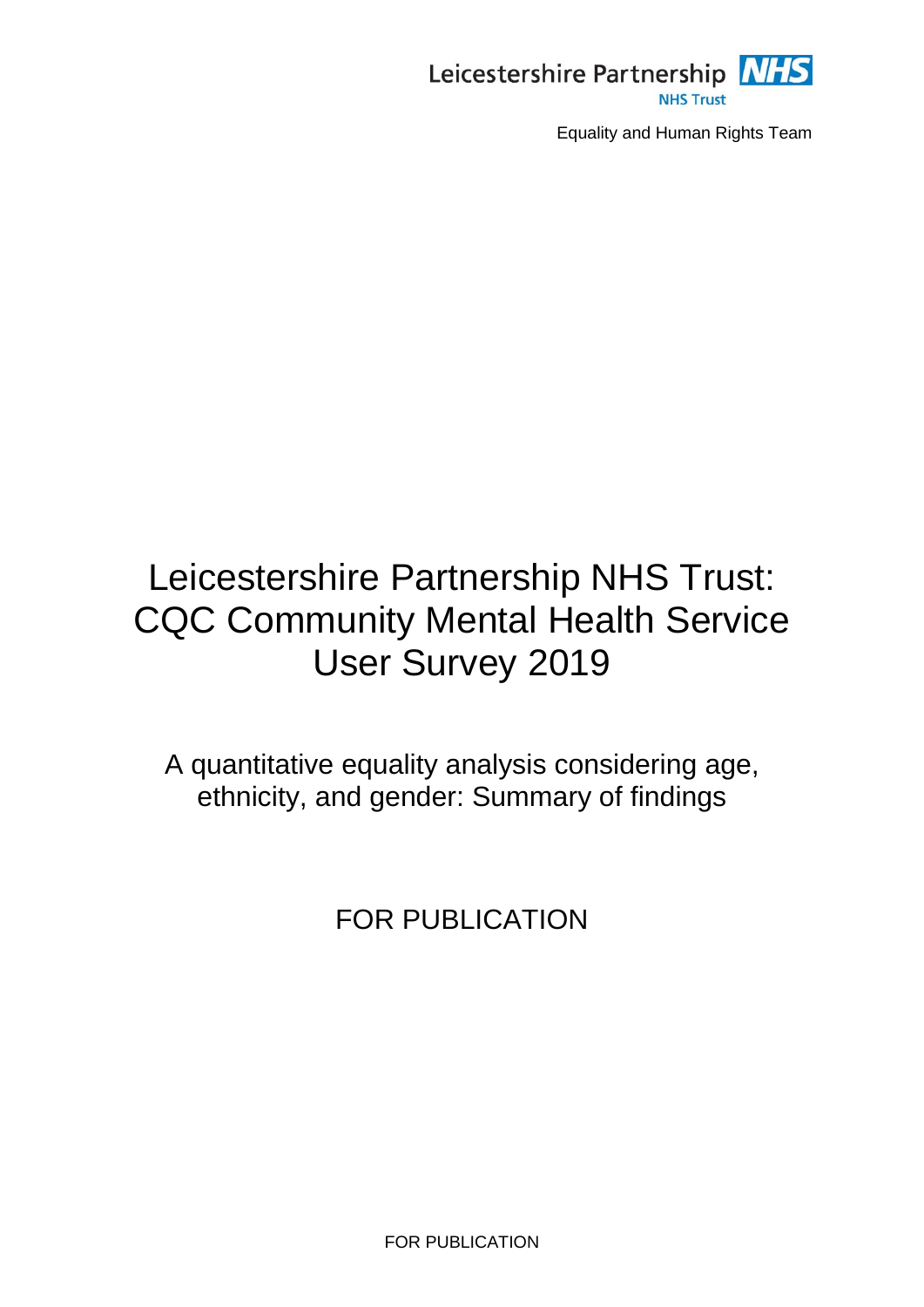

# Table of Contents

| $\mathbf 1$ |                           |                                                                                     |  |
|-------------|---------------------------|-------------------------------------------------------------------------------------|--|
|             | 1 <sub>1</sub>            |                                                                                     |  |
|             | 1.2                       |                                                                                     |  |
| $\mathbf 2$ |                           |                                                                                     |  |
| 3           |                           |                                                                                     |  |
|             | 3.1                       |                                                                                     |  |
|             | 3.1.1                     |                                                                                     |  |
|             | 3.2                       |                                                                                     |  |
|             | 3.2.1                     |                                                                                     |  |
|             | 3.2.2                     | Professional's understanding of how mental health needs affect other areas of a     |  |
|             | 3.3                       |                                                                                     |  |
|             | 3.3.1                     |                                                                                     |  |
|             | 3.4                       |                                                                                     |  |
|             | 3.4.1                     |                                                                                     |  |
|             | 3.4.2                     |                                                                                     |  |
|             | 3.4.3                     | Care to be received and taking into account personal circumstances 18               |  |
|             | 3.5<br>3.5.1              | Formal meeting with someone from NHS mental health services to discuss how care is  |  |
|             | working                   | 19                                                                                  |  |
|             | 3.5.2                     | Decisions made together with the person from NHS mental health services20           |  |
|             | 3.6                       |                                                                                     |  |
|             | 3.6.1                     |                                                                                     |  |
|             | 3.7                       |                                                                                     |  |
|             | 3.7.1                     |                                                                                     |  |
|             | 3.7.2<br>3.7.3            | Assistance with finding support for financial advice or benefits 23                 |  |
|             | 3.7.4                     |                                                                                     |  |
|             | 3.7.5                     |                                                                                     |  |
|             | 3.7.6                     | Information about getting support from people who have experience of the same       |  |
|             |                           |                                                                                     |  |
|             | 3.8 <sub>1</sub><br>3.8.1 | Surveyed about views on the quality of care, outside of the present questionnaire28 |  |
|             | 3.8.2                     |                                                                                     |  |
|             | 3.8.3                     |                                                                                     |  |
| 4           |                           |                                                                                     |  |
|             | 4.1                       | Comparisons between LPT's respondents and the national benchmark, across groups or  |  |
|             |                           |                                                                                     |  |
|             | 4.2                       |                                                                                     |  |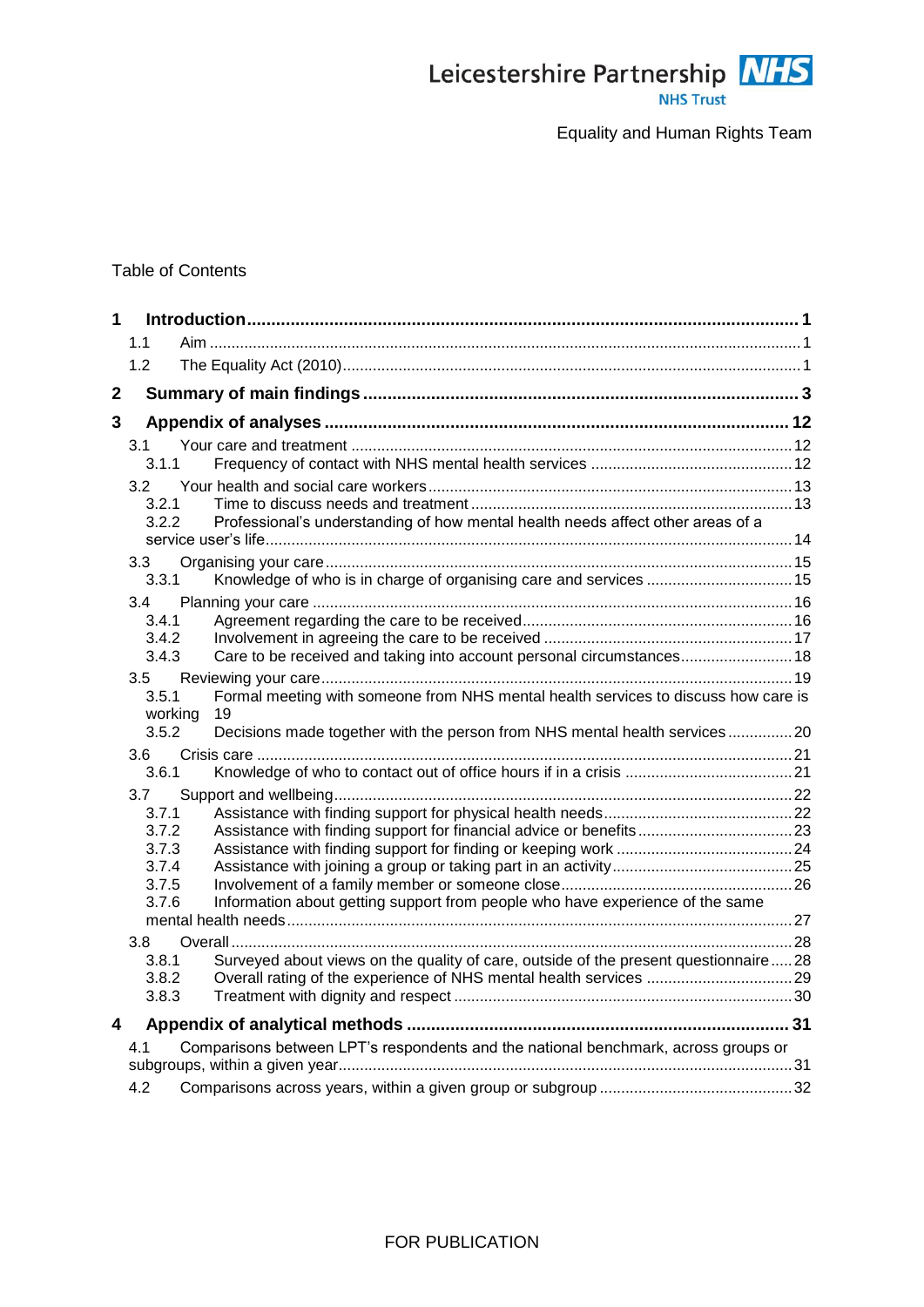

# <span id="page-2-0"></span>**1 Introduction**

# <span id="page-2-1"></span>**1.1 Aim**

The present report looks at the 2019 Care Quality Commission's Community Mental Health Service User Survey, and trends from 2016 to 2019. The analysis aims to identify equality issues arising from Leicestershire Partnership NHS Trust's service users' responses to the survey.

# <span id="page-2-2"></span>**1.2 The Equality Act (2010)**

The Equality Act (2010) describes a 'public sector equality duty' (section 149). The 'public sector equality duty' applies to listed public authorities (including NHS Trusts) and others who exercise public functions.

149 Public sector equality duty:

(1) A public authority must, in the exercise of its functions, have due regard to the need to—

(a) eliminate discrimination, harassment, victimisation and any other conduct that is prohibited by or under this Act;

(b) advance equality of opportunity between persons who share a relevant protected characteristic and persons who do not share it;

(c) foster good relations between persons who share a relevant protected characteristic and persons who do not share it.

(2) A person who is not a public authority but who exercises public functions must, in the exercise of those functions, have due regard to the matters mentioned in subsection (1).

(3) Having due regard to the need to advance equality of opportunity between persons who share a relevant protected characteristic and persons who do not share it involves having due regard, in particular, to the need to—

(a) remove or minimise disadvantages suffered by persons who share a relevant protected characteristic that are connected to that characteristic; (b) take steps to meet the needs of persons who share a relevant protected characteristic that are different from the needs of persons who do not share it; (c) encourage persons who share a relevant protected characteristic to participate in public life or in any other activity in which participation by such persons is disproportionately low.

The public sector equality duty covers people across nine protected characteristics: age; disability; gender reassignment; marriage and civil partnership\*; pregnancy and maternity; race; religion or belief; sex; sexual orientation. (\*Marriage or civil partnership status is only covered by the first aim of the public sector equality duty, to have due regard to the need to eliminate discrimination, harassment, victimisation and any other conduct that is prohibited by or under the Act.)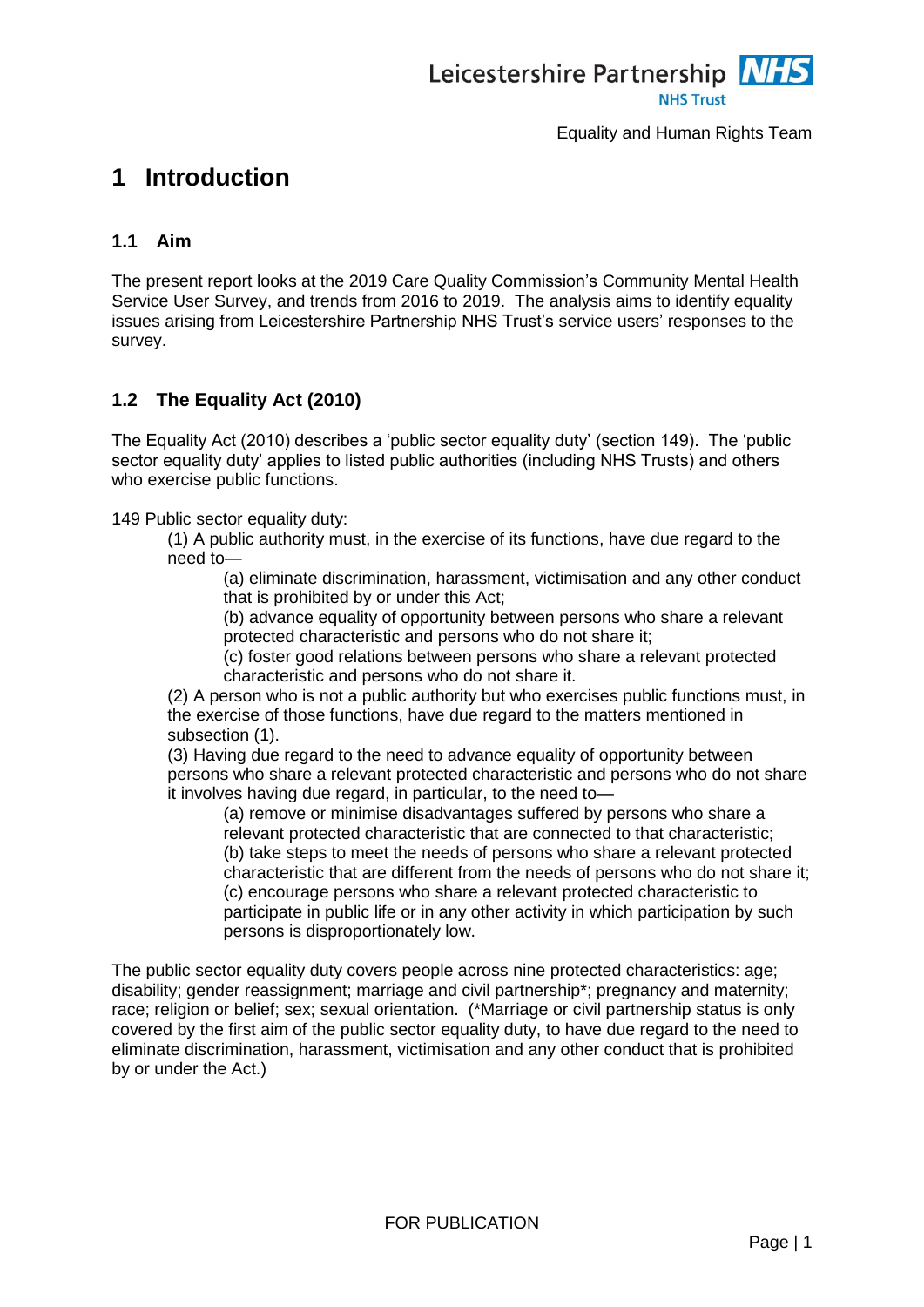# Leicestershire Partnership **NHS Trust**

# Equality and Human Rights Team

Listed public authorities must publish information to demonstrate compliance with the duty imposed by section 149(1) of the Act, at least annually. The information that a listed public authority publishes in compliance with paragraph (1) must include, in particular, information relating to persons who share a relevant protected characteristic who are—

(a) its employees;

-

(b) other persons affected by its policies and practices.

Although, only listed public authorities with 150 or more employees need publish information on their workforce.

Regarding other persons affected by its policies and practices, the types of information that listed authorities could publish to demonstrate compliance include<sup>1</sup>:

- Records kept of how it has had due regard in making decisions, including any analysis undertaken and the evidence used.
- Relevant performance information, especially those relating to outcomes, for example information about levels of educational attainment for boys and girls, health outcomes for people from different ethnic minorities, and reported incidences of disability-related harassment.
- Access to and satisfaction with services, including complaints.
- Any quantitative and qualitative research undertaken, for example patient surveys and focus groups.
- Details of, and feedback from, any engagement exercises.

The present report considers the 2019 Care Quality Commission's Community Mental Health Service User Survey which covers several topic areas: care and treatment, health and social care workers, organising care, planning care, reviewing care, crisis care, medicines, therapies, support and well-being, and overall rating of care. The analysis also looks at trends over time, from 2016 to 2019. In terms of the protected characteristics, breakdowns were available by age, ethnicity, and gender (although ethnicity was not available for the 2017 breakdowns).

<sup>1</sup> This guidance is taken from the technical guidance published by the Equality and Human Rights Commission: Equality Act 2010 Technical Guidance on the Public Sector Equality Duty England (August 2014), page 69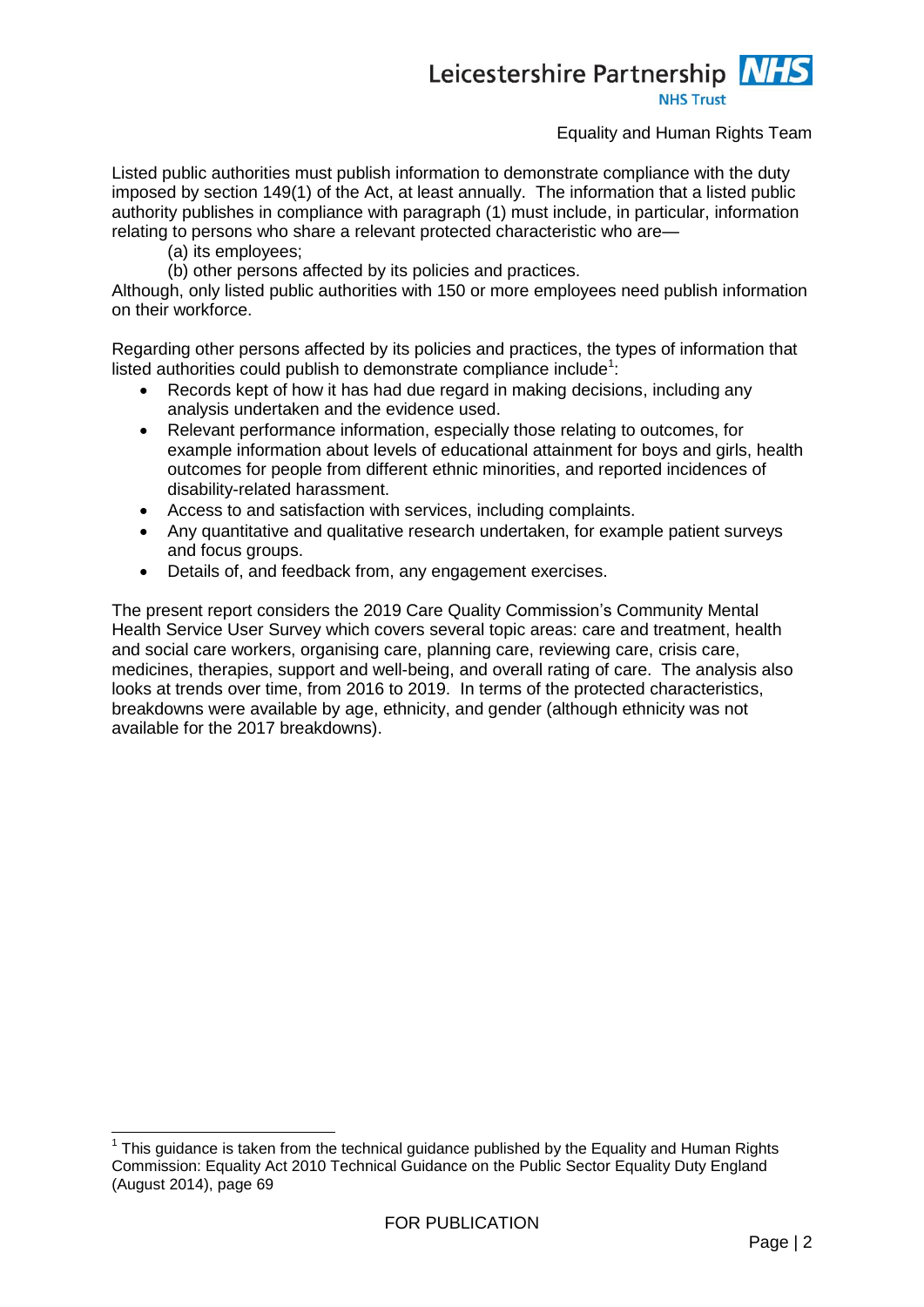

# <span id="page-4-0"></span>**2 Summary of main findings**

A narrative summary of the main findings is given below; followed a tabulated summary [\(Table 1\)](#page-11-0).

### **LPT's service users aged 18 to 35 years old were less likely to feel that they had seen NHS mental health services at least often enough for their needs**

In 2019, compared to the national benchmark (76.1%, 9795/12874), overall LPT's service users were similarly likely to feel that they had seen NHS mental health services at least often enough for their needs (72.3, 170/235); however, LPT's service users aged 18 to 35 years old were less likely to feel that they had seen NHS mental health services at least often enough for their needs (54.8%, 23/42) – a trend that was also apparent in 2018. Please refer to [Table 2.](#page-13-3)

### **LPT's service users aged 36 to 50 years old were less likely to feel that they had been given enough time to discuss their needs and treatment**

In 2019, compared to the national benchmark (87.7%, 11267/12842), overall LPT's service users were similarly likely to feel that they had been given enough time to discuss their needs and treatment (85.8%, 205/239); however, LPT's service users aged 36 to 50 years old were less likely to feel that they had been given enough time to discuss their needs and treatment (71.4%, 30/42). Meanwhile, LPT's service users aged 18 to 35 years old were more likely to feel that they had been given enough time to discuss their needs and treatment in 2019 (82.9%, 34/41) than in 2018 (54.3%, 19/35). Please refer to [Table 3.](#page-14-2)

#### **In 2019, LPT's service users aged 18 to 35 years old, and women, were more likely to feel that the person they saw understood how their mental health needs affected other areas of their life than in 2018**

In 2019, compared to the national benchmark (86.5%, 10966/12675), overall LPT's service users were similarly likely to feel that the person they saw understood how their mental health needs affected other areas of their life (87.4%, 201/230), with no statistically significant differences observed across the protected characteristics of age, ethnicity and gender (no information was available regarding other protected characteristics). This represents an improvement on the position observed for LPT's service users in 2018 (79.2%, 171/216). In particular, LPT's service users aged 18 to 35 years old were more likely to feel that the person they saw understood how their mental health needs affected other areas of their life in 2019 (87.5%, 35/40) than in 2018 (60.0%, 21/35); and LPT's female service users were more likely to feel that the person they saw understood how their mental health needs affected other areas of their life in 2019 (85.6%, 119/139) than in 2018 (75.8%, 100/132). Please refer to [Table 4.](#page-15-1)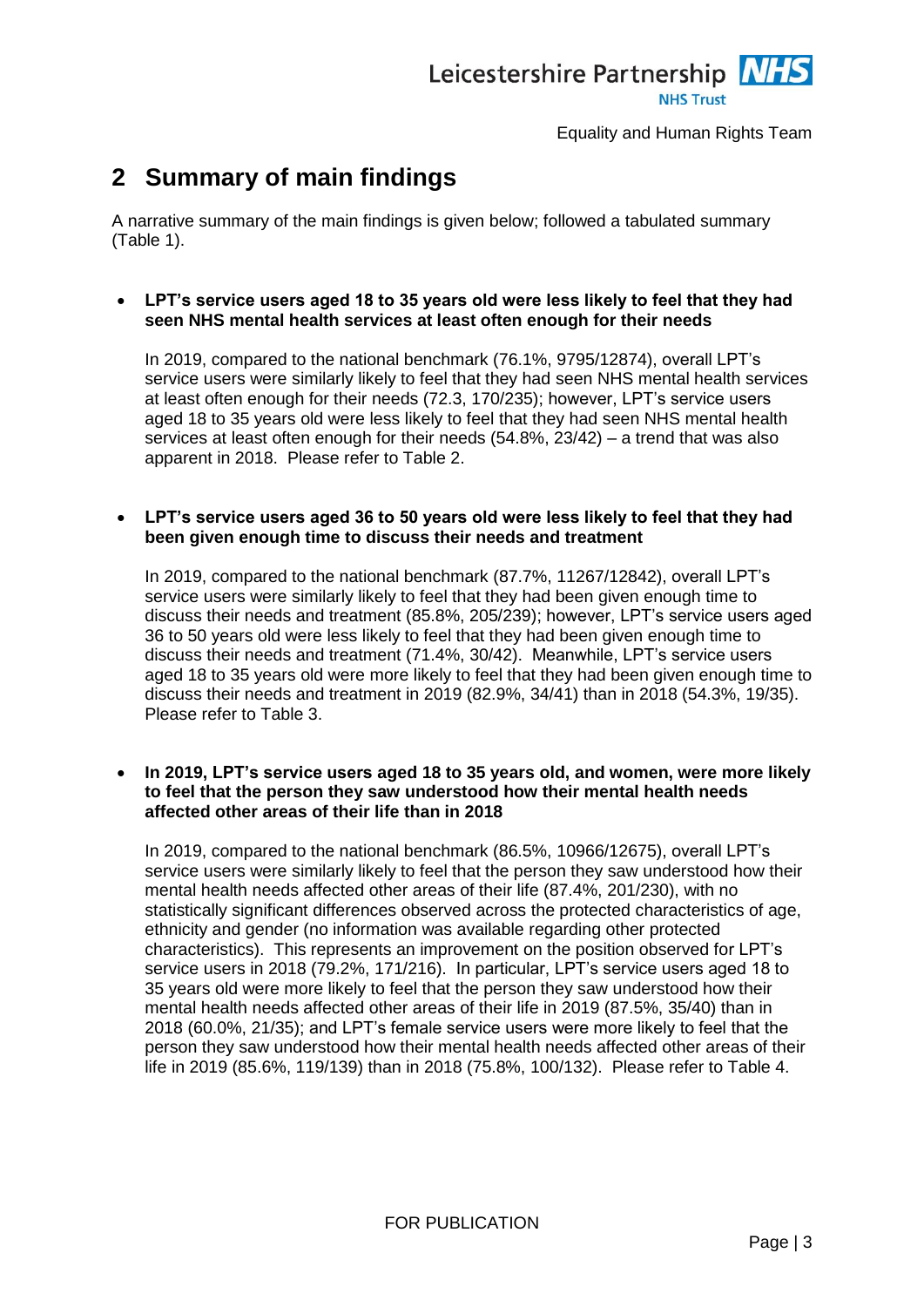

 **Compared to the national benchmark, LPT's service users were similarly likely to have been told who is in charge of organising their care and services, irrespective of age, ethnicity or gender**

In 2019, compared to the national benchmark (72.9%, 7882/10814), overall LPT's service users were similarly likely to have been told who is in charge of organising their care and services (69.4%, 129/186), with no statistically significant differences observed across the protected characteristics of age, ethnicity and gender (no information was available regarding other protected characteristics). In contrast, in 2018, compared to the national benchmark (73.8%, 8670/11743), LPT's service users were less likely to have been told who is in charge of organising their care and services (65.6%, 126/192). Please refer to [Table 5.](#page-16-2)

#### **Amongst LPT's service users aged 66 years old and above, the percentage who had agreed with someone from NHS mental health services what care they will receive had increased between 2017 and 2019**

In 2019, compared to the national benchmark (77.0%, 10020/13013), overall LPT's service users were similarly likely to have agreed with someone from NHS mental health services what care they will receive (76.9%, 183/238), with no statistically significant differences observed across the protected characteristics of age, ethnicity and gender (no information was available regarding other protected characteristics). Amongst LPT's service users aged 66 years old and above, in 2019, 75.3% (64/85) had agreed with someone from NHS mental health services what care they will receive – reflecting an improvement over two years for this group of people from a low of 58.2% (46/79) in 2017 through 66.7% (62/93) in 2018. Please refer to [Table 6.](#page-17-2)

### **Compared to the national benchmark, LPT's service users were similarly likely to have been involved as much as they had wanted in agreeing what care they would receive, irrespective of age, ethnicity, or gender**

In 2019, compared to the national benchmark (92.5%, 8835/9549), overall LPT's service users were similarly likely to have been involved as much as they had wanted in agreeing what care they would receive (91.4%, 159/174), with no statistically significant differences observed across the protected characteristics of age, ethnicity and gender (no information was available regarding other protected characteristics). In contrast, in 2018, compared to the national benchmark (92.6%, 9620/10385), LPT's service users were less likely to have been involved as much as they had wanted in agreeing what care they would receive (84.5%, 131/155) – with especially low levels of involvement at LPT for service users aged 18 to 35 years old (76.2%, 16/21) and 36 to 50 years old (73.8%, 31/42), and for BME (75.0%, 18/24) and male (81.0%, 47/58) service users. Please refer to [Table 7.](#page-18-1) The topic of this question relates to outcome 2.2 of the Equality Delivery System (People are informed and supported to be as involved as they wish to be in decisions about their care).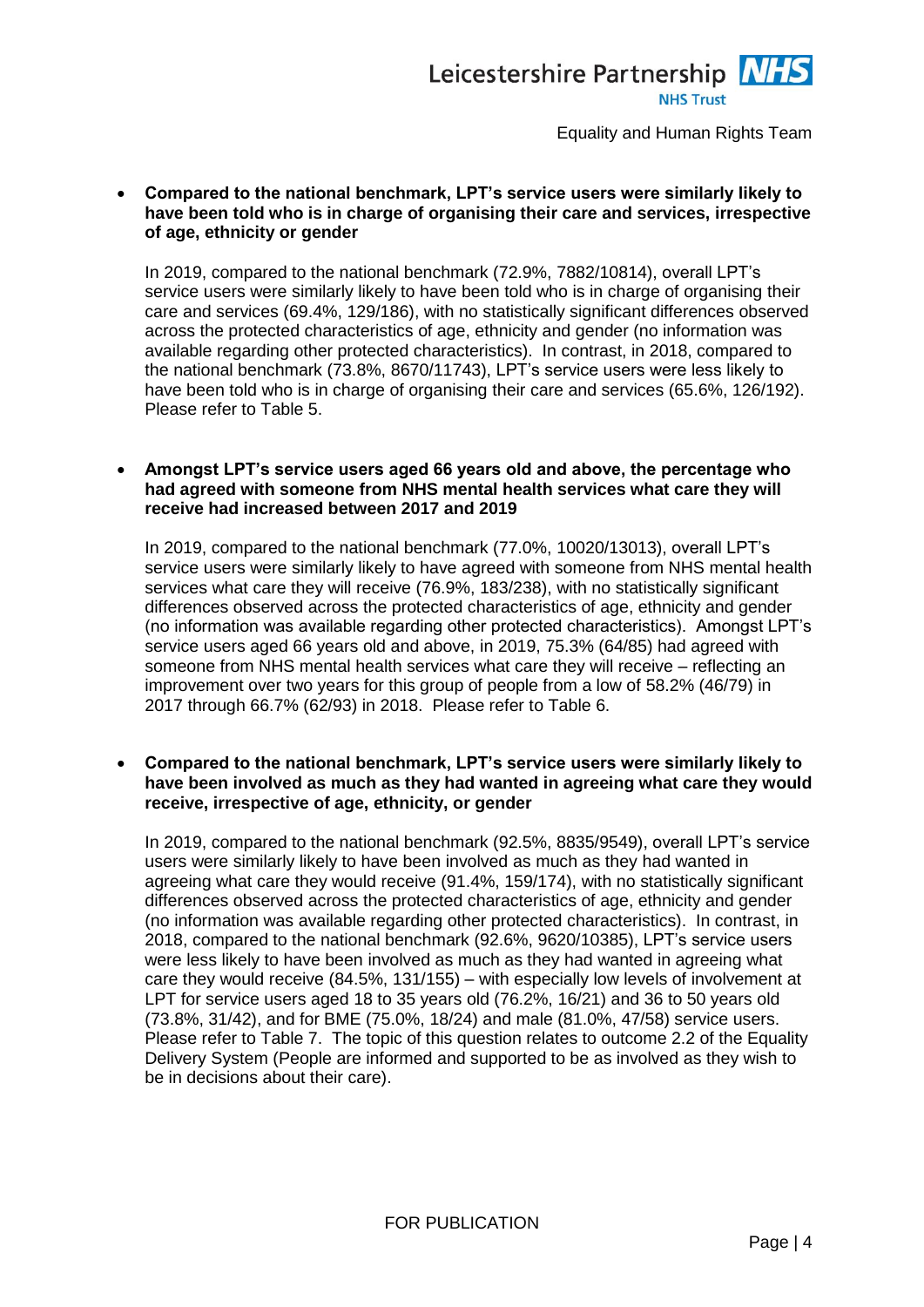

 **LPT's service users aged 18 to 35 years old and 36 to 50 years old were less likely to feel that the agreement on what care they would receive took their personal circumstances into account**

In 2019, compared to the national benchmark (92.9%, 8651/9312), overall LPT's service users were similarly likely to feel that this agreement on what care they would receive took their personal circumstances into account (89.0%, 146/164); however, LPT's service users aged 18 to 35 years old were less likely to feel that this agreement on what care they would receive took their personal circumstances into account (79.3%, 23/29), as were LPT's service users aged 36 to 50 years old (80.0%, 24/30). A similar trend was apparent in 2018 for LPT's service users aged 18 to 35 years old, but not for LPT's service users aged 36 to 50 years old. Please refer to [Table 8.](#page-19-1)

 **LPT's service users aged 18 to 35 years old were less likely to have had a formal meeting with someone from NHS mental health services to discuss how their care is working, whilst, for service users aged 36 to 50 years old, this indicator had improved between 2016 and 2019** 

In 2019, compared to the national benchmark (71.7%, 7196/10043), overall LPT's service users were similarly likely to have had a formal meeting with someone from NHS mental health services to discuss how their care is working (68.3%, 123/180); however, LPT's service users aged 18 to 35 years old were less likely to have had a formal meeting with someone from NHS mental health services to discuss how their care is working (44.8%, 13/29). A similar trend was apparent in 2018 for LPT's service users aged 18 to 35 years old. Amongst LPT's service users aged 36 to 50 years old, in 2019, 78.4% (29/37) had had a formal meeting with someone from NHS mental health services to discuss how their care is working – reflecting an improvement over four years for this group of people from a low of 44.8% (26/58) in 2016, through 66.7% (24/36) in 2017 and 68.2% (30/44) in 2018. Please refer to [Table 9.](#page-20-2)

 **Compared to the national benchmark, LPT's service users were similarly likely to feel that decisions were made together by them and the person they saw during this discussion, irrespective of age, ethnicity or gender**

In 2019, compared to the national benchmark (91.8%, 6389/6962), overall LPT's service users were similarly likely to feel that decisions were made together by them and the person they saw during this discussion (90.8%, 108/119), with no statistically significant differences observed across the protected characteristics of age, ethnicity and gender (no information was available regarding other protected characteristics). Please refer to [Table 10.](#page-21-1) The topic of this question relates to outcome 2.2 of the Equality Delivery System (People are informed and supported to be as involved as they wish to be in decisions about their care).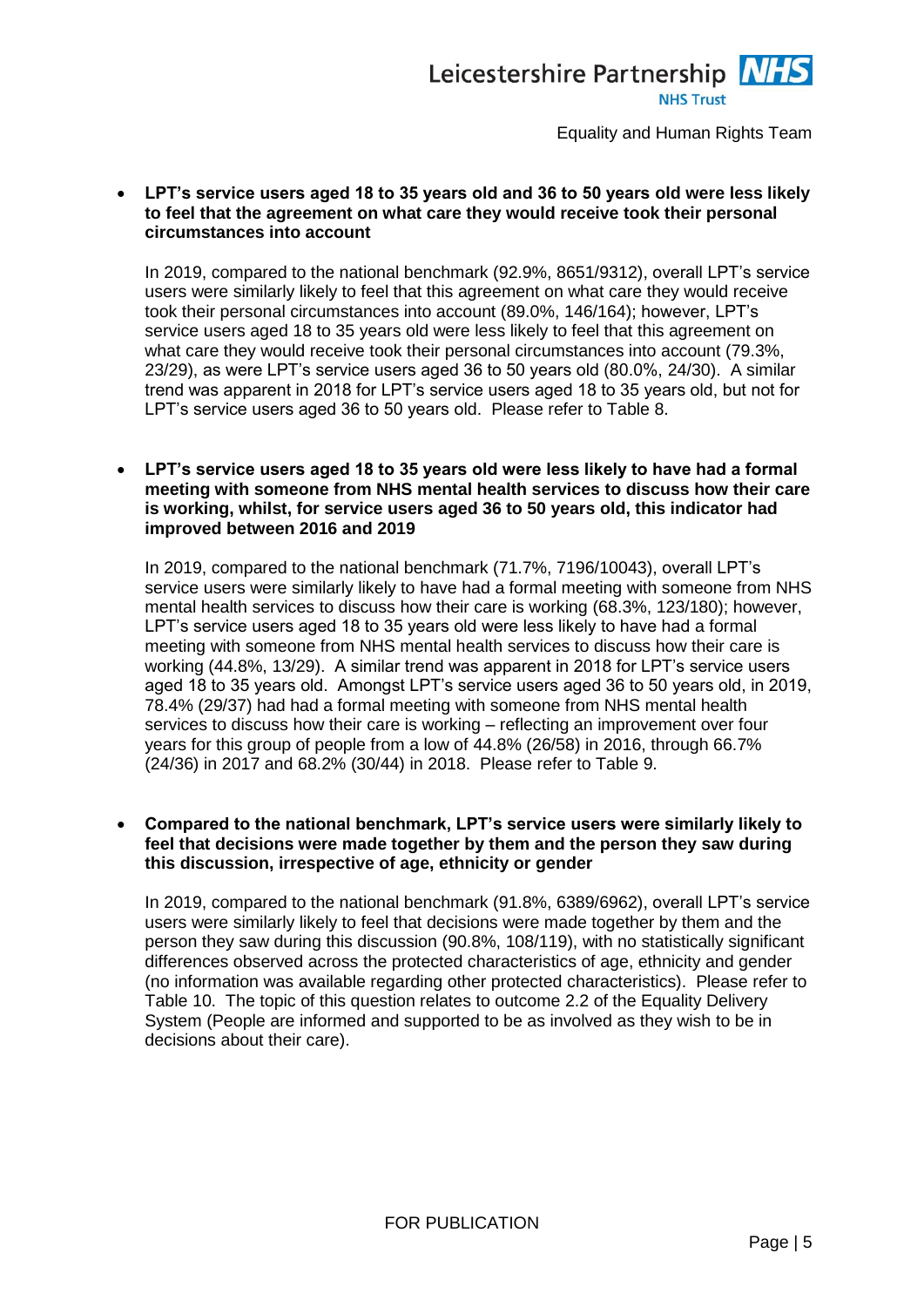

 **LPT's service users aged 18 to 35 years old, 66 years old and over, White service users, and both men and women were less likely to know who to contact out of office hours if they have a crisis**

In 2019, compared to the national benchmark (69.3%, 7986/11526), LPT's service users were less likely to know who to contact out of office hours if they have a crisis (53.9%, 110/204) – a pattern that has been evident since at least 2016. Levels of knowledge about who to contact out of office hours if they have a crisis were especially low for LPT's service users aged 18 to 35 years old (47.2%, 17/36) and 66 years old and over (47.1%, 33/70), and for White (50.3%, 76/151) and both female (52.7%, 68/129) and male (56.0%, 42/75) service users. Please refer to [Table 11.](#page-22-2)

#### **Compared to the national benchmark LPT's service users were similarly likely to have received help or advice from NHS mental health services with finding support for physical health needs, irrespective of age, ethnicity, or gender**

In 2019, compared to the national benchmark (61.3%, 4151/6767), overall LPT's service users were similarly likely to have received help or advice from NHS mental health services with finding support for physical health needs (51.6%, 65/126), with no statistically significant differences observed across the protected characteristics of age, ethnicity and gender (no information was available regarding other protected characteristics). In contrast, in 2018, compared to the national benchmark (61.6%, 4304/6985), LPT's service users were less likely to have received help or advice from NHS mental health services with finding support for physical health needs (46.3%, 50/108) – with especially low levels for LPT's female service users (44.1%, 26/59). Please refer to [Table 12.](#page-23-2)

#### **LPT's service users aged 36 to 50 years old, White service users and men were less likely to have received help or advice from NHS mental health services with finding support for financial advice or benefits**

In 2019, compared to the national benchmark (54.7%, 4101/7504), LPT's service users were less likely to have received help or advice from NHS mental health services with finding support for financial advice or benefits (41.7%, 55/132) – a pattern that was also evident in 2018. In 2019, the levels of people who received help or advice from NHS mental health services at LPT with finding support for financial advice or benefits were especially low amongst service users aged 36 to 50 years old (27.6%, 8/29), White service users (40.9%, 38/93), and male service users (38.2%, 21/55). Please refer to [Table 13.](#page-24-1)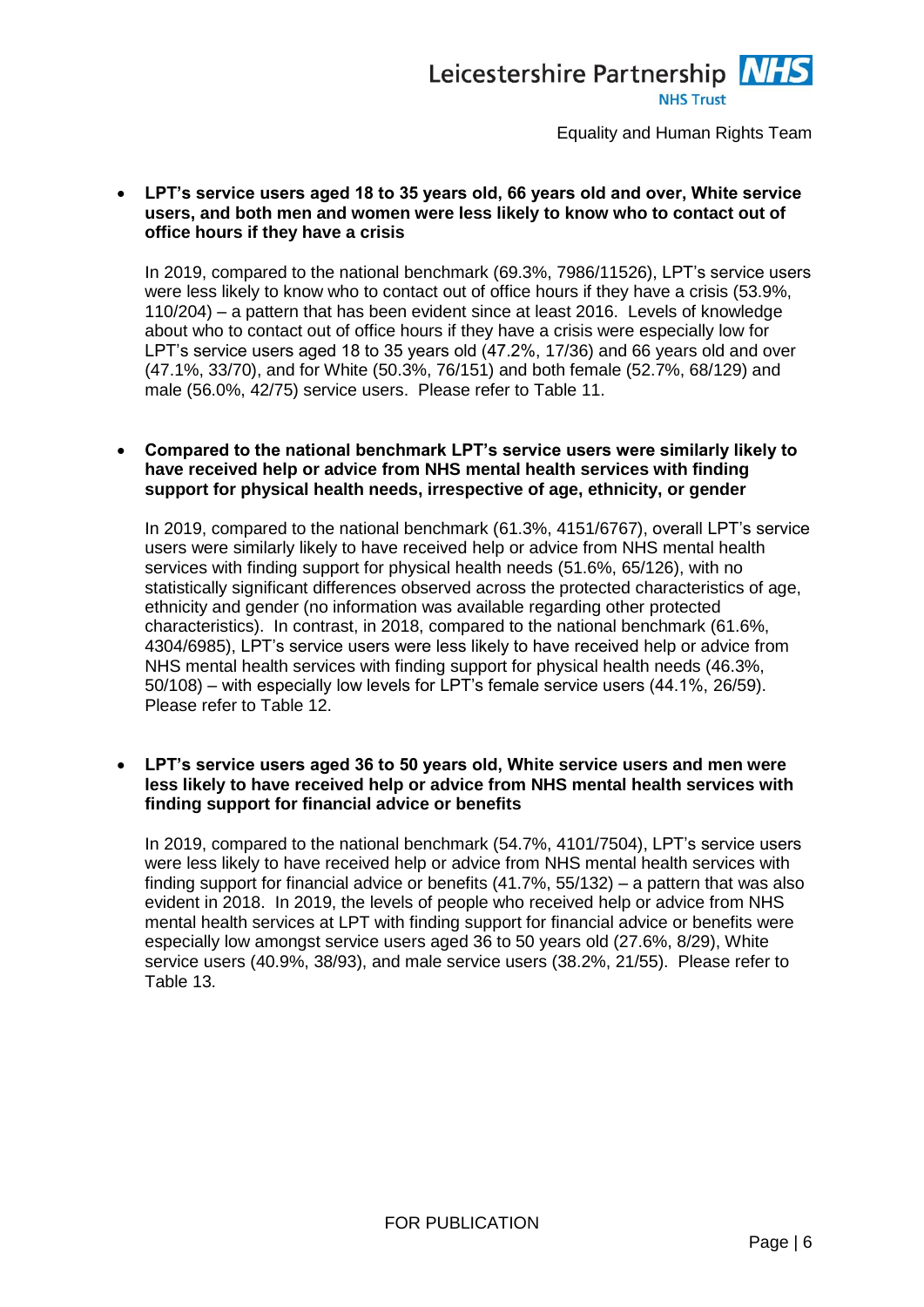

 **LPT's service users aged 18 to 35 years old, White service users and women were less likely to have received help or advice from NHS mental health services with finding support for finding or keeping work**

In 2019, compared to the national benchmark (54.6%, 1791/3281), LPT's service users were less likely to have received help or advice from NHS mental health services with finding support for finding or keeping work (32.1%, 18/56) – a pattern that has been evident since at least 2016. In 2019, the levels of people who received help or advice from NHS mental health services at LPT with finding support for finding or keeping work were especially low amongst service users aged 18 to 35 years old (17.6%, 3/17), White service users (23.3%, 7/30), and female service users (22.2%, 8/36). Please refer to [Table 14.](#page-25-1)

### **Compared to the national benchmark LPT's service users were similarly likely to have been supported by NHS mental health services in joining a group or taking part in an activity, irrespective of age, ethnicity or gender**

In 2019, compared to the national benchmark (63.0%, 4487/7125), LPT's service users were similarly likely to have been supported by NHS mental health services in joining a group or taking part in an activity (55.6%, 74/133), with no statistically significant differences observed across the protected characteristics of age, ethnicity and gender (no information was available regarding other protected characteristics). In contrast, in 2018, compared to the national benchmark (62.5%, 4704/7524), LPT's service users were less likely to have been supported by NHS mental health services in joining a group or taking part in an activity (48.3%, 58/120) – with especially low levels for service users aged 66 years old and above (40.5%, 15/37) and for female service users (48.1%, 37/77). Please refer to [Table 15.](#page-26-1)

 **LPT's service users aged 18 to 35 years old were less likely to report that NHS mental health services had involved a member of their family or someone else close to them as much as they would like, whilst this indicator had improved for BME service users in 2019 compared to 2018**

In 2019, compared to the national benchmark (81.1%, 7039/8675), overall LPT's service users were similarly likely to report that NHS mental health services had involved a member of their family or someone else close to them as much as they would like (80.1%, 117/146); however, LPT's service users aged 18 to 35 years old were less likely to report that NHS mental health services had involved a member of their family or someone else close to them as much as they would like  $(57.1\% \cdot 12/21) - a$  trend that was also apparent in 2018. Meanwhile, LPT's BME service users were more likely to report that NHS mental health services had involved a member of their family or someone else close to them as much as they would like in 2019 (95.7%, 22/23) than in 2018 (59.1%, 13/22). Please refer to [Table 16.](#page-27-1)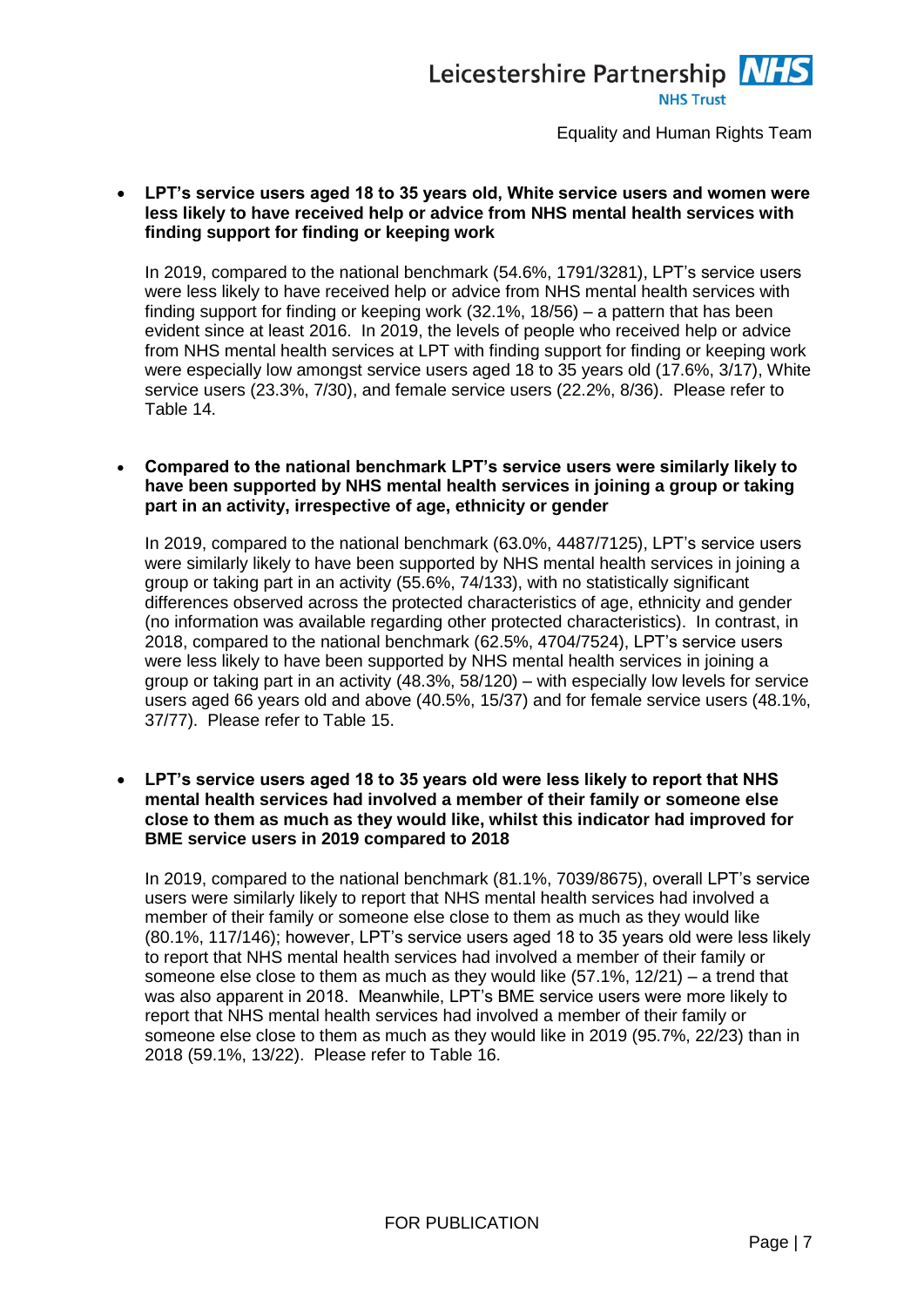

 **Compared to the national benchmark, LPT's service users were similarly likely to have been given information by NHS mental health services about getting support from people who have experience of the same mental health needs as them, irrespective of age, ethnicity or gender – with improvements since 2018 for service users aged 66 years old and above and for BME service users**

In 2019, compared to the national benchmark (48.4%, 3806/7865), overall LPT's service users were similarly likely to have been given information by NHS mental health services about getting support from people who have experience of the same mental health needs as them (41.0%, 57/139), with no statistically significant differences observed across the protected characteristics of age, ethnicity and gender (no information was available regarding other protected characteristics). In contrast, in 2018, compared to the national benchmark (48.2%, 3994/8278), LPT's service users were less likely to have been given information by NHS mental health services about getting support from people who have experience of the same mental health needs as them (32.4%, 46/142) – with especially low levels at LPT for service users aged 66 years old and above (27.3%, 12/44) and for female service users (29.1%, 25/86). LPT's service users aged 66 years old and above were more likely to have been given information by NHS mental health services about getting support from people who have experience of the same mental health needs as them in 2019 (54.1%, 20/37) than in 2018 (27.3%, 12/44). Additionally, LPT's BME service users were more likely to have been given information by NHS mental health services about getting support from people who have experience of the same mental health needs as them in 2019 (60.9%, 14/23) than in 2018 (24.0%, 6/25). Please refer to [Table 17.](#page-28-1)

#### **White service users were less likely to have been asked by NHS mental health services to give their views on the quality of their care**

In 2019, compared to the national benchmark (22.6%, 2533/11206), LPT's service users were less likely to have been asked by NHS mental health services to give their views on the quality of their care (14.8%, 31/209) – with especially low levels at LPT for White service users (13.0%, 21/161). This question was new to the Community Mental Health Service User Survey in 2019. Please refer to [Table 18.](#page-29-2)

#### **Compared to the national benchmark, LPT's service users were similarly likely to indicate they had had a good experience of NHS mental health services, irrespective of age, ethnicity or gender**

Survey respondents were asked to rate their experience of NHS mental health services on a scale of 1 to 10, very poor to very good. For the purposes of the present analysis, scores of 8 and above have been taken to indicate a good experience. In 2019, compared to the national benchmark (50.1%, 6258/12492), overall LPT's service users were similarly likely to indicate they had had a good experience of NHS mental health services (43.8%, 102/233), with no statistically significant differences observed across the protected characteristics of age, ethnicity and gender (no information was available regarding other protected characteristics). In contrast, in 2018, compared to the national benchmark (49.3%, 6524/13222), LPT's service users were less likely to indicate they had had a good experience of NHS mental health services (38.6%, 85/220) – with especially low levels at LPT for service users aged 18 to 35 years old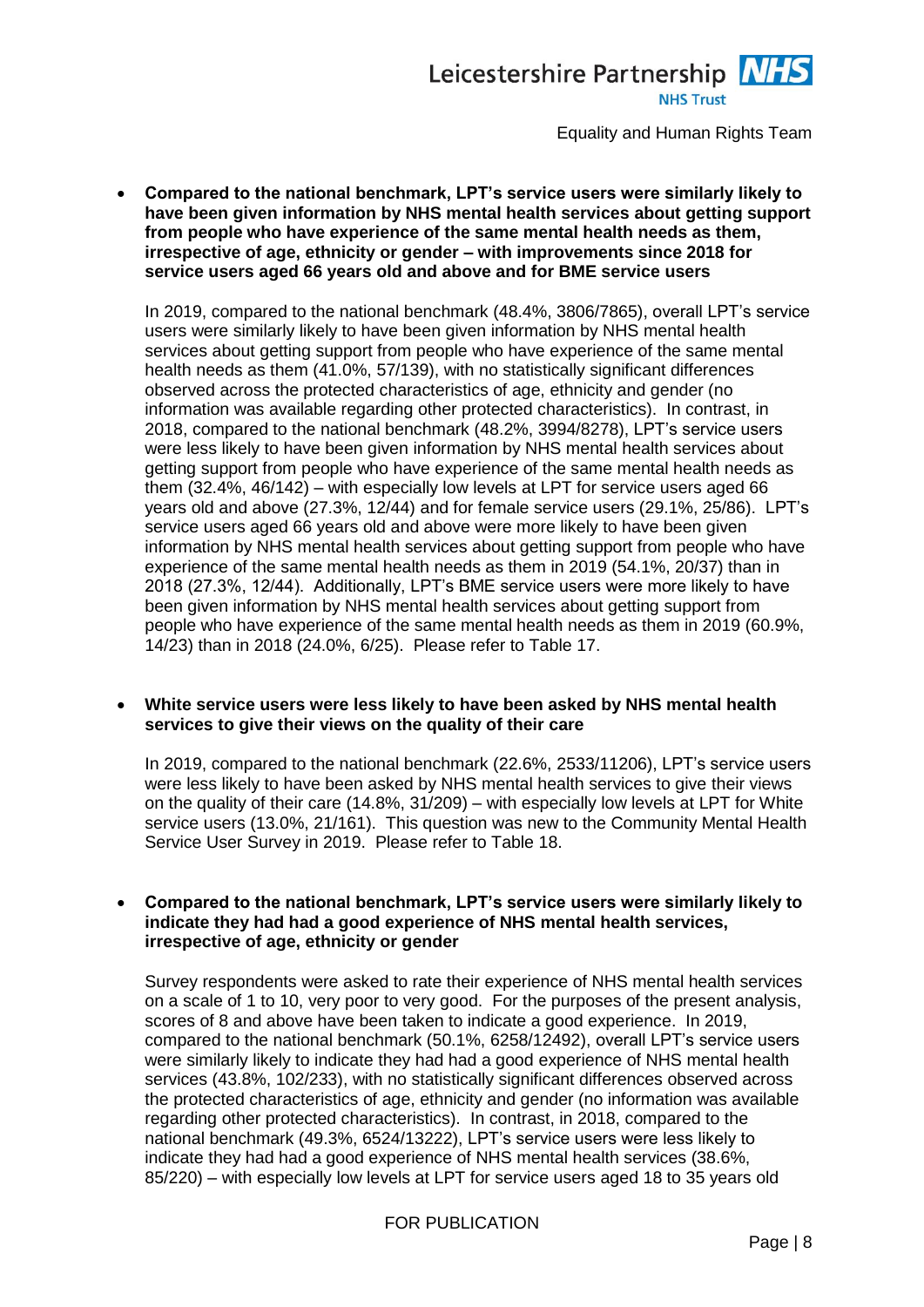# Leicestershire Partnership NHS **NHS Trust**

Equality and Human Rights Team

(22.9%, 8/35) and for female service users (37.9%, 50/132). Over the past four years, there has been a generally downwards trend in the likelihood of reporting a good experience amongst service users aged 66 years old and above (from 66.7%, 50/75, in 2016, through 64.9%, 48/74, in 2017 and 42.4%, 36/85, in 2018, to 50.6%, 43/85, in 2019) and amongst female service users (from 55.0%, 66/120, in 2016, through 52.9%, 63/119, in 2017 and 37.9%, 50/132, in 2018 to 43.4%, 63/145, in 2019). The topic of this question relates to outcome 2.3 of the Equality Delivery System (People report positive experiences of the NHS). Please refer to [Table 19.](#page-30-1)

 **Compared to the national benchmark, LPT's service users were similarly likely to feel that they had been treated with respect and dignity by NHS mental health services, irrespective of age, ethnicity or gender**

In 2019, compared to the national benchmark (92.7%, 12056/13002), overall LPT's service users were similarly likely to feel that they had been treated with respect and dignity by NHS mental health services (90.1%, 219/243), with no statistically significant differences observed across the protected characteristics of age, ethnicity and gender (no information was available regarding other protected characteristics). In contrast, in 2018, compared to the national benchmark (92.8%, 12900/13902), LPT's service users were less likely to feel that they had been treated with respect and dignity by NHS mental health services (88.3%, 204/231) – with especially low levels at LPT for service users aged 18 to 35 years old (77.1%, 27/35). Please refer to [Table 20.](#page-31-1)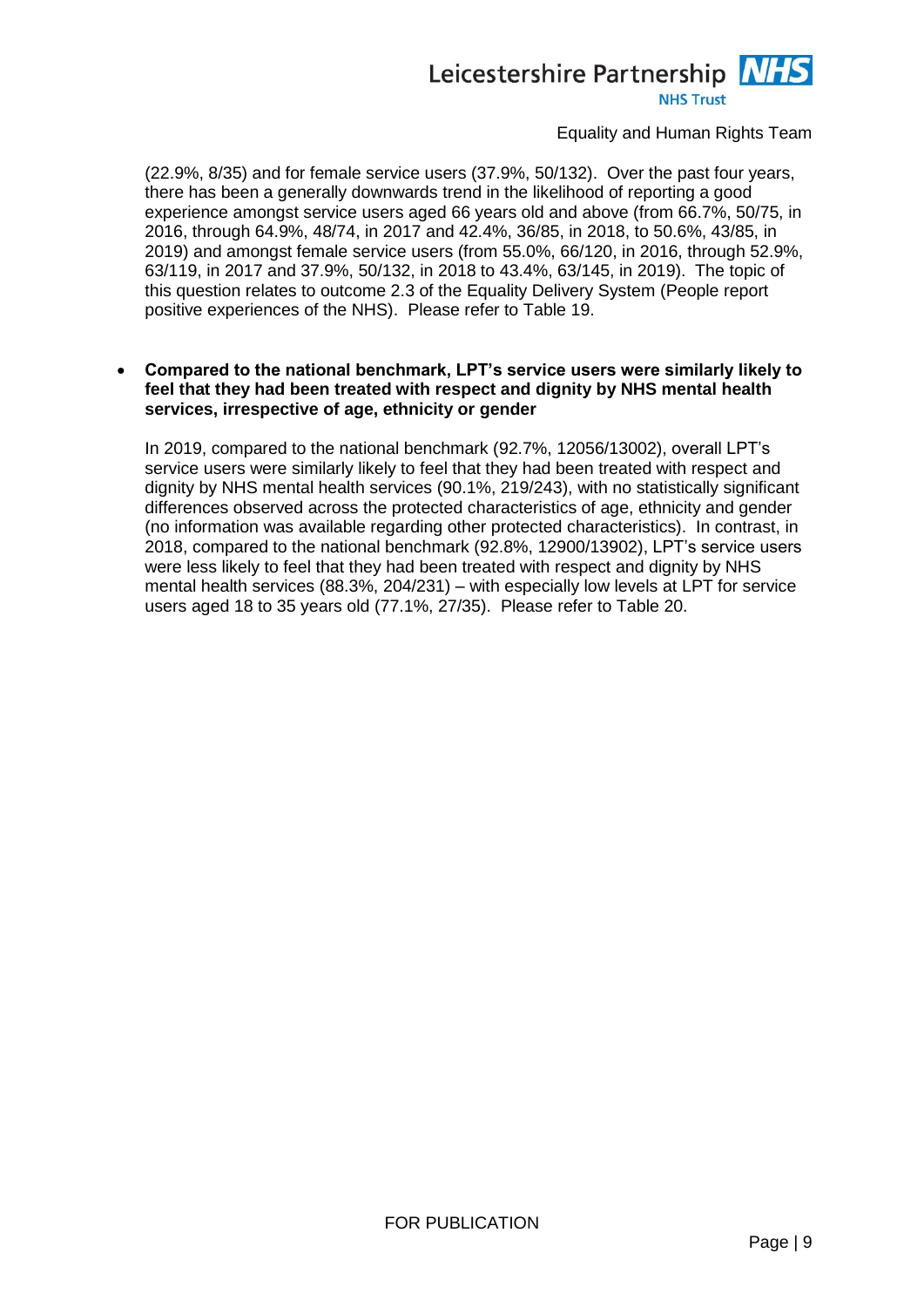

#### <span id="page-11-1"></span>**Table 1: Tabulated summary of main findings**

| <b>Question</b><br><b>Groups that</b><br><b>LPT</b> overall<br><b>Groups</b><br><b>Groups</b>                                             |                                        |                            |                            |                                                                       |  |    |                          | <b>National Benchmark</b> |  |                      |  |                   |                      |    |
|-------------------------------------------------------------------------------------------------------------------------------------------|----------------------------------------|----------------------------|----------------------------|-----------------------------------------------------------------------|--|----|--------------------------|---------------------------|--|----------------------|--|-------------------|----------------------|----|
|                                                                                                                                           | fared worse                            | showing                    | showing                    | % Positive responses                                                  |  |    | <b>Trends over</b>       |                           |  | % Positive responses |  |                   | <b>Trends over</b>   |    |
|                                                                                                                                           |                                        | at LPT in 2019 improvement | deterioration              |                                                                       |  |    | time                     |                           |  |                      |  |                   | time                 |    |
|                                                                                                                                           |                                        | over time at<br><b>LPT</b> | over time at<br><b>LPT</b> | 2016 2017 2018 2019 2016 2017 2018 2016 2017 2018 2019 2016 2017 2018 |  |    |                          |                           |  |                      |  |                   |                      |    |
|                                                                                                                                           |                                        |                            |                            |                                                                       |  | to | to<br>2019 2019 2019     | to                        |  |                      |  | tο                | to<br>2019 2019 2019 | to |
| In the last 12 months, do you feel you have seen NHS mental health services often<br>enough for your needs?                               | 18-35yrs                               |                            |                            | 75% 72% 68% 72%                                                       |  |    |                          |                           |  | 78% 77% 76% 76%      |  |                   |                      |    |
| Were you given enough time to discuss your needs and treatment?                                                                           | 36-50yrs                               | 18-35yrs                   |                            | 86% 86% 79% 86%                                                       |  |    |                          |                           |  | 88% 88% 88% 88%      |  |                   |                      |    |
| Did the person or people you saw understand how your mental health needs affect<br>other areas of your life?                              |                                        | 18-35yrs,<br>Women         |                            | 84% 89% 79% 87%                                                       |  |    | $\overline{\phantom{m}}$ |                           |  | 87% 87% 86% 87%      |  |                   |                      |    |
| Have you been told who is in charge of organising your care and services?                                                                 |                                        |                            |                            | 74% 68% 66% 69%                                                       |  |    |                          |                           |  | 77% 75% 74% 73%      |  |                   |                      |    |
| Have you agreed with someone from NHS mental health services what care you will<br>receive?                                               |                                        | $66+Vrs$                   |                            | 75% 71% 72% 77%                                                       |  |    |                          |                           |  | 78% 76% 78% 77%      |  | $\qquad \qquad -$ |                      |    |
| Were you involved as much as you wanted to be in agreeing what care you will<br>receive?                                                  |                                        |                            |                            | 92% 90% 85% 91%                                                       |  |    |                          |                           |  | 93% 92% 93% 93%      |  |                   |                      |    |
| Does this agreement on what care you will receive take your personal circumstances<br>into account?                                       | 18-35, 36-50yrs                        |                            |                            | 91% 89% 88% 89%                                                       |  |    |                          |                           |  | 93% 93% 93% 93%      |  |                   |                      |    |
| In the last 12 months, have you had a formal meeting with someone from NHS<br>mental health services to discuss how your care is working? | 18-35yrs                               | 36-50yrs                   |                            | 66% 65% 63% 68%                                                       |  |    |                          |                           |  | 72% 72% 72% 72%      |  |                   |                      |    |
| Did you feel that decisions were made together by you and the person you saw<br>during this discussion?                                   |                                        |                            |                            | 92% 83% 90% 91%                                                       |  |    |                          |                           |  | 92% 91% 91% 92%      |  |                   |                      |    |
| Do you know who to contact out of office hours within the NHS if you have a crisis?                                                       | 18-35, 66+yrs,<br>White, Men,<br>Women |                            |                            | 54% 55% 52% 54%                                                       |  |    |                          |                           |  | 70% 71% 71% 69%      |  |                   |                      |    |

<span id="page-11-0"></span>% Positive responses: benchmark●; worse than the benchmark to a small●, medium●, or large● degree; equivalent to benchmarko; better than the benchmark to a small●, medium●, or large● degree. Trends over time: deterioration to a small●, medium●, or large● degree; statico; improvement to a small●, medium●, or large● degree.

[Table 1](#page-11-1) is continued overleaf…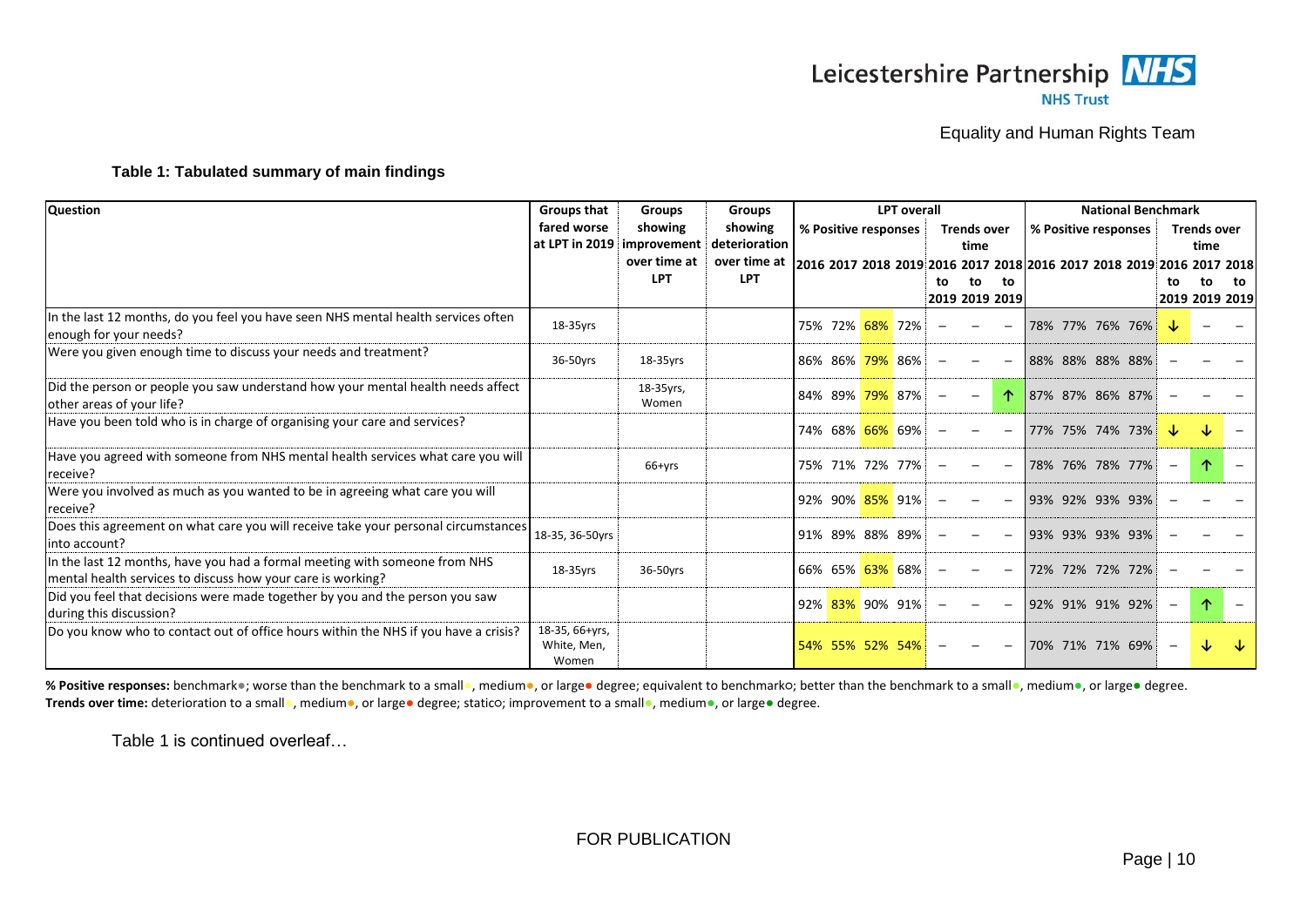

#### **[Table 1](#page-11-1) continued: Tabulated summary of main findings**

| <b>Question</b>                                                                     | Groups that      | <b>Groups</b> | <b>Groups</b>                 | <b>LPT overall</b> |                      |  |                 | <b>National Benchmark</b> |                                                                       |                          |  |  |                      |     |    |                    |    |
|-------------------------------------------------------------------------------------|------------------|---------------|-------------------------------|--------------------|----------------------|--|-----------------|---------------------------|-----------------------------------------------------------------------|--------------------------|--|--|----------------------|-----|----|--------------------|----|
|                                                                                     | fared worse      | showing       | showing                       |                    | % Positive responses |  |                 |                           | <b>Trends over</b>                                                    |                          |  |  | % Positive responses |     |    | <b>Trends over</b> |    |
|                                                                                     | at LPT in 2019   | improvement   | deterioration                 |                    |                      |  |                 |                           | time                                                                  |                          |  |  |                      |     |    | time               |    |
|                                                                                     |                  | over time at  | over time at                  |                    |                      |  |                 |                           | 2016 2017 2018 2019 2016 2017 2018 2016 2017 2018 2019 2016 2017 2018 |                          |  |  |                      |     |    |                    |    |
|                                                                                     |                  | <b>LPT</b>    | <b>LPT</b>                    |                    |                      |  |                 | to                        | to                                                                    | to                       |  |  |                      |     | to | to                 | to |
|                                                                                     |                  |               |                               |                    |                      |  |                 |                           | 2019 2019 2019                                                        |                          |  |  |                      |     |    | 2019 2019 2019     |    |
| In the last 12 months, did NHS mental health services give you any help or advice   |                  |               |                               |                    | 61% 48% 46% 52%      |  |                 |                           |                                                                       |                          |  |  | 66% 56% 62% 61%      |     | ∿  |                    |    |
| with finding support for physical health needs?                                     |                  |               |                               |                    |                      |  |                 |                           |                                                                       |                          |  |  |                      |     |    |                    |    |
| In the last 12 months, did NHS mental health services give you any help or advice   | 36-50yrs, White, |               | 36-50yrs, Men 45% 60% 37% 42% |                    |                      |  |                 | $\overline{\phantom{m}}$  |                                                                       | $\overline{\phantom{a}}$ |  |  | 58% 65% 54% 55%      |     |    |                    |    |
| with finding support for financial advice or benefits?                              | Men              |               |                               |                    |                      |  |                 |                           |                                                                       |                          |  |  |                      |     |    |                    |    |
| In the last 12 months, did NHS mental health services give you any help or advice   | 18-35yrs, White, |               |                               |                    | 41% 32% 33% 32%      |  |                 |                           |                                                                       |                          |  |  | 58% 57% 53% 55%      |     |    |                    |    |
| with finding support for finding or keeping work?                                   | Women            |               |                               |                    |                      |  |                 |                           |                                                                       |                          |  |  |                      |     |    |                    |    |
| In the last 12 months, has someone from NHS mental health services supported you    |                  |               |                               |                    | 46% 47% 48% 56%      |  |                 |                           |                                                                       |                          |  |  | 60% 58% 63% 63%      |     |    |                    |    |
| in joining a group or taking part in an activity?                                   |                  |               |                               |                    |                      |  |                 |                           |                                                                       |                          |  |  |                      |     |    |                    |    |
| Have NHS mental health services involved a member of your family or someone else    | $18-35$ yrs      |               | <b>BME</b>                    |                    | 78% 82% 76% 80%      |  |                 |                           |                                                                       |                          |  |  | 83% 83% 82% 81%      |     |    |                    |    |
| close to you as much as you would like?                                             |                  |               |                               |                    |                      |  |                 |                           |                                                                       |                          |  |  |                      |     |    |                    |    |
| Have you been given information by NHS mental health services about getting         |                  | $66+vrs$      | <b>BME</b>                    |                    |                      |  | 40% 40% 32% 41% |                           |                                                                       |                          |  |  | 52% 52% 48% 48%      |     |    |                    |    |
| support from people who have experience of the same mental health needs as you?     |                  |               |                               |                    |                      |  |                 |                           |                                                                       |                          |  |  |                      |     |    |                    |    |
| Aside from in this questionnaire, in the last 12 months, have you been asked by NHS | White            |               |                               |                    |                      |  | 15%             |                           |                                                                       |                          |  |  |                      | 23% |    |                    |    |
| mental health services to give your views on the quality of your care?              |                  |               |                               |                    |                      |  |                 |                           |                                                                       |                          |  |  |                      |     |    |                    |    |
| Overall please indicate whether you had a very good or poor experience.             |                  |               | 66+yrs, Women 51% 52% 39% 44% |                    |                      |  |                 |                           |                                                                       |                          |  |  | 53% 54% 49% 50%      |     |    |                    |    |
|                                                                                     |                  |               |                               |                    |                      |  |                 |                           |                                                                       |                          |  |  |                      |     |    |                    |    |
| Overall, in the last 12 months, did you feel that you were treated with respect and |                  |               |                               |                    |                      |  | 92% 94% 88% 90% |                           |                                                                       |                          |  |  | 93% 93% 93% 93%      |     |    |                    |    |
| dignity by NHS mental health services?                                              |                  |               |                               |                    |                      |  |                 |                           |                                                                       |                          |  |  |                      |     |    |                    |    |

% Positive responses: benchmark●; worse than the benchmark to a small●, medium●, or large● degree; equivalent to benchmarko; better than the benchmark to a small●, medium●, or large● degree. **Trends over time:** deterioration to a small●, medium●, or large● degree; statico; improvement to a small●, medium●, or large● degree.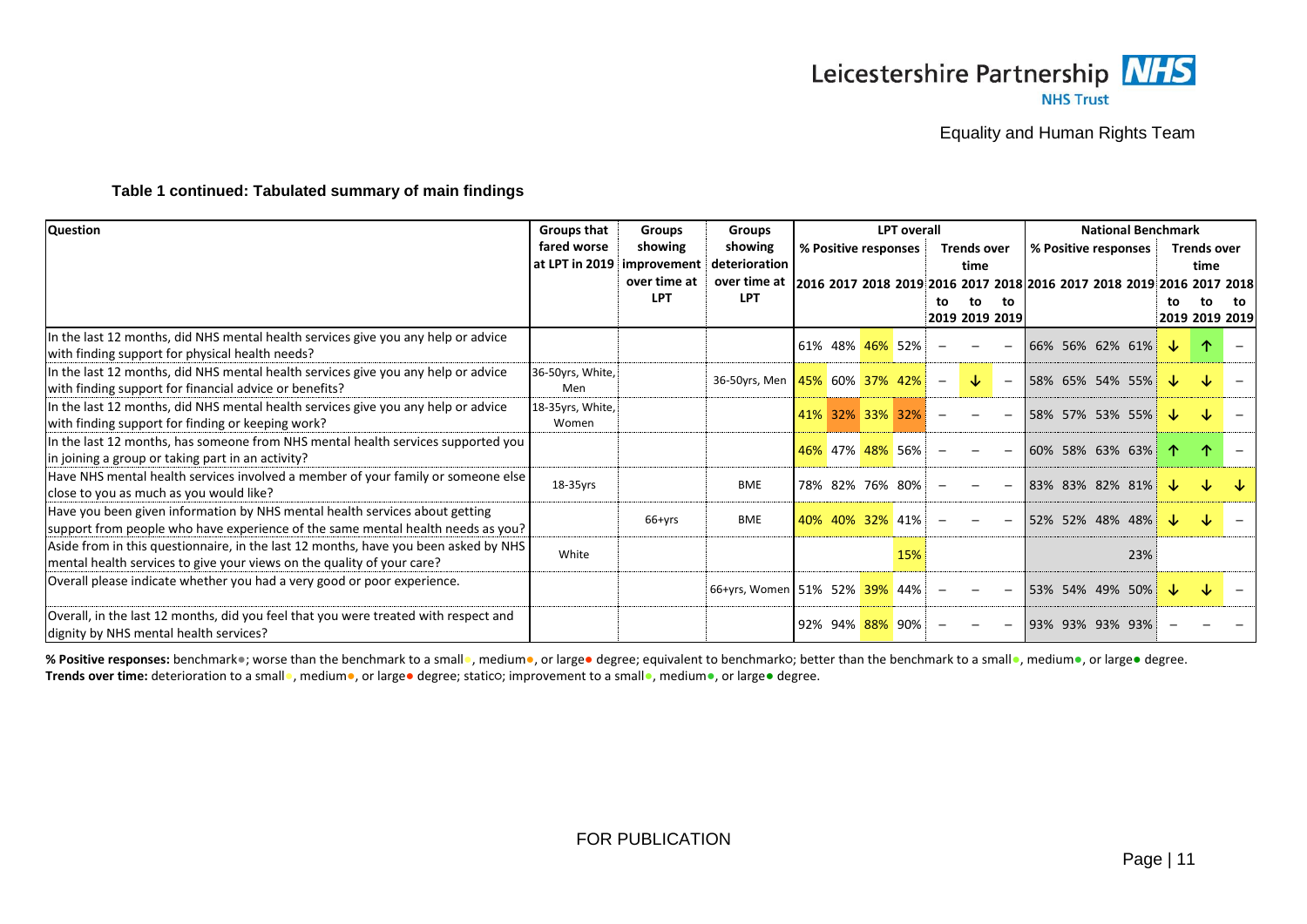

# **3 Appendix of analyses**

# **3.1 Your care and treatment**

#### **3.1.1 Frequency of contact with NHS mental health services**

In 2019, compared to the national benchmark (76.1%, 9795/12874), overall LPT's service users were similarly likely to feel that they had seen NHS mental health services at least often enough for their needs (72.3, 170/235); however, LPT's service users aged 18 to 35 years old were less likely to feel that they had seen NHS mental health services at least often enough for their needs (54.8%, 23/42) – a trend that was also apparent in 2018. Please refer to [Table 2.](#page-13-4)

<span id="page-13-4"></span>**Table 2: In the last 12 months, do you feel you have seen NHS mental health services often enough for your needs? Analysed by age group, ethnicity, and gender, compared against the national benchmark**

<span id="page-13-0"></span>

|                    | In the last 12 months, do you feel you have seen NHS mental health services often enough for<br>your needs?<br>% Yes, definitely / Yes, to some extent / It is too often* |                    |                    |                     |                    |         |         |         |
|--------------------|---------------------------------------------------------------------------------------------------------------------------------------------------------------------------|--------------------|--------------------|---------------------|--------------------|---------|---------|---------|
|                    |                                                                                                                                                                           |                    |                    |                     |                    | 2016 to | 2017 to | 2018 to |
|                    |                                                                                                                                                                           | 2016               | 2017               | 2018                | 2019               | 2019    | 2019    | 2019    |
|                    | <b>National Benchmark</b>                                                                                                                                                 | 77.9% (9615/12341) | 77.1% (9813/12721) | 76.3% (10523/13789) | 76.1% (9795/12874) | ↓       |         |         |
| <b>LPT Overall</b> |                                                                                                                                                                           | 74.9% (182/243)    | 71.7% (152/212)    | 67.6% (152/225)     | 72.3% (170/235)    |         |         |         |
|                    | 18-35                                                                                                                                                                     | 62.9% (22/35)      | 58.6% (17/29)      | 39.4% (13/33)       | 54.8% (23/42)      |         |         |         |
| Age                | $36 - 50$                                                                                                                                                                 | 70.0% (42/60)      | 56.5% (26/46)      | 62.3% (33/53)       | 69.0% (29/42)      |         |         |         |
| Group<br>(years)   | 51-65                                                                                                                                                                     | 75.0% (51/68)      | 70.2% (40/57)      | 69.6% (32/46)       | 70.0% (42/60)      |         |         |         |
|                    | 66+                                                                                                                                                                       | 83.8% (67/80)      | 86.3% (69/80)      | 79.6% (74/93)       | 82.5% (66/80)      |         |         |         |
| <b>Ethnicity</b>   | <b>BME</b>                                                                                                                                                                | 85.0% (34/40)      |                    | 65.7% (23/35)       | 78.8% (26/33)      |         |         |         |
|                    | White                                                                                                                                                                     | 74.7% (136/182)    |                    | 69.5% (107/154)     | 72.5% (124/171)    |         |         |         |
| Gender             | Female                                                                                                                                                                    | 75.8% (94/124)     | 69.1% (85/123)     | 66.2% (90/136)      | 70.7% (104/147)    |         |         |         |
|                    | Male                                                                                                                                                                      | 73.9% (88/119)     | 75.3% (67/89)      | 69.7% (62/89)       | 75.0% (66/88)      |         |         |         |

<span id="page-13-3"></span><span id="page-13-2"></span><span id="page-13-1"></span>\* % calculated out of the total responding "Yes, definitely" "Yes, to some extent" "It is too often" and "No"

FOR PUBLICATION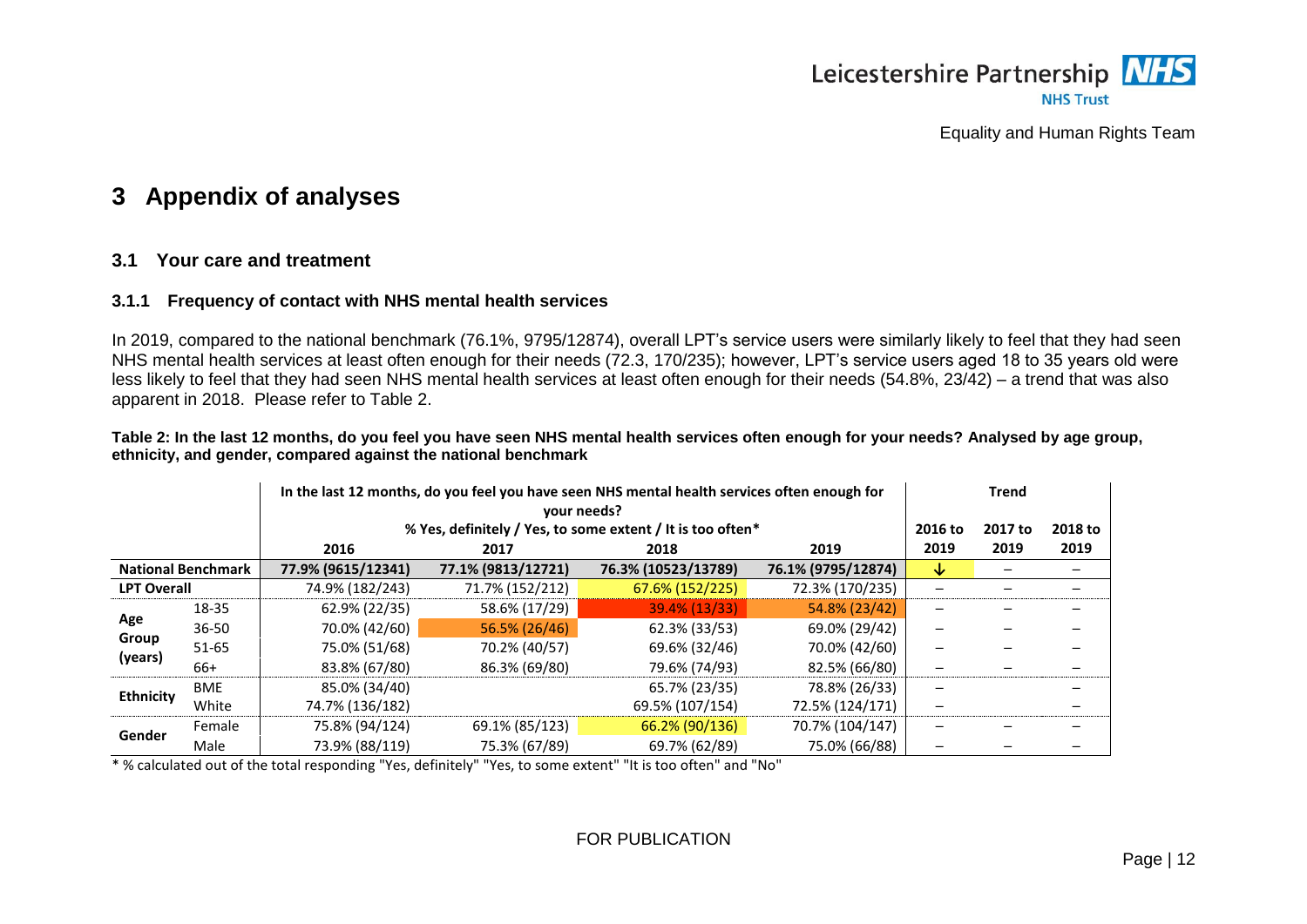

# **3.2 Your health and social care workers**

#### **3.2.1 Time to discuss needs and treatment**

In 2019, compared to the national benchmark (87.7%, 11267/12842), overall LPT's service users were similarly likely to feel that they had been given enough time to discuss their needs and treatment (85.8%, 205/239); however, LPT's service users aged 36 to 50 years old were less likely to feel that they had been given enough time to discuss their needs and treatment (71.4%, 30/42). Meanwhile, LPT's service users aged 18 to 35 years old were more likely to feel that they had been given enough time to discuss their needs and treatment in 2019 (82.9%, 34/41) than in 2018 (54.3%, 19/35). Please refer to [Table 3.](#page-14-3)

#### <span id="page-14-3"></span>**Table 3: Were you given enough time to discuss your needs and treatment? Analysed by age group, ethnicity, and gender, compared against the national benchmark**

|                            |                           |                     | Were you given enough time to discuss your needs and treatment? |                     |                     | <b>Trend</b> |         |         |
|----------------------------|---------------------------|---------------------|-----------------------------------------------------------------|---------------------|---------------------|--------------|---------|---------|
|                            |                           |                     | % Yes, definitely / Yes, to some extent*                        |                     |                     | 2016 to      | 2017 to | 2018 to |
|                            |                           | 2016                | 2017                                                            | 2018                | 2019                | 2019         | 2019    | 2019    |
|                            | <b>National Benchmark</b> | 88.4% (10797/12214) | 88.4% (11157/12626)                                             | 88.2% (12110/13723) | 87.7% (11267/12842) |              |         |         |
| <b>LPT Overall</b>         |                           | 86.0% (209/243)     | 85.6% (179/209)                                                 | 79.0% (177/224)     | 85.8% (205/239)     |              |         |         |
| Age                        | 18-35                     | 78.8% (26/33)       | 72.7% (24/33)                                                   | 54.3% (19/35)       | 82.9% (34/41)       |              |         | 不       |
|                            | $36 - 50$                 | 72.1% (44/61)       | 80.0% (36/45)                                                   | 81.8% (45/55)       | 71.4% (30/42)       |              |         |         |
| Group<br>(years)           | $51 - 65$                 | 91.4% (64/70)       | 87.7% (50/57)                                                   | 80.9% (38/47)       | 90.0% (54/60)       |              |         |         |
|                            | 66+                       | 94.9% (75/79)       | 93.2% (69/74)                                                   | 86.2% (75/87)       | 89.4% (76/85)       |              |         |         |
|                            | <b>BME</b>                | 92.3% (36/39)       |                                                                 | 74.3% (26/35)       | 84.4% (27/32)       | -            |         |         |
| <b>Ethnicity</b><br>Gender | White                     | 86.9% (159/183)     |                                                                 | 79.6% (121/152)     | 86.4% (152/176)     |              |         |         |
|                            | Female                    | 86.9% (106/122)     | 83.6% (102/122)                                                 | 77.9% (106/136)     | 84.0% (126/150)     |              |         |         |
|                            | Male                      | 85.1% (103/121)     | 88.5% (77/87)                                                   | 80.7% (71/88)       | 88.8% (79/89)       |              |         |         |

<span id="page-14-2"></span><span id="page-14-1"></span><span id="page-14-0"></span>**\* % calculated out of the total responding "Yes, definitely" "Yes, to some extent" and "No"**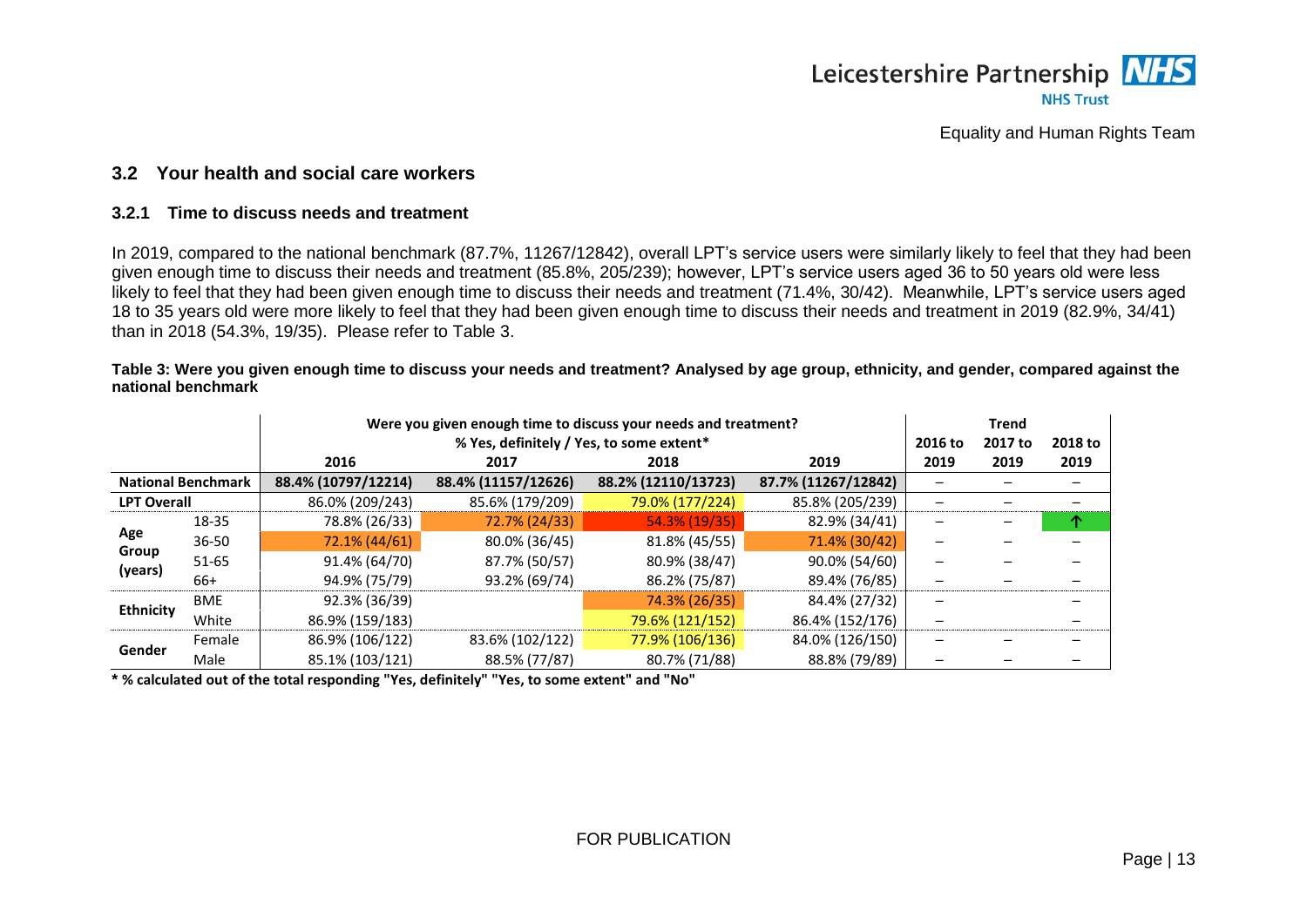# Leicestershire Partnership NHS **NHS Trust**

# Equality and Human Rights Team

# **3.2.2 Professional's understanding of how mental health needs affect other areas of a service user's life**

In 2019, compared to the national benchmark (86.5%, 10966/12675), overall LPT's service users were similarly likely to feel that the person they saw understood how their mental health needs affected other areas of their life (87.4%, 201/230), with no statistically significant differences observed across the protected characteristics of age, ethnicity and gender (no information was available regarding other protected characteristics). This represents an improvement on the position observed for LPT's service users in 2018 (79.2%, 171/216). In particular, LPT's service users aged 18 to 35 years old were more likely to feel that the person they saw understood how their mental health needs affected other areas of their life in 2019 (87.5%, 35/40) than in 2018 (60.0%, 21/35); and LPT's female service users were more likely to feel that the person they saw understood how their mental health needs affected other areas of their life in 2019 (85.6%, 119/139) than in 2018 (75.8%, 100/132). Please refer to [Table 4.](#page-15-2)

<span id="page-15-0"></span>

|                            |                           |                     | Did the person or people you saw understand how your mental health needs affect other areas<br>of your life? |                     |                     |         |         |         |  |
|----------------------------|---------------------------|---------------------|--------------------------------------------------------------------------------------------------------------|---------------------|---------------------|---------|---------|---------|--|
|                            |                           |                     | % Yes, definitely / Yes, to some extent*                                                                     |                     |                     | 2016 to | 2017 to | 2018 to |  |
|                            |                           | 2016                | 2017                                                                                                         | 2018                | 2019                | 2019    | 2019    | 2019    |  |
|                            | <b>National Benchmark</b> | 86.6% (10407/12013) | 86.9% (10632/12238)                                                                                          | 86.2% (11633/13495) | 86.5% (10966/12675) |         |         |         |  |
| <b>LPT Overall</b>         |                           | 84.4% (200/237)     | 89.0% (178/200)                                                                                              | 79.2% (171/216)     | 87.4% (201/230)     |         |         | ́∩      |  |
|                            | 18-35                     | 85.7% (30/35)       | 77.4% (24/31)                                                                                                | $60.0\% (21/35)$    | 87.5% (35/40)       |         |         |         |  |
| Age                        | $36 - 50$                 | 73.3% (44/60)       | 83.7% (36/43)                                                                                                | 84.9% (45/53)       | 73.8% (31/42)       |         |         |         |  |
| Group<br>(years)           | $51 - 65$                 | 86.8% (59/68)       | 89.3% (50/56)                                                                                                | 77.3% (34/44)       | 87.7% (50/57)       |         |         |         |  |
|                            | 66+                       | 90.5% (67/74)       | 97.1% (68/70)                                                                                                | 84.5% (71/84)       | 92.6% (75/81)       |         |         |         |  |
|                            | <b>BME</b>                | 87.8% (36/41)       |                                                                                                              | 79.4% (27/34)       | 93.8% (30/32)       | —       |         |         |  |
| <b>Ethnicity</b><br>Gender | White                     | 85.8% (151/176)     |                                                                                                              | 79.7% (118/148)     | 87.5% (147/168)     |         |         |         |  |
|                            | Female                    | 88.5% (108/122)     | 86.8% (99/114)                                                                                               | 75.8% (100/132)     | 85.6% (119/139)     |         |         | ᠰ       |  |
|                            | Male                      | 80.0% (92/115)      | 91.9% (79/86)                                                                                                | 84.5% (71/84)       | 90.1% (82/91)       |         |         |         |  |

<span id="page-15-2"></span>**Table 4: Did the person or people you saw understand how your mental health needs affect other areas of your life? Analysed by age group, ethnicity, and gender, compared against the national benchmark**

<span id="page-15-1"></span>\* % calculated out of the total responding "Yes, definitely" "Yes, to some extent" and "No"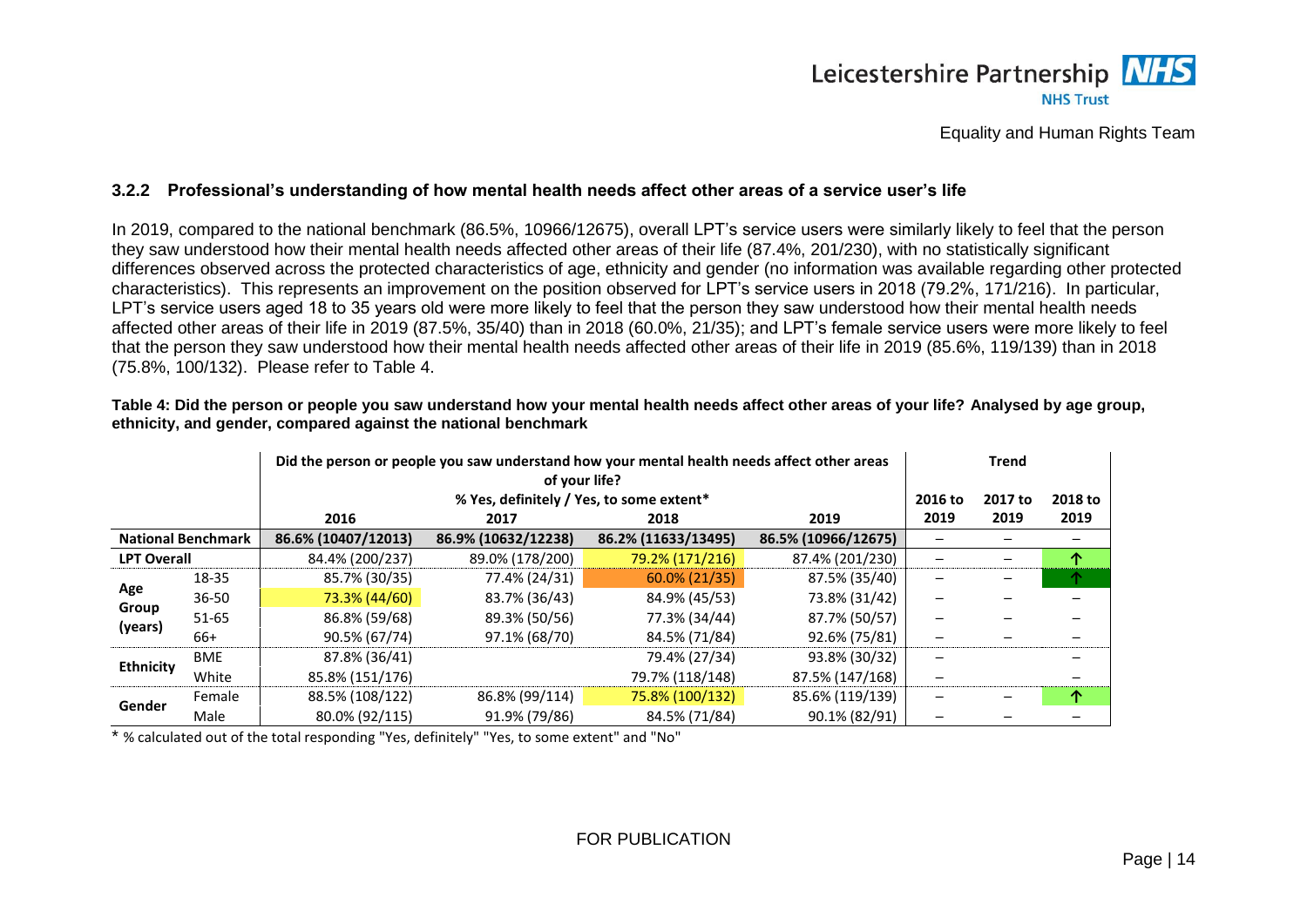

# **3.3 Organising your care**

#### **3.3.1 Knowledge of who is in charge of organising care and services**

In 2019, compared to the national benchmark (72.9%, 7882/10814), overall LPT's service users were similarly likely to have been told who is in charge of organising their care and services (69.4%, 129/186), with no statistically significant differences observed across the protected characteristics of age, ethnicity and gender (no information was available regarding other protected characteristics). In contrast, in 2018, compared to the national benchmark (73.8%, 8670/11743), LPT's service users were less likely to have been told who is in charge of organising their care and services (65.6%, 126/192). Please refer to [Table 5.](#page-16-3)

|                            |                           |                    | Have you been told who is in charge of organising your care and services? |                    |                    |         |         |         |  |  |
|----------------------------|---------------------------|--------------------|---------------------------------------------------------------------------|--------------------|--------------------|---------|---------|---------|--|--|
|                            |                           |                    | $% Yes*$                                                                  |                    |                    | 2016 to | 2017 to | 2018 to |  |  |
|                            |                           | 2016               | 2017                                                                      | 2018               | 2019               | 2019    | 2019    | 2019    |  |  |
|                            | <b>National Benchmark</b> | 76.9% (8182/10640) | 75.2% (8244/10963)                                                        | 73.8% (8670/11743) | 72.9% (7882/10814) | ↓       | V       |         |  |  |
| <b>LPT Overall</b>         |                           | 73.9% (147/199)    | 67.9% (114/168)                                                           | 65.6% (126/192)    | 69.4% (129/186)    |         |         |         |  |  |
| Age                        | 18-35                     | 65.5% (19/29)      | 51.9% (14/27)                                                             | 53.3% (16/30)      | 54.5% (18/33)      |         |         |         |  |  |
|                            | $36 - 50$                 | 73.3% (33/45)      | 77.8% (28/36)                                                             | 64.3% (27/42)      | 58.1% (18/31)      |         |         |         |  |  |
| Group<br>(years)           | 51-65                     | 74.1% (40/54)      | 69.0% (29/42)                                                             | 70.5% (31/44)      | 79.6% (39/49)      |         |         |         |  |  |
|                            | 66+                       | 77.5% (55/71)      | 68.3% (43/63)                                                             | 68.4% (52/76)      | 73.8% (48/65)      |         |         |         |  |  |
|                            | <b>BME</b>                | 78.8% (26/33)      |                                                                           | 73.3% (22/30)      | 80.0% (20/25)      |         |         |         |  |  |
| <b>Ethnicity</b><br>Gender | White                     | 75.0% (114/152)    |                                                                           | 69.4% (93/134)     | 71.0% (98/138)     |         |         |         |  |  |
|                            | Female                    | 79.0% (79/100)     | 63.9% (62/97)                                                             | 67.8% (78/115)     | 66.7% (80/120)     |         |         |         |  |  |
|                            | Male                      | 68.7% (68/99)      | 73.2% (52/71)                                                             | 62.3% (48/77)      | 74.2% (49/66)      |         |         |         |  |  |

<span id="page-16-3"></span>**Table 5: Have you been told who is in charge of organising your care and services? Analysed by age group, ethnicity, and gender, compared against the national benchmark**

<span id="page-16-2"></span><span id="page-16-1"></span><span id="page-16-0"></span>\* % calculated out of the total responding "Yes" and "No"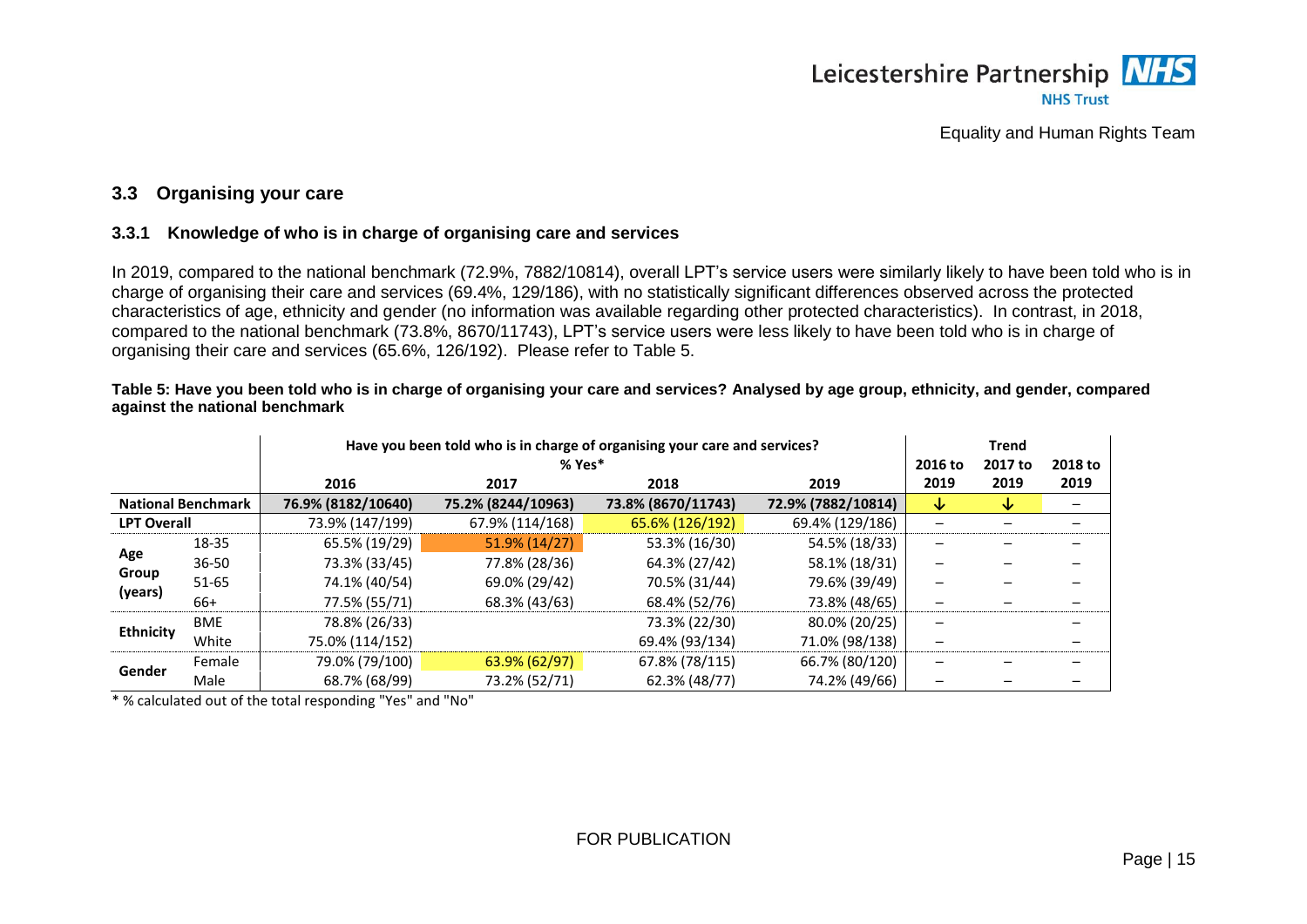

# **3.4 Planning your care**

#### **3.4.1 Agreement regarding the care to be received**

In 2019, compared to the national benchmark (77.0%, 10020/13013), overall LPT's service users were similarly likely to have agreed with someone from NHS mental health services what care they will receive (76.9%, 183/238), with no statistically significant differences observed across the protected characteristics of age, ethnicity and gender (no information was available regarding other protected characteristics). Amongst LPT's service users aged 66 years old and above, in 2019, 75.3% (64/85) had agreed with someone from NHS mental health services what care they will receive – reflecting an improvement over two years for this group of people from a low of 58.2% (46/79) in 2017 through 66.7% (62/93) in 2018. Please refer to [Table 6.](#page-17-3)

|                    |                           | gender, compared against the national benchmark |                    |                                                                                          |                     |         |              |         |
|--------------------|---------------------------|-------------------------------------------------|--------------------|------------------------------------------------------------------------------------------|---------------------|---------|--------------|---------|
|                    |                           |                                                 |                    | Have you agreed with someone from NHS mental health services what care you will receive? |                     |         | <b>Trend</b> |         |
|                    |                           |                                                 |                    | % Yes, definitely / Yes, to some extent*                                                 |                     | 2016 to | 2017 to      | 2018 to |
|                    |                           | 2016                                            | 2017               | 2018                                                                                     | 2019                | 2019    | 2019         | 2019    |
|                    | <b>National Benchmark</b> | 77.5% (9642/12434)                              | 75.7% (9683/12794) | 77.8% (10860/13965)                                                                      | 77.0% (10020/13013) |         | 灬            |         |
| <b>LPT Overall</b> |                           | 75.4% (181/240)                                 | 71.5% (153/214)    | 72.3% (167/231)                                                                          | 76.9% (183/238)     |         |              |         |
|                    | 18-35                     | 74.3% (26/35)                                   | 69.7% (23/33)      | 62.9% (22/35)                                                                            | 78.6% (33/42)       |         |              |         |
| Age                | $36 - 50$                 | 74.6% (44/59)                                   | 89.1% (41/46)      | 81.8% (45/55)                                                                            | 76.7% (33/43)       |         |              |         |
| Group              | $51 - 65$                 | 81.2% (56/69)                                   | 76.8% (43/56)      | 79.2% (38/48)                                                                            | 75.9% (44/58)       |         |              | -       |
| (years)            | 66+                       | 71.4% (55/77)                                   | 58.2% (46/79)      | 66.7% (62/93)                                                                            | 75.3% (64/85)       |         | ́^           |         |
|                    | <b>BME</b>                | 82.5% (33/40)                                   |                    | 75.8% (25/33)                                                                            | 84.8% (28/33)       |         |              |         |
| <b>Ethnicity</b>   | $AA/L:++$                 | 71.00111211001                                  |                    | 74.40/11171170                                                                           | 75.40 / 14.22 / 175 |         |              |         |

<span id="page-17-1"></span><span id="page-17-0"></span>**Gender** Female 82.6% (100/121) 72.0% (90/125) 75.5% (105/139) 75.2% (112/149) **─ ─ ─**

Male 68.1% (81/119) 70.8% (63/89) 67.4% (62/92) 79.8% (71/89) **─ ─ ─**

White 74.4% (134/180) 74.1% (117/158) 75.4% (132/175) **─ ─**

#### <span id="page-17-3"></span>**Table 6: Have you agreed with someone from NHS mental health services what care you will receive? Analysed by age group, ethnicity, and gender, compared against the national benchmark**

<span id="page-17-2"></span>\* % calculated out of the total responding "Yes, definitely" "Yes, to some extent" and "No"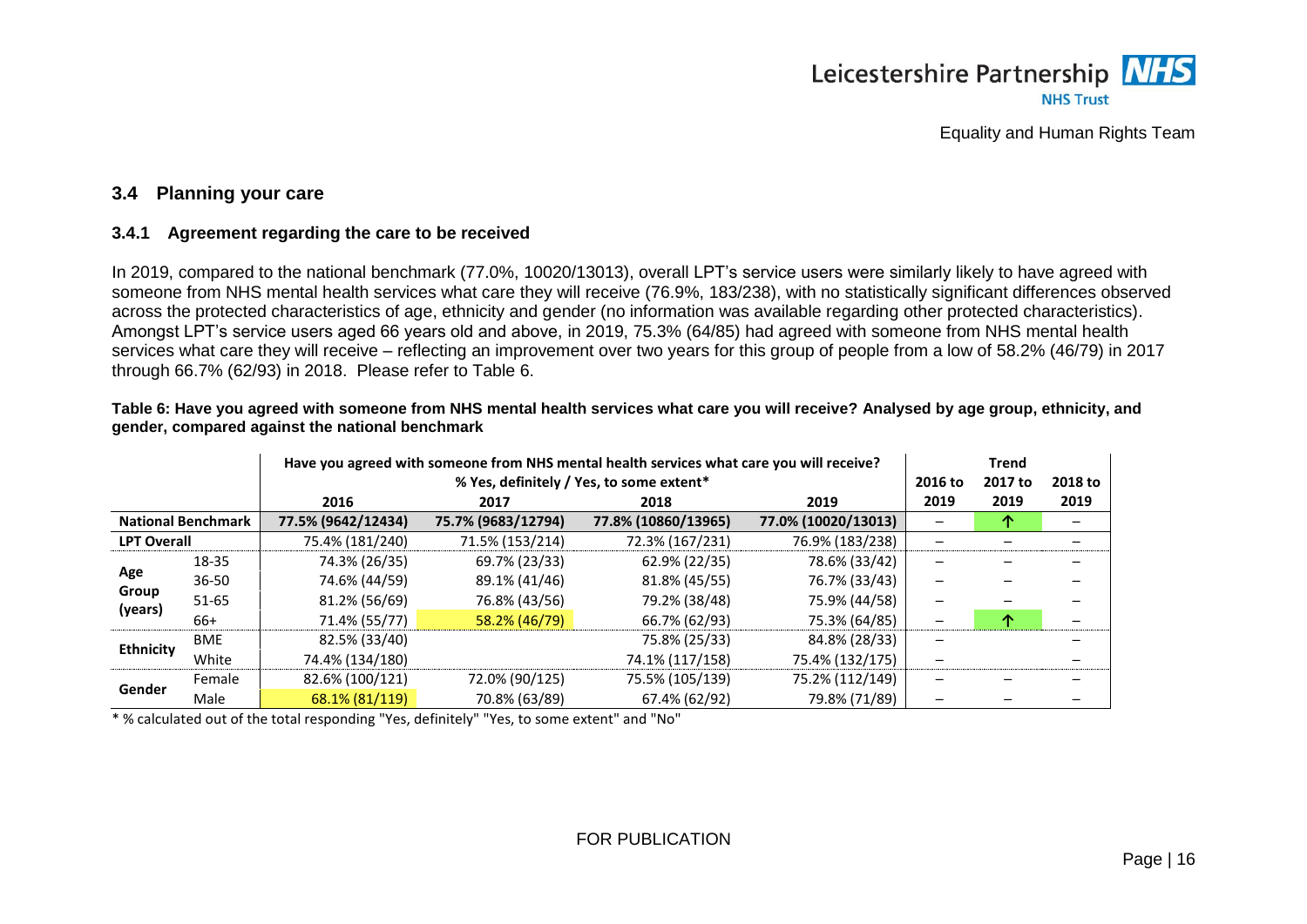

#### **3.4.2 Involvement in agreeing the care to be received**

In 2019, compared to the national benchmark (92.5%, 8835/9549), overall LPT's service users were similarly likely to have been involved as much as they had wanted in agreeing what care they would receive (91.4%, 159/174), with no statistically significant differences observed across the protected characteristics of age, ethnicity and gender (no information was available regarding other protected characteristics). In contrast, in 2018, compared to the national benchmark (92.6%, 9620/10385), LPT's service users were less likely to have been involved as much as they had wanted in agreeing what care they would receive (84.5%, 131/155) – with especially low levels of involvement at LPT for service users aged 18 to 35 years old (76.2%, 16/21) and 36 to 50 years old (73.8%, 31/42), and for BME (75.0%, 18/24) and male (81.0%, 47/58) service users. Please refer to [Table 7.](#page-18-2) The topic of this question relates to outcome 2.2 of the Equality Delivery System (People are informed and supported to be as involved as they wish to be in decisions about their care).

<span id="page-18-0"></span>

|                            |                           |                   | Were you involved as much as you wanted to be in agreeing what care you will receive? |                    |                   |         |         |         |  |  |
|----------------------------|---------------------------|-------------------|---------------------------------------------------------------------------------------|--------------------|-------------------|---------|---------|---------|--|--|
|                            |                           |                   | % Yes, definitely / Yes, to some extent*                                              |                    |                   | 2016 to | 2017 to | 2018 to |  |  |
|                            |                           | 2016              | 2017                                                                                  | 2018               | 2019              | 2019    | 2019    | 2019    |  |  |
|                            | <b>National Benchmark</b> | 92.6% (8587/9272) | 92.3% (8607/9321)                                                                     | 92.6% (9620/10385) | 92.5% (8835/9549) |         |         |         |  |  |
| <b>LPT Overall</b>         |                           | 92.1% (164/178)   | 90.1% (128/142)                                                                       | 84.5% (131/155)    | 91.4% (159/174)   |         |         |         |  |  |
|                            | 18-35                     | 96.0% (24/25)     | 86.4% (19/22)                                                                         | 76.2% (16/21)      | 83.9% (26/31)     |         |         |         |  |  |
| Age<br>Group               | $36 - 50$                 | 91.1% (41/45)     | 87.2% (34/39)                                                                         | 73.8% (31/42)      | 90.3% (28/31)     |         |         |         |  |  |
|                            | $51 - 65$                 | 90.7% (49/54)     | 86.5% (32/37)                                                                         | 83.3% (30/36)      | 90.9% (40/44)     |         |         |         |  |  |
| (years)                    | 66+                       | 92.6% (50/54)     | 97.7% (43/44)                                                                         | 96.4% (54/56)      | 95.0% (57/60)     |         |         |         |  |  |
|                            | <b>BME</b>                | 94.1% (32/34)     |                                                                                       | 75.0% (18/24)      | 88.5% (23/26)     |         |         |         |  |  |
| <b>Ethnicity</b><br>Gender | White                     | 92.3% (120/130)   |                                                                                       | 88.0% (95/108)     | 92.0% (115/125)   |         |         |         |  |  |
|                            | Female                    | 95.0% (95/100)    | 85.7% (72/84)                                                                         | 86.6% (84/97)      | 91.7% (99/108)    |         |         |         |  |  |
|                            | Male                      | 88.5% (69/78)     | 96.6% (56/58)                                                                         | 81.0% (47/58)      | 90.9% (60/66)     |         |         |         |  |  |

<span id="page-18-2"></span>**Table 7: Were you involved as much as you wanted to be in agreeing what care you will receive? Analysed by age group, ethnicity, and gender, compared against the national benchmark**

<span id="page-18-1"></span>\* % calculated out of the total responding "Yes, definitely" "Yes, to some extent" and "No, but I wanted to be"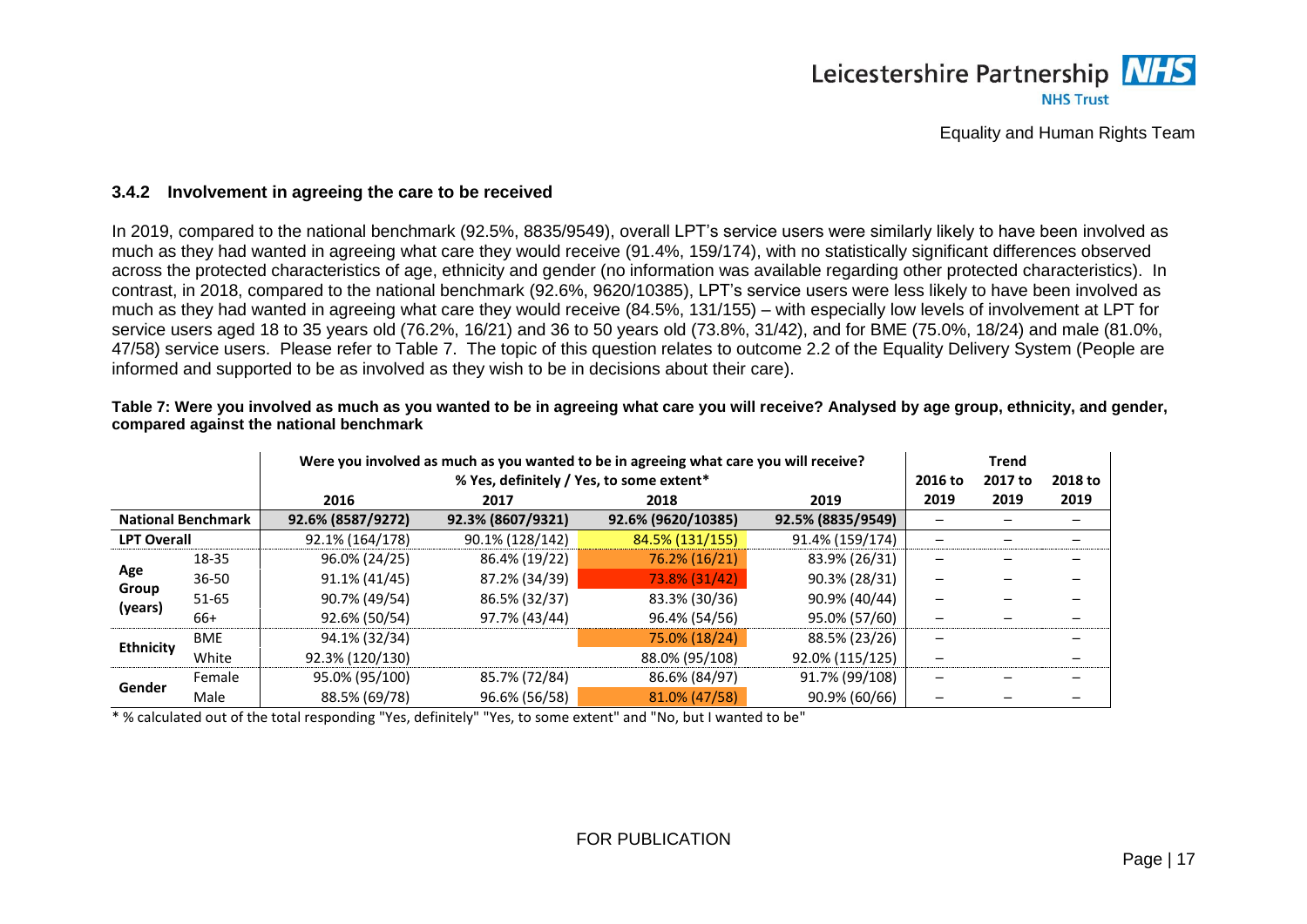

#### **3.4.3 Care to be received and taking into account personal circumstances**

In 2019, compared to the national benchmark (92.9%, 8651/9312), overall LPT's service users were similarly likely to feel that this agreement on what care they would receive took their personal circumstances into account (89.0%, 146/164); however, LPT's service users aged 18 to 35 years old were less likely to feel that this agreement on what care they would receive took their personal circumstances into account (79.3%, 23/29), as were LPT's service users aged 36 to 50 years old (80.0%, 24/30). A similar trend was apparent in 2018 for LPT's service users aged 18 to 35 years old, but not for LPT's service users aged 36 to 50 years old. Please refer to [Table 8.](#page-19-2)

|                    |                           |                   | <b>Trend</b>                             |                    |                   |         |         |         |
|--------------------|---------------------------|-------------------|------------------------------------------|--------------------|-------------------|---------|---------|---------|
|                    |                           |                   | % Yes, definitely / Yes, to some extent* |                    |                   | 2016 to | 2017 to | 2018 to |
|                    |                           | 2016              | 2017                                     | 2018               | 2019              | 2019    | 2019    | 2019    |
|                    | <b>National Benchmark</b> | 93.0% (8529/9173) | 93.1% (8491/9125)                        | 92.6% (9476/10234) | 92.9% (8651/9312) |         |         |         |
| <b>LPT Overall</b> |                           | 91.4% (160/175)   | 89.2% (124/139)                          | 87.5% (133/152)    | 89.0% (146/164)   |         |         |         |
|                    | 18-35                     | 81.5% (22/27)     | 95.2% (20/21)                            | 65.0% (13/20)      | 79.3% (23/29)     |         |         |         |
| Age                | $36 - 50$                 | 90.2% (37/41)     | 83.3% (30/36)                            | 85.7% (36/42)      | 80.0% (24/30)     |         |         |         |
| Group              | $51 - 65$                 | 92.3% (48/52)     | 80.5% (33/41)                            | 85.3% (29/34)      | 90.5% (38/42)     |         |         |         |
| (years)            | 66+                       | 96.4% (53/55)     | 100.0% (41/41)                           | 98.2% (55/56)      | 96.4% (54/56)     |         |         |         |
| <b>Ethnicity</b>   | <b>BME</b>                | 87.5% (28/32)     |                                          | 87.5% (21/24)      | 88.5% (23/26)     |         |         |         |
|                    | White                     | 92.2% (119/129)   |                                          | 90.7% (97/107)     | 90.7% (107/118)   |         |         |         |
| Gender             | Female                    | 91.6% (87/95)     | 82.9% (68/82)                            | 85.6% (83/97)      | 88.0% (88/100)    |         |         |         |
|                    | Male                      | 91.3% (73/80)     | 98.2% (56/57)                            | 90.9% (50/55)      | 90.6% (58/64)     |         |         |         |

<span id="page-19-2"></span>**Table 8: Does this agreement on what care you will receive take your personal circumstances into account? Analysed by age group, ethnicity, and gender, compared against the national benchmark**

<span id="page-19-1"></span><span id="page-19-0"></span>\* % calculated out of the total responding "Yes, definitely" "Yes, to some extent" and "No, but I wanted to be"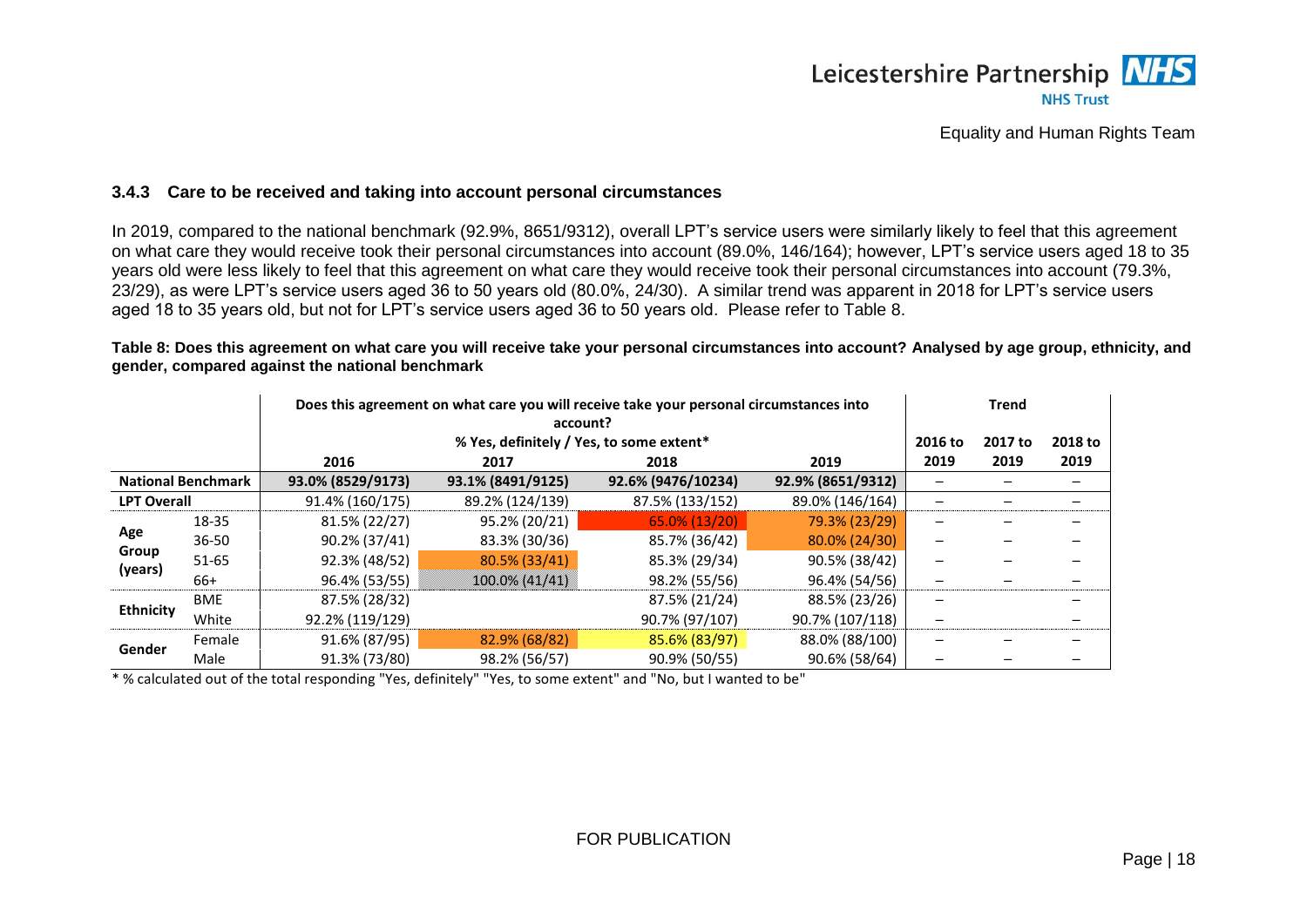

# **3.5 Reviewing your care**

### **3.5.1 Formal meeting with someone from NHS mental health services to discuss how care is working**

In 2019, compared to the national benchmark (71.7%, 7196/10043), overall LPT's service users were similarly likely to have had a formal meeting with someone from NHS mental health services to discuss how their care is working (68.3%, 123/180); however, LPT's service users aged 18 to 35 years old were less likely to have had a formal meeting with someone from NHS mental health services to discuss how their care is working (44.8%, 13/29). A similar trend was apparent in 2018 for LPT's service users aged 18 to 35 years old. Amongst LPT's service users aged 36 to 50 years old, in 2019, 78.4% (29/37) had had a formal meeting with someone from NHS mental health services to discuss how their care is working – reflecting an improvement over four years for this group of people from a low of 44.8% (26/58) in 2016, through 66.7% (24/36) in 2017 and 68.2% (30/44) in 2018. Please refer to [Table 9.](#page-20-3)

<span id="page-20-1"></span><span id="page-20-0"></span>

|                    |                           |                    | <b>Trend</b>      |                    |                    |            |         |         |
|--------------------|---------------------------|--------------------|-------------------|--------------------|--------------------|------------|---------|---------|
|                    |                           |                    | $% Yes*$          |                    |                    | 2016 to    | 2017 to | 2018 to |
|                    |                           | 2016               | 2017              | 2018               | 2019               | 2019       | 2019    | 2019    |
|                    | <b>National Benchmark</b> | 72.4% (8498/11736) | 72.0% (7149/9925) | 71.8% (7726/10754) | 71.7% (7196/10043) |            |         |         |
| <b>LPT Overall</b> |                           | 65.7% (151/230)    | 65.1% (110/169)   | 63.4% (111/175)    | 68.3% (123/180)    |            |         |         |
| Age                | 18-35                     | 71.0% (22/31)      | 67.9% (19/28)     | 46.2% (12/26)      | 44.8% (13/29)      |            |         |         |
|                    | $36 - 50$                 | 44.8% (26/58)      | 66.7% (24/36)     | 68.2% (30/44)      | 78.4% (29/37)      | $\uparrow$ |         |         |
| Group<br>(years)   | $51 - 65$                 | 72.5% (50/69)      | 63.8% (30/47)     | 63.4% (26/41)      | 66.7% (34/51)      |            |         |         |
|                    | $66+$                     | 73.6% (53/72)      | 63.8% (37/58)     | 67.2% (43/64)      | 73.7% (42/57)      |            |         |         |
| <b>Ethnicity</b>   | <b>BME</b>                | 75.0% (30/40)      |                   | 66.7% (20/30)      | 76.0% (19/25)      | —          |         |         |
|                    | White                     | 64.9% (111/171)    |                   | 61.5% (75/122)     | 69.2% (92/133)     |            |         |         |
|                    | Female                    | 64.7% (75/116)     | 60.4% (55/91)     | $61.3\% (68/111)$  | 63.3% (69/109)     |            |         |         |
| Gender             | Male                      | 66.7% (76/114)     | 70.5% (55/78)     | 67.2% (43/64)      | 76.1% (54/71)      |            |         |         |

<span id="page-20-3"></span>**Table 9: In the last 12 months have you had a formal meeting with someone from NHS mental health services to discuss how your care is working? Analysed by age group, ethnicity, and gender, compared against the national benchmark**

<span id="page-20-2"></span>\* % calculated out of the total responding "Yes " and "No"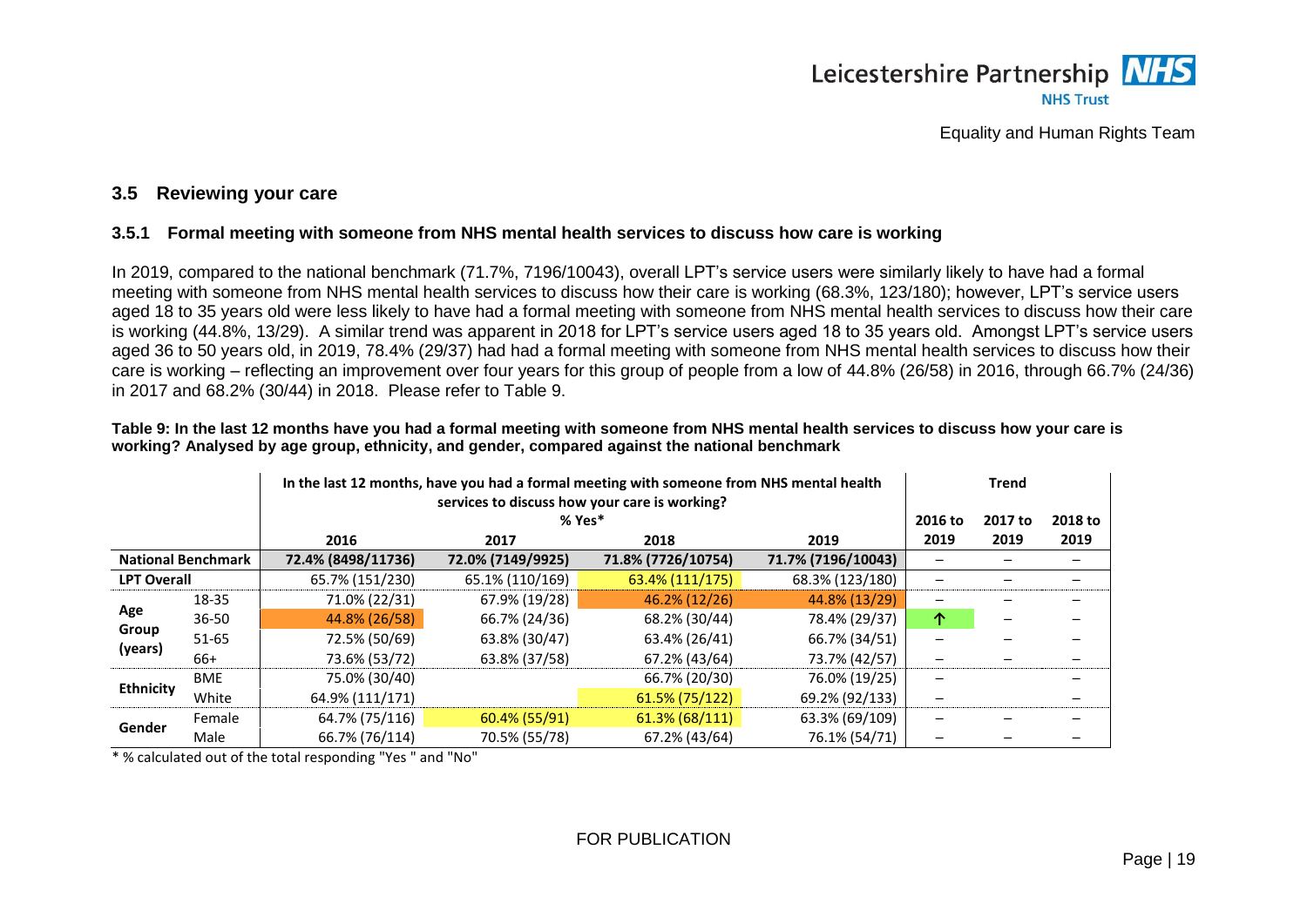

#### **3.5.2 Decisions made together with the person from NHS mental health services**

In 2019, compared to the national benchmark (91.8%, 6389/6962), overall LPT's service users were similarly likely to feel that decisions were made together by them and the person they saw during this discussion (90.8%, 108/119), with no statistically significant differences observed across the protected characteristics of age, ethnicity and gender (no information was available regarding other protected characteristics). Please refer to [Table 10.](#page-21-2) The topic of this question relates to outcome 2.2 of the Equality Delivery System (People are informed and supported to be as involved as they wish to be in decisions about their care).

<span id="page-21-2"></span>**Table 10: Did you feel that decisions were made together by you and the person you saw during this discussion? Analysed by age group, ethnicity, and gender, compared against the national benchmark**

|                            |                           |                   | Did you feel that decisions were made together by you and the person you saw during this<br>discussion? |                   |                   |         |         |         |  |
|----------------------------|---------------------------|-------------------|---------------------------------------------------------------------------------------------------------|-------------------|-------------------|---------|---------|---------|--|
|                            |                           |                   | % Yes, definitely / Yes, to some extent*                                                                |                   |                   | 2016 to | 2017 to | 2018 to |  |
|                            |                           | 2016              | 2017                                                                                                    | 2018              | 2019              | 2019    | 2019    | 2019    |  |
|                            | <b>National Benchmark</b> | 92.0% (7480/8132) | 90.5% (6215/6867)                                                                                       | 91.4% (6861/7506) | 91.8% (6389/6962) |         |         |         |  |
| <b>LPT Overall</b>         |                           | 92.4% (134/145)   | 83.0% (88/106)                                                                                          | 89.8% (97/108)    | 90.8% (108/119)   |         |         |         |  |
|                            | 18-35                     | 85.7% (18/21)     | 73.7% (14/19)                                                                                           | 100.0% (13/13)    | 92.3% (12/13)     |         |         |         |  |
| Age<br>Group               | $36 - 50$                 | 92.3% (24/26)     | 87.5% (21/24)                                                                                           | 82.8% (24/29)     | 85.2% (23/27)     |         |         |         |  |
| (years)                    | 51-65                     | 91.7% (44/48)     | 82.1% (23/28)                                                                                           | 96.0% (24/25)     | 87.5% (28/32)     |         |         |         |  |
|                            | 66+                       | 96.0% (48/50)     | 85.7% (30/35)                                                                                           | 87.8% (36/41)     | 97.6% (41/42)     |         |         |         |  |
|                            | <b>BME</b>                | 93.1% (27/29)     |                                                                                                         | 95.0% (19/20)     | 94.1% (16/17)     | —       |         |         |  |
| <b>Ethnicity</b><br>Gender | White                     | 92.5% (98/106)    |                                                                                                         | 89.0% (65/73)     | 91.1% (82/90)     |         |         |         |  |
|                            | Female                    | 91.5% (65/71)     | 83.6% (46/55)                                                                                           | 87.9% (58/66)     | 89.2% (58/65)     |         |         |         |  |
|                            | Male                      | 93.2% (69/74)     | 82.4% (42/51)                                                                                           | 92.9% (39/42)     | 92.6% (50/54)     |         |         |         |  |

<span id="page-21-1"></span><span id="page-21-0"></span>\* % calculated out of the total responding "Yes, definitely" "Yes, to some extent" and "No"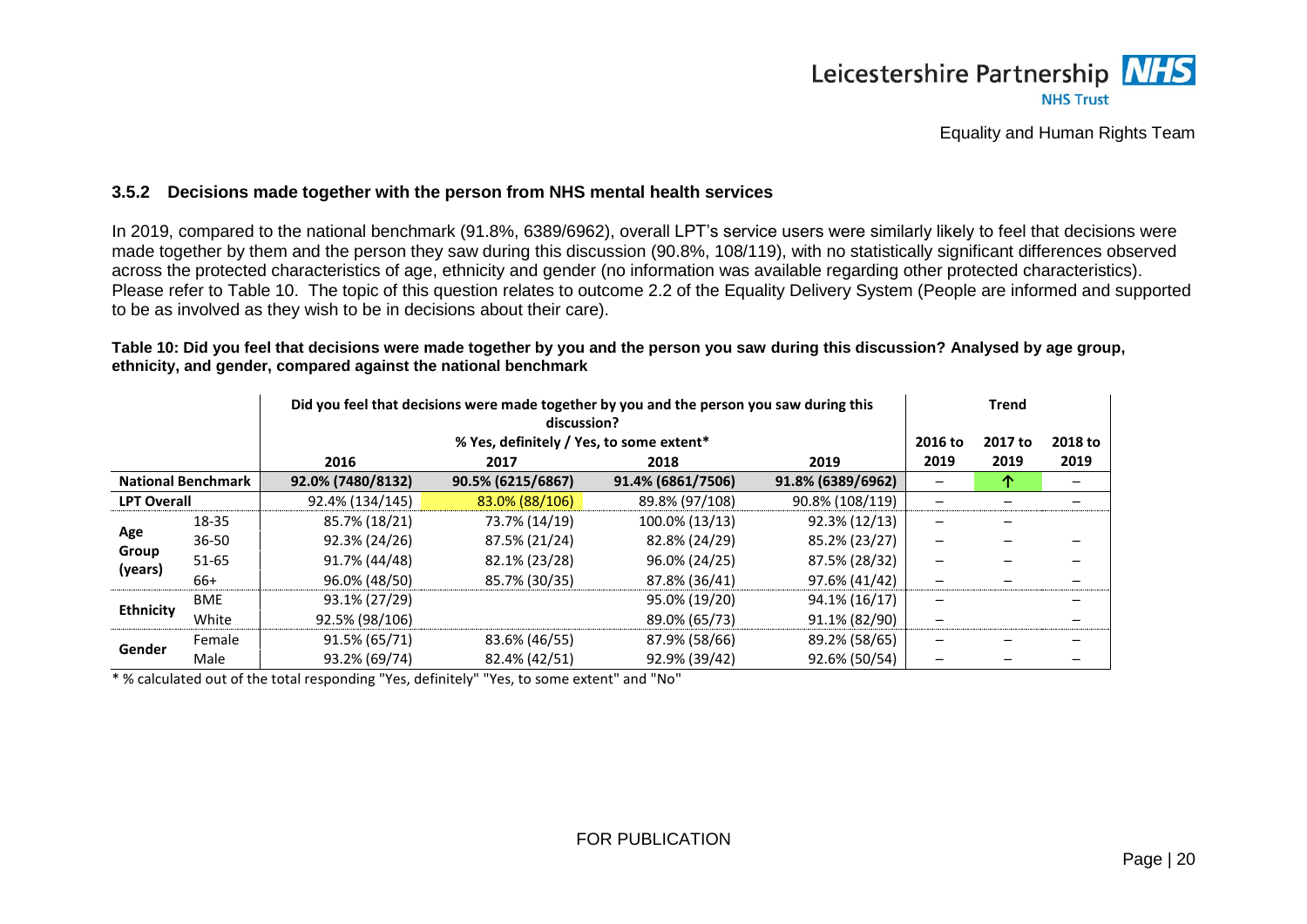

# **3.6 Crisis care**

#### **3.6.1 Knowledge of who to contact out of office hours if in a crisis**

In 2019, compared to the national benchmark (69.3%, 7986/11526), LPT's service users were less likely to know who to contact out of office hours if they have a crisis (53.9%, 110/204) – a pattern that has been evident since at least 2016. Levels of knowledge about who to contact out of office hours if they have a crisis were especially low for LPT's service users aged 18 to 35 years old (47.2%, 17/36) and 66 years old and over (47.1%, 33/70), and for White (50.3%, 76/151) and both female (52.7%, 68/129) and male (56.0%, 42/75) service users. Please refer to [Table 11.](#page-22-3)

<span id="page-22-3"></span>**Table 11: Do you know who to contact out of office hours if you have a crisis? Analysed by age group, ethnicity, and gender, compared against the national benchmark**

|                    |                           |                    | Do you know who to contact out of office hours within the NHS if you have a crisis? |                    |                    |         |         |         |
|--------------------|---------------------------|--------------------|-------------------------------------------------------------------------------------|--------------------|--------------------|---------|---------|---------|
|                    |                           |                    | $% Yes*$                                                                            |                    |                    | 2016 to | 2017 to | 2018 to |
|                    |                           | 2016               | 2017                                                                                | 2018               | 2019               | 2019    | 2019    | 2019    |
|                    | <b>National Benchmark</b> | 69.5% (7773/11184) | 71.2% (8251/11595)                                                                  | 70.8% (8838/12475) | 69.3% (7986/11526) |         | ∿       | ∿       |
| <b>LPT Overall</b> |                           | 53.9% (117/217)    | 55.2% (100/181)                                                                     | 51.7% (105/203)    | 53.9% (110/204)    |         |         |         |
| Age                | 18-35                     | 56.3% (18/32)      | 50.0% (15/30)                                                                       | 53.1% (17/32)      | 47.2% (17/36)      |         |         |         |
|                    | $36 - 50$                 | 73.5% (36/49)      | 70.3% (26/37)                                                                       | 69.4% (34/49)      | 63.2% (24/38)      |         |         |         |
| Group              | $51 - 65$                 | 55.6% (35/63)      | 64.6% (31/48)                                                                       | 61.5% (24/39)      | 62.7% (32/51)      |         |         |         |
| (years)            | 66+                       | 38.4% (28/73)      | 42.4% (28/66)                                                                       | 36.1% (30/83)      | 47.1% (33/70)      |         |         |         |
|                    | <b>BME</b>                | 66.7% (22/33)      |                                                                                     | 60.6% (20/33)      | 58.6% (17/29)      |         |         |         |
| <b>Ethnicity</b>   | White                     | 51.2% (84/164)     |                                                                                     | 51.9% (70/135)     | 50.3% (76/151)     |         |         |         |
|                    | Female                    | 54.6% (59/108)     | 52.8% (56/106)                                                                      | 47.1% (56/119)     | 52.7% (68/129)     |         |         |         |
| Gender             | Male                      | 53.2% (58/109)     | 58.7% (44/75)                                                                       | 58.3% (49/84)      | 56.0% (42/75)      |         |         |         |

<span id="page-22-2"></span><span id="page-22-1"></span><span id="page-22-0"></span>\* % calculated out of the total responding "Yes" and "No"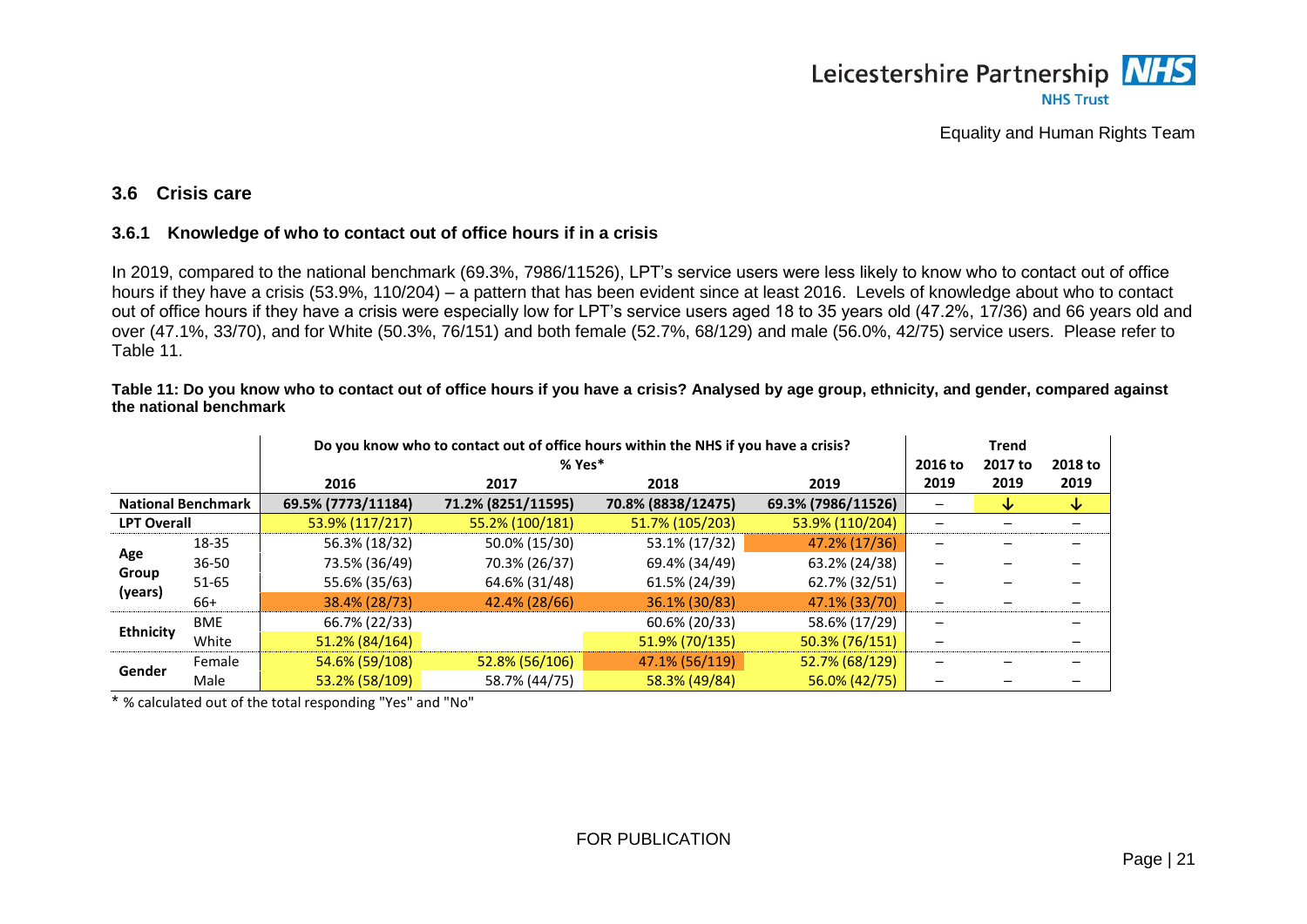

# **3.7 Support and wellbeing**

#### **3.7.1 Assistance with finding support for physical health needs**

In 2019, compared to the national benchmark (61.3%, 4151/6767), overall LPT's service users were similarly likely to have received help or advice from NHS mental health services with finding support for physical health needs (51.6%, 65/126), with no statistically significant differences observed across the protected characteristics of age, ethnicity and gender (no information was available regarding other protected characteristics). In contrast, in 2018, compared to the national benchmark (61.6%, 4304/6985), LPT's service users were less likely to have received help or advice from NHS mental health services with finding support for physical health needs (46.3%, 50/108) – with especially low levels for LPT's female service users (44.1%, 26/59). Please refer to [Table 12.](#page-23-3)

<span id="page-23-0"></span>

|                    |                           |                   | In the last 12 months, did NHS mental health services give you any help or advice with finding<br>support for physical health needs? |                   |                   | Trend                    |                 |                 |
|--------------------|---------------------------|-------------------|--------------------------------------------------------------------------------------------------------------------------------------|-------------------|-------------------|--------------------------|-----------------|-----------------|
|                    |                           | 2016              | % Yes, definitely / Yes, to some extent*<br>2017                                                                                     | 2018              | 2019              | 2016 to<br>2019          | 2017 to<br>2019 | 2018 to<br>2019 |
|                    | <b>National Benchmark</b> | 66.2% (4324/6534) | 56.3% (4001/7106)                                                                                                                    | 61.6% (4304/6985) | 61.3% (4151/6767) | ₩                        |                 |                 |
| <b>LPT Overall</b> |                           | 61.1% (80/131)    | 48.5% (47/97)                                                                                                                        | 46.3% (50/108)    | 51.6% (65/126)    |                          |                 |                 |
|                    | 18-35                     | 41.2% (7/17)      | 46.7% (7/15)                                                                                                                         | 26.7% (4/15)      | $31.2\% (5/16)$   |                          |                 |                 |
| Age                | $36 - 50$                 | 45.9% (17/37)     | 39.3% (11/28)                                                                                                                        | 46.7% (14/30)     | 50.0% (13/26)     |                          |                 |                 |
| Group              | 51-65                     | 70.0% (28/40)     | 50.0% (13/26)                                                                                                                        | 51.9% (14/27)     | 51.4% (19/37)     |                          |                 |                 |
| (years)            | 66+                       | 75.7% (28/37)     | 57.1% (16/28)                                                                                                                        | 50.0% (18/36)     | 56.1% (23/41)     |                          |                 |                 |
|                    | <b>BME</b>                | 70.8% (17/24)     |                                                                                                                                      | 42.9% (9/21)      | 65.2% (15/23)     | $\overline{\phantom{a}}$ |                 |                 |
| <b>Ethnicity</b>   | White                     | 58.9% (56/95)     |                                                                                                                                      | 48.5% (32/66)     | 53.0% (44/83)     |                          |                 |                 |
| Gender             | Female                    | 63.8% (44/69)     | 44.6% (25/56)                                                                                                                        | 44.1% (26/59)     | 53.9% (41/76)     |                          |                 |                 |
|                    | Male                      | 58.1% (36/62)     | 53.7% (22/41)                                                                                                                        | 49.0% (24/49)     | 48.0% (24/50)     |                          |                 |                 |

#### <span id="page-23-3"></span>**Table 12: In the last 12 months, did NHS mental health services give you any help or advice with finding support for physical health needs? Analysed by age group, ethnicity, and gender, compared against the national benchmark**

<span id="page-23-2"></span><span id="page-23-1"></span>\* % calculated out of the total responding "Yes, definitely" "Yes, to some extent" and "No, but I would have liked help or advice with finding support"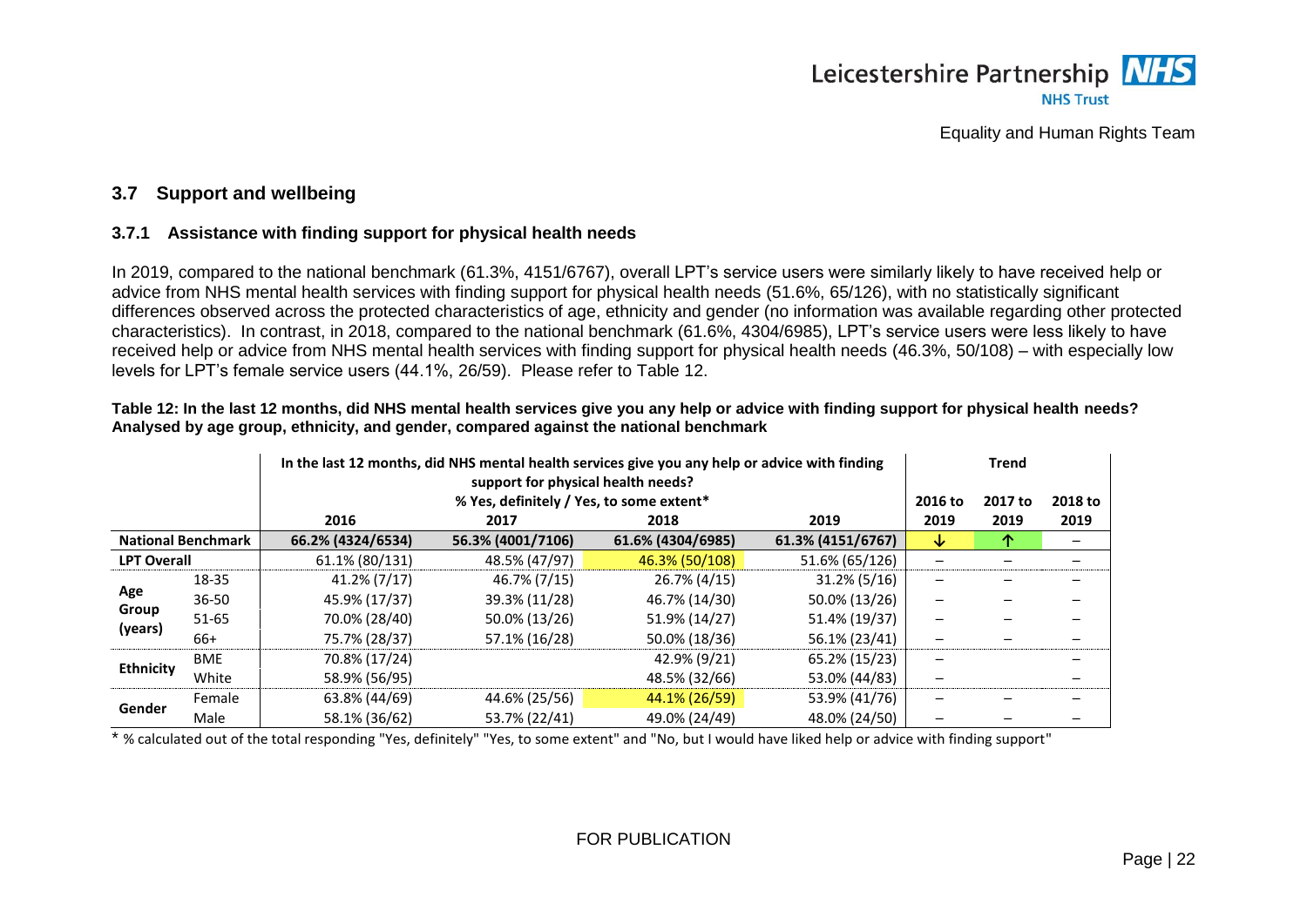

# **3.7.2 Assistance with finding support for financial advice or benefits**

In 2019, compared to the national benchmark (54.7%, 4101/7504), LPT's service users were less likely to have received help or advice from NHS mental health services with finding support for financial advice or benefits (41.7%, 55/132) – a pattern that was also evident in 2018. In 2019, the levels of people who received help or advice from NHS mental health services at LPT with finding support for financial advice or benefits were especially low amongst service users aged 36 to 50 years old (27.6%, 8/29), White service users (40.9%, 38/93), and male service users (38.2%, 21/55). Please refer to [Table 13.](#page-24-2)

<span id="page-24-2"></span>**Table 13: In the last 12 months, did NHS mental health services give you any help or advice with finding support for financial advice or benefits? Analysed by age group, ethnicity, and gender, compared against the national benchmark**

|                    |                           |                   | In the last 12 months, did NHS mental health services give you any help or advice with finding<br>support for financial advice or benefits? |                   |                   |         |              |         |
|--------------------|---------------------------|-------------------|---------------------------------------------------------------------------------------------------------------------------------------------|-------------------|-------------------|---------|--------------|---------|
|                    |                           |                   | % Yes, definitely / Yes, to some extent*                                                                                                    |                   |                   | 2016 to | 2017 to      | 2018 to |
|                    |                           | 2016              | 2017                                                                                                                                        | 2018              | 2019              | 2019    | 2019         | 2019    |
|                    | <b>National Benchmark</b> | 57.9% (4010/6926) | 65.4% (4423/6768)                                                                                                                           | 53.9% (4193/7774) | 54.7% (4101/7504) | V       | ∿            |         |
| <b>LPT Overall</b> |                           | 45.5% (55/121)    | 60.2% (59/98)                                                                                                                               | 37.4% (49/131)    | 41.7% (55/132)    |         | ↓            |         |
|                    | 18-35                     | 44.0% (11/25)     | 57.1% (8/14)                                                                                                                                | 28.0% (7/25)      | 28.6% (6/21)      |         |              |         |
| Age                | $36 - 50$                 | 31.4% (11/35)     | 63.0% (17/27)                                                                                                                               | 38.7% (12/31)     | 27.6% (8/29)      |         | $\downarrow$ |         |
| Group<br>(years)   | $51 - 65$                 | 42.4% (14/33)     | 53.8% (14/26)                                                                                                                               | 39.3% (11/28)     | 48.6% (17/35)     |         |              |         |
|                    | 66+                       | 67.9% (19/28)     | 64.5% (20/31)                                                                                                                               | 40.4% (19/47)     | 46.2% (18/39)     |         |              |         |
|                    | <b>BME</b>                | 58.3% (14/24)     |                                                                                                                                             | 37.5% (9/24)      | 63.6% (14/22)     |         |              |         |
| <b>Ethnicity</b>   | White                     | 43.0% (37/86)     |                                                                                                                                             | 38.0% (30/79)     | 40.9% (38/93)     |         |              |         |
|                    | Female                    | 46.7% (28/60)     | 57.9% (33/57)                                                                                                                               | 34.8% (24/69)     | 44.2% (34/77)     |         |              |         |
| Gender             | Male                      | 44.3% (27/61)     | 63.4% (26/41)                                                                                                                               | 40.3% (25/62)     | 38.2% (21/55)     |         | ∿            |         |

<span id="page-24-1"></span><span id="page-24-0"></span>\* % calculated out of the total responding "Yes, definitely" "Yes, to some extent" and "No, but I would have liked help or advice with finding support"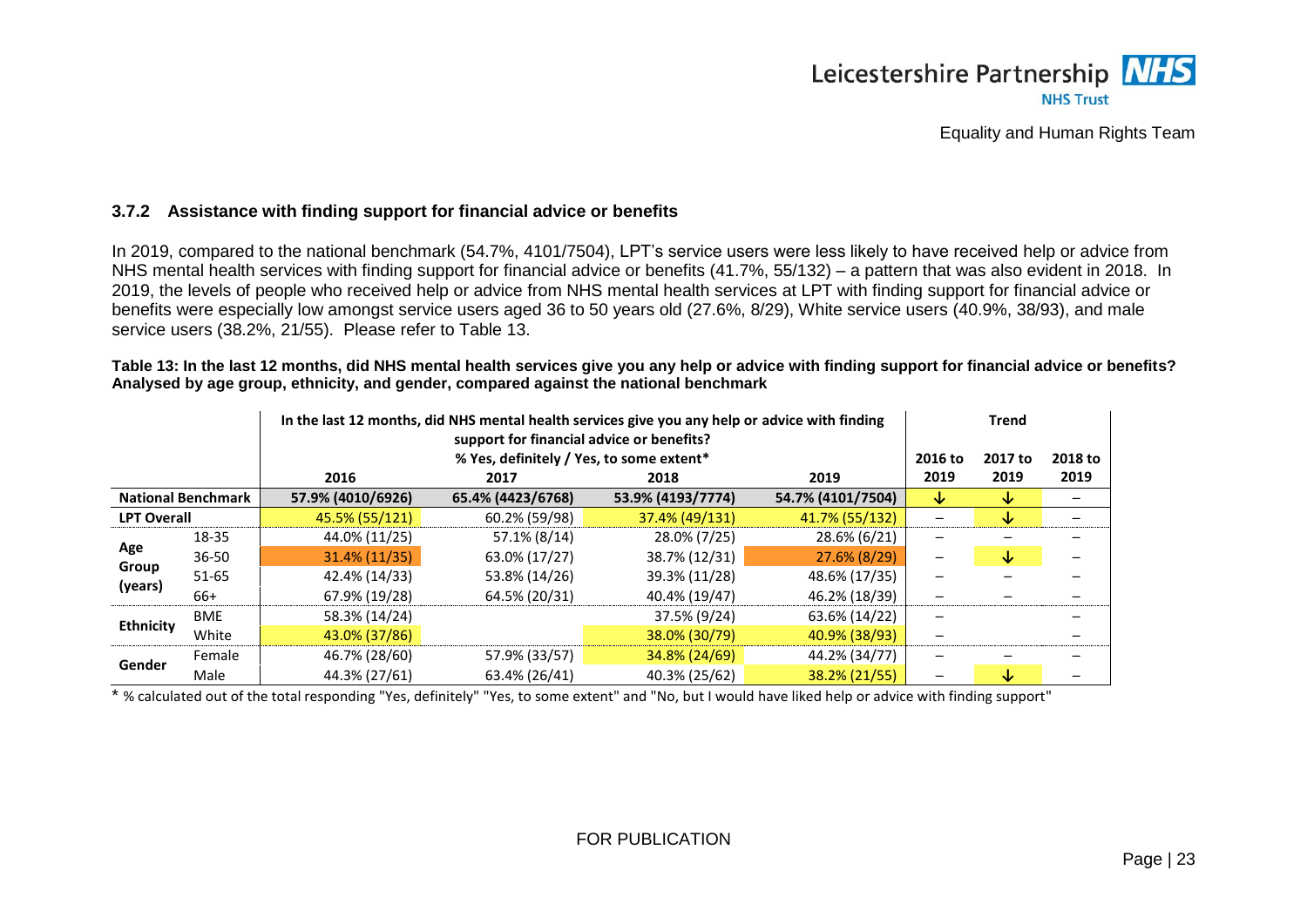

### **3.7.3 Assistance with finding support for finding or keeping work**

In 2019, compared to the national benchmark (54.6%, 1791/3281), LPT's service users were less likely to have received help or advice from NHS mental health services with finding support for finding or keeping work (32.1%, 18/56) – a pattern that has been evident since at least 2016. In 2019, the levels of people who received help or advice from NHS mental health services at LPT with finding support for finding or keeping work were especially low amongst service users aged 18 to 35 years old (17.6%, 3/17), White service users (23.3%, 7/30), and female service users (22.2%, 8/36). Please refer to [Table 14.](#page-25-2)

#### <span id="page-25-2"></span>**Table 14: In the last 12 months, did NHS mental health services give you any help or advice with finding support for finding or keeping work? Analysed by age group, ethnicity, and gender, compared against the national benchmark**

|                    |                              |                   | In the last 12 months, did NHS mental health services give you any help or advice with finding<br>support for finding or keeping work? |                   |                   |         |         | <b>Trend</b> |  |  |
|--------------------|------------------------------|-------------------|----------------------------------------------------------------------------------------------------------------------------------------|-------------------|-------------------|---------|---------|--------------|--|--|
|                    |                              |                   | % Yes, definitely / Yes, to some extent*                                                                                               |                   |                   | 2016 to | 2017 to | 2018 to      |  |  |
|                    | 2016<br>2019<br>2017<br>2018 |                   |                                                                                                                                        |                   | 2019              | 2019    | 2019    |              |  |  |
|                    | <b>National Benchmark</b>    | 58.2% (1925/3306) | 57.1% (1904/3332)                                                                                                                      | 52.7% (1809/3433) | 54.6% (1791/3281) | ₩       | ₩       |              |  |  |
| <b>LPT Overall</b> |                              | 40.6% (26/64)     | 32.4% (12/37)                                                                                                                          | 33.3% (20/60)     | 32.1% (18/56)     |         |         |              |  |  |
|                    | 18-35                        | 38.1% (8/21)      | 36.4% (4/11)                                                                                                                           | 29.4% (5/17)      | $17.6\% (3/17)$   |         |         |              |  |  |
| Age                | $36 - 50$                    | $26.1\% (6/23)$   | 26.7% (4/15)                                                                                                                           | 33.3% (7/21)      | 37.5% (6/16)      |         |         |              |  |  |
| Group              | $51 - 65$                    | 56.3% (9/16)      | 33.3% (2/6)                                                                                                                            | 30.8% (4/13)      | 26.7% (4/15)      |         |         |              |  |  |
| (years)            | 66+                          | 75.0% (3/4)       | 40.0% (2/5)                                                                                                                            | 44.4% (4/9)       | $50.0\% (2/4)$    |         |         |              |  |  |
| <b>Ethnicity</b>   | <b>BME</b>                   | 75.0% (9/12)      |                                                                                                                                        | 29.4% (5/17)      | 56.2% (9/16)      |         |         |              |  |  |
|                    | White                        | 36.4% (16/44)     |                                                                                                                                        | 36.7% (11/30)     | 23.3% (7/30)      |         |         |              |  |  |
| Gender             | Female                       | 42.4% (14/33)     | 33.3% (7/21)                                                                                                                           | 29.4% (10/34)     | 22.2% (8/36)      |         |         |              |  |  |
|                    | Male                         | 38.7% (12/31)     | $31.3\%$ (5/16)                                                                                                                        | 38.5% (10/26)     | 50.0% (10/20)     |         |         |              |  |  |

<span id="page-25-1"></span><span id="page-25-0"></span>\* % calculated out of the total responding "Yes, definitely" "Yes, to some extent" and "No, but I would have liked help or advice with finding support"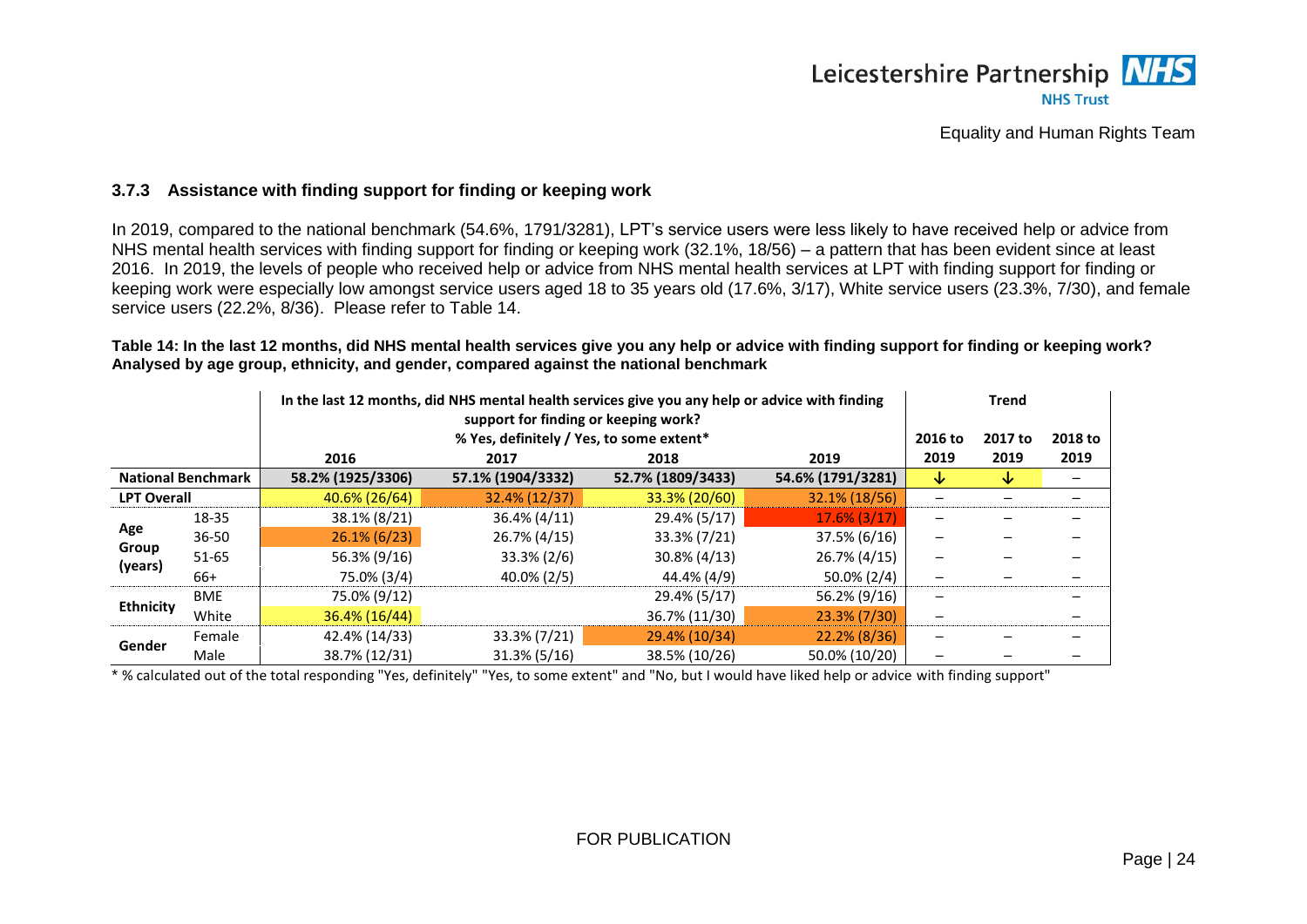

### **3.7.4 Assistance with joining a group or taking part in an activity**

In 2019, compared to the national benchmark (63.0%, 4487/7125), LPT's service users were similarly likely to have been supported by NHS mental health services in joining a group or taking part in an activity (55.6%, 74/133), with no statistically significant differences observed across the protected characteristics of age, ethnicity and gender (no information was available regarding other protected characteristics). In contrast, in 2018, compared to the national benchmark (62.5%, 4704/7524), LPT's service users were less likely to have been supported by NHS mental health services in joining a group or taking part in an activity (48.3%, 58/120) – with especially low levels for service users aged 66 years old and above (40.5%, 15/37) and for female service users (48.1%, 37/77). Please refer to [Table 15.](#page-26-2)

<span id="page-26-2"></span>**Table 15: In the last 12 months, has someone from NHS mental health services supported you in joining a group or taking part in an activity? Analysed by age group, ethnicity, and gender, compared against the national benchmark**

|                    |                              |                   | In the last 12 months, has someone from NHS mental health services supported you in joining a<br>group or taking part in an activity? $\dagger$ |                   |                   |         |         |         |
|--------------------|------------------------------|-------------------|-------------------------------------------------------------------------------------------------------------------------------------------------|-------------------|-------------------|---------|---------|---------|
|                    |                              |                   | % Yes, definitely / Yes, to some extent*                                                                                                        |                   |                   | 2016 to | 2017 to | 2018 to |
|                    | 2016<br>2019<br>2017<br>2018 |                   |                                                                                                                                                 |                   | 2019              | 2019    | 2019    |         |
|                    | <b>National Benchmark</b>    | 59.7% (3720/6234) | 58.3% (3747/6424)                                                                                                                               | 62.5% (4704/7524) | 63.0% (4487/7125) | ↑       |         |         |
| <b>LPT Overall</b> |                              | 45.5% (51/112)    | 46.7% (43/92)                                                                                                                                   | 48.3% (58/120)    | 55.6% (74/133)    |         |         |         |
|                    | 18-35                        | 50.0% (9/18)      | 28.6% (4/14)                                                                                                                                    | 48.0% (12/25)     | 43.3% (13/30)     |         |         |         |
| Age                | $36 - 50$                    | 30.3% (10/33)     | 56.0% (14/25)                                                                                                                                   | 53.1% (17/32)     | 57.1% (16/28)     |         |         |         |
| Group<br>(years)   | $51 - 65$                    | 48.4% (15/31)     | 48.1% (13/27)                                                                                                                                   | 53.8% (14/26)     | 52.9% (18/34)     |         |         |         |
|                    | 66+                          | 56.7% (17/30)     | 46.2% (12/26)                                                                                                                                   | 40.5% (15/37)     | 62.9% (22/35)     |         |         |         |
| <b>Ethnicity</b>   | <b>BME</b>                   | 60.0% (12/20)     |                                                                                                                                                 | 46.2% (12/26)     | 73.1% (19/26)     |         |         |         |
|                    | White                        | 43.0% (34/79)     |                                                                                                                                                 | 52.2% (36/69)     | 52.3% (46/88)     |         |         |         |
|                    | Female                       | 48.3% (29/60)     | 40.7% (22/54)                                                                                                                                   | 48.1% (37/77)     | 53.6% (45/84)     |         |         |         |
| Gender             | Male                         | 42.3% (22/52)     | 55.3% (21/38)                                                                                                                                   | 48.8% (21/43)     | 59.2% (29/49)     |         |         |         |

<span id="page-26-0"></span>\* % calculated out of the total responding "Yes, definitely" "Yes, to some extent" and "No, but I would have liked this"

<span id="page-26-1"></span>† phrased differently in 2017 and 2016: Has someone from NHS mental health services supported you in taking part in an activity locally?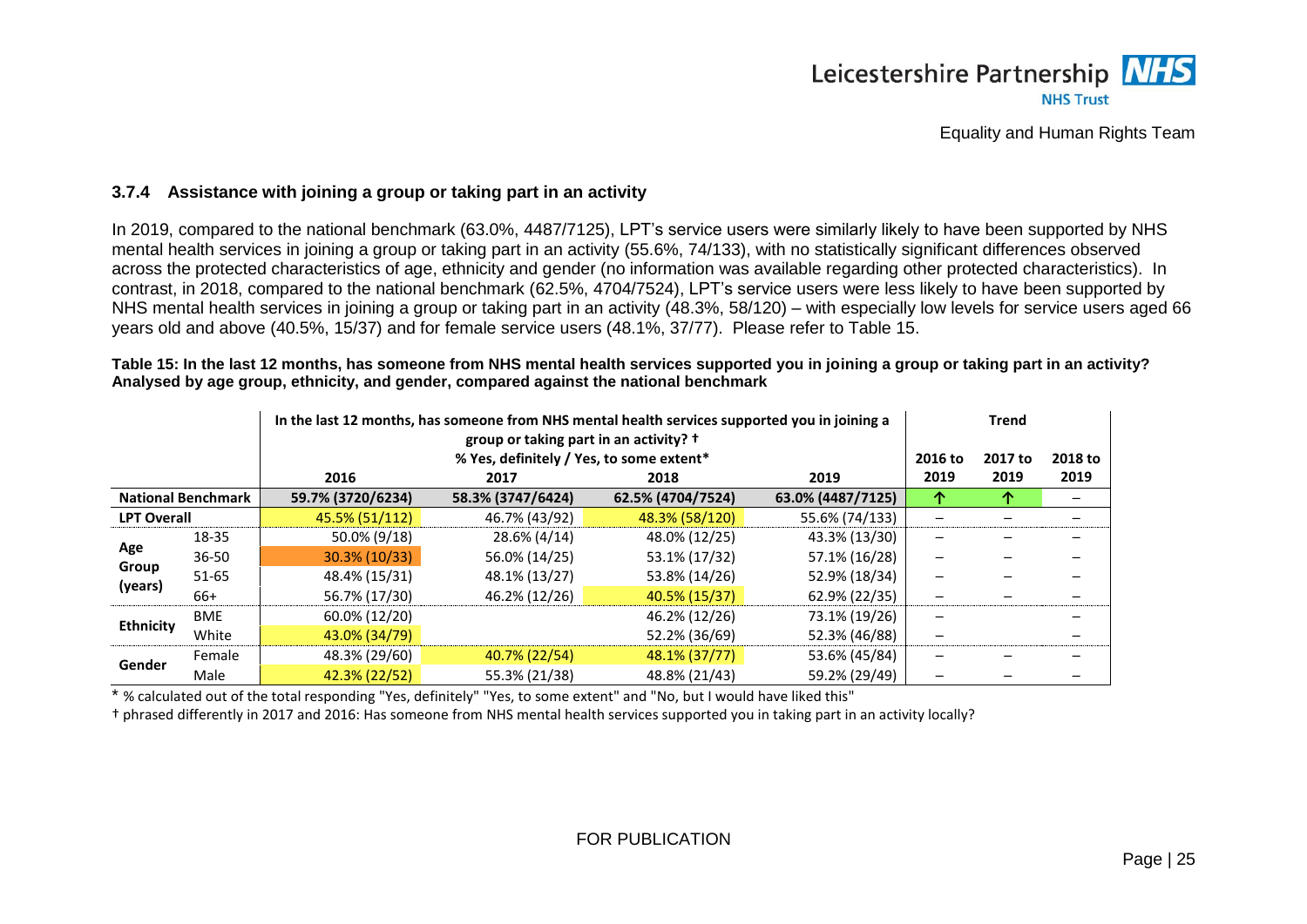

#### **3.7.5 Involvement of a family member or someone close**

In 2019, compared to the national benchmark (81.1%, 7039/8675), overall LPT's service users were similarly likely to report that NHS mental health services had involved a member of their family or someone else close to them as much as they would like (80.1%, 117/146); however, LPT's service users aged 18 to 35 years old were less likely to report that NHS mental health services had involved a member of their family or someone else close to them as much as they would like (57.1%, 12/21) – a trend that was also apparent in 2018. Meanwhile, LPT's BME service users were more likely to report that NHS mental health services had involved a member of their family or someone else close to them as much as they would like in 2019 (95.7%, 22/23) than in 2018 (59.1%, 13/22). Please refer to [Table 16.](#page-27-2)

<span id="page-27-2"></span>**Table 16: Have NHS mental health services involved a member of your family or someone else close to you as much as you would like? Analysed by age group, ethnicity, and gender, compared against the national benchmark**

|                    |                           |                   | Have NHS mental health services involved a member of your family or someone else close to you<br>as much as you would like? |                   |                   |         |         |         |
|--------------------|---------------------------|-------------------|-----------------------------------------------------------------------------------------------------------------------------|-------------------|-------------------|---------|---------|---------|
|                    |                           |                   | % Yes, definitely / Yes, to some extent*                                                                                    |                   |                   | 2016 to | 2017 to | 2018 to |
|                    |                           | 2016              | 2017                                                                                                                        | 2018              | 2019              | 2019    | 2019    | 2019    |
|                    | <b>National Benchmark</b> | 82.6% (6793/8227) | 82.9% (7006/8448)                                                                                                           | 82.5% (7355/8916) | 81.1% (7039/8675) | V       | ∿       | ↓       |
| <b>LPT Overall</b> |                           | 78.5% (124/158)   | 81.8% (112/137)                                                                                                             | 75.9% (104/137)   | 80.1% (117/146)   |         |         |         |
|                    | 18-35                     | 77.3% (17/22)     | 70.8% (17/24)                                                                                                               | 58.3% (14/24)     | 57.1% (12/21)     |         |         |         |
| Age                | $36 - 50$                 | 66.7% (22/33)     | 75.9% (22/29)                                                                                                               | 77.4% (24/31)     | 73.9% (17/23)     |         |         |         |
| Group              | $51 - 65$                 | 73.0% (27/37)     | 73.3% (22/30)                                                                                                               | 68.4% (13/19)     | 78.9% (30/38)     |         |         |         |
| (years)            | 66+                       | 87.9% (58/66)     | 94.4% (51/54)                                                                                                               | 84.1% (53/63)     | 91.5% (54/59)     | -       |         |         |
|                    | <b>BME</b>                | 77.8% (21/27)     |                                                                                                                             | 59.1% (13/22)     | 95.7% (22/23)     |         |         |         |
| <b>Ethnicity</b>   | White                     | 79.0% (94/119)    |                                                                                                                             | 83.7% (77/92)     | 80.0% (88/110)    |         |         |         |
| Gender             | Female                    | 78.7% (59/75)     | 79.2% (61/77)                                                                                                               | 72.9% (51/70)     | 78.8% (67/85)     |         |         |         |
|                    | Male                      | 78.3% (65/83)     | 85.0% (51/60)                                                                                                               | 79.1% (53/67)     | 82.0% (50/61)     |         |         |         |

<span id="page-27-1"></span><span id="page-27-0"></span>\* % calculated out of the total responding "Yes, definitely" "Yes, to some extent" and "No, not as much as I would like"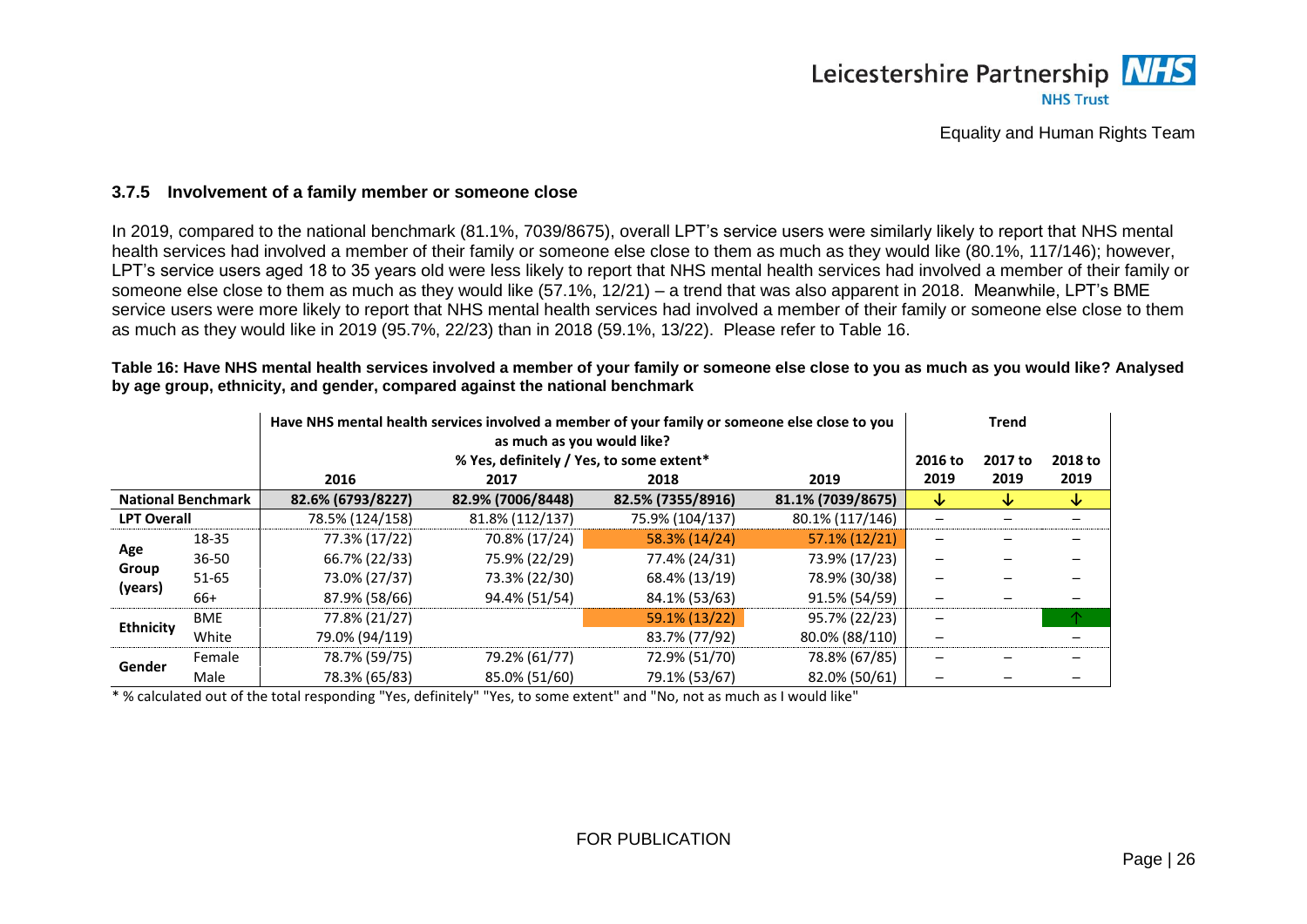# Leicestershire Partnership NHS **NHS Trust**

Equality and Human Rights Team

# **3.7.6 Information about getting support from people who have experience of the same mental health needs**

In 2019, compared to the national benchmark (48.4%, 3806/7865), overall LPT's service users were similarly likely to have been given information by NHS mental health services about getting support from people who have experience of the same mental health needs as them (41.0%, 57/139), with no statistically significant differences observed across the protected characteristics of age, ethnicity and gender (no information was available regarding other protected characteristics). In contrast, in 2018, compared to the national benchmark (48.2%, 3994/8278), LPT's service users were less likely to have been given information by NHS mental health services about getting support from people who have experience of the same mental health needs as them (32.4%, 46/142) – with especially low levels at LPT for service users aged 66 years old and above (27.3%, 12/44) and for female service users (29.1%, 25/86). LPT's service users aged 66 years old and above were more likely to have been given information by NHS mental health services about getting support from people who have experience of the same mental health needs as them in 2019 (54.1%, 20/37) than in 2018 (27.3%, 12/44). Additionally, LPT's BME service users were more likely to have been given information by NHS mental health services about getting support from people who have experience of the same mental health needs as them in 2019 (60.9%, 14/23) than in 2018 (24.0%, 6/25). Please refer to [Table 17.](#page-28-2)

<span id="page-28-2"></span>**Table 17: Have you been given information by NHS mental health services about getting support from people who have experience of the same mental health needs as you? Analysed by age group, ethnicity, and gender, compared against the national benchmark**

<span id="page-28-0"></span>

|                    |                              |                   | Have you been given information by NHS mental health services about getting support from<br>people who have experience of the same mental health needs as you?<br>% Yes, definitely / Yes, to some extent* |                   |                   |         |         |         |
|--------------------|------------------------------|-------------------|------------------------------------------------------------------------------------------------------------------------------------------------------------------------------------------------------------|-------------------|-------------------|---------|---------|---------|
|                    |                              |                   |                                                                                                                                                                                                            |                   |                   | 2016 to | 2017 to | 2018 to |
|                    | 2016<br>2017<br>2019<br>2018 |                   | 2019                                                                                                                                                                                                       | 2019              | 2019              |         |         |         |
|                    | <b>National Benchmark</b>    | 51.8% (3853/7436) | 51.8% (4061/7838)                                                                                                                                                                                          | 48.2% (3994/8278) | 48.4% (3806/7865) | V       | V       |         |
| <b>LPT Overall</b> |                              | 39.6% (57/144)    | 40.0% (50/125)                                                                                                                                                                                             | 32.4% (46/142)    | 41.0% (57/139)    |         |         |         |
|                    | 18-35                        | 44.0% (11/25)     | 24.0% (6/25)                                                                                                                                                                                               | 25.9% (7/27)      | 31.2% (10/32)     |         |         |         |
| Age                | $36 - 50$                    | 27.8% (10/36)     | 44.8% (13/29)                                                                                                                                                                                              | 28.9% (11/38)     | 27.6% (8/29)      |         |         |         |
| Group<br>(years)   | $51 - 65$                    | 37.2% (16/43)     | 44.4% (16/36)                                                                                                                                                                                              | 48.5% (16/33)     | 47.1% (16/34)     |         |         |         |
|                    | 66+                          | 50.0% (20/40)     | 42.9% (15/35)                                                                                                                                                                                              | 27.3% (12/44)     | 54.1% (20/37)     |         |         | 个       |
|                    | <b>BME</b>                   | 45.0% (9/20)      |                                                                                                                                                                                                            | 24.0% (6/25)      | 60.9% (14/23)     |         |         | 个       |
| <b>Ethnicity</b>   | White                        | 40.7% (44/108)    |                                                                                                                                                                                                            | 37.9% (33/87)     | 39.0% (39/100)    |         |         |         |
| Gender             | Female                       | 41.9% (31/74)     | 30.7% (23/75)                                                                                                                                                                                              | 29.1% (25/86)     | 37.2% (32/86)     |         |         |         |
|                    | Male                         | 37.1% (26/70)     | 54.0% (27/50)                                                                                                                                                                                              | 37.5% (21/56)     | 47.2% (25/53)     |         |         |         |

<span id="page-28-1"></span>\* % calculated out of the total responding "Yes, definitely" "Yes, to some extent" and "No, but I would have liked this"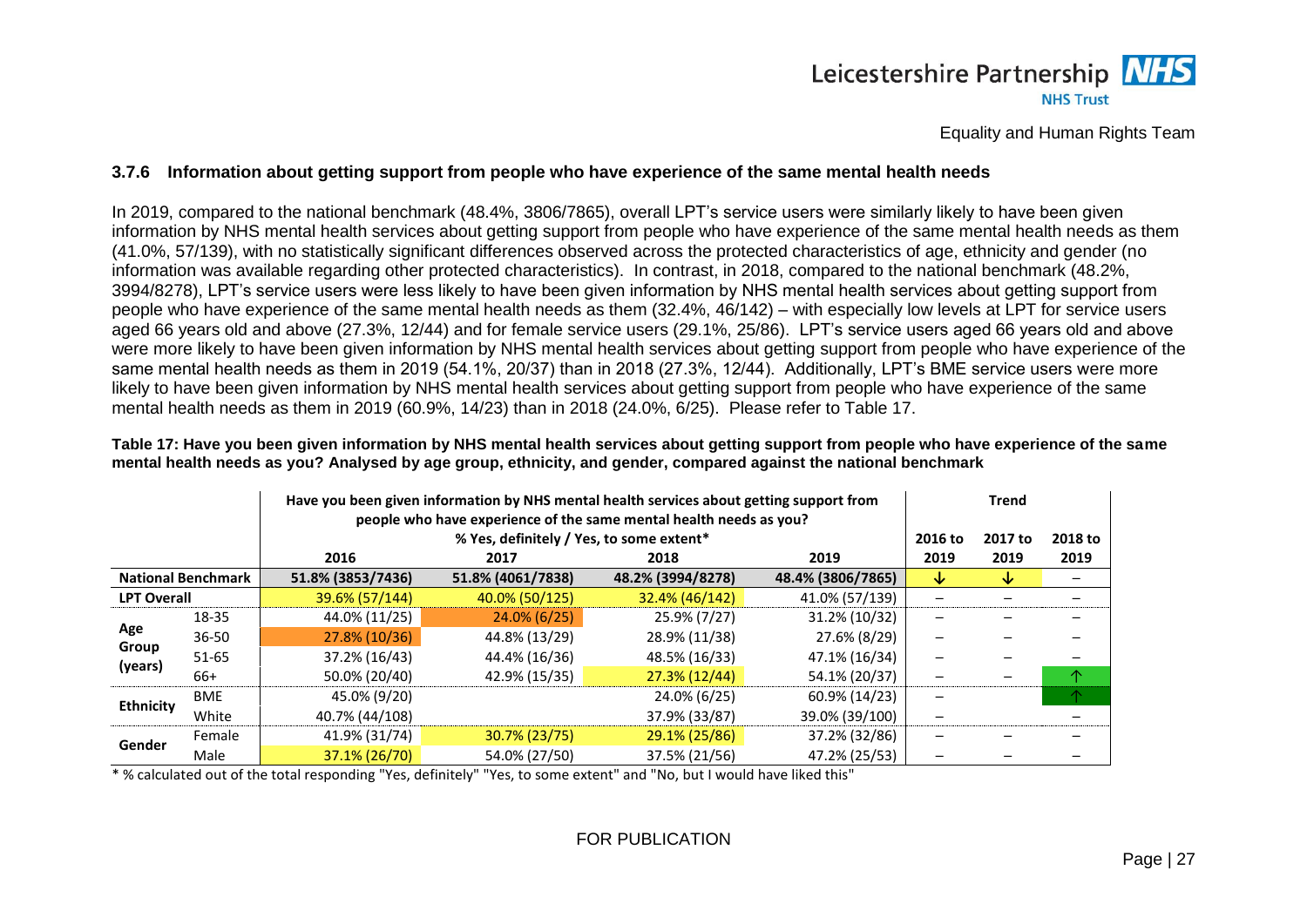

#### **3.8 Overall**

#### **3.8.1 Surveyed about views on the quality of care, outside of the present questionnaire**

In 2019, compared to the national benchmark (22.6%, 2533/11206), LPT's service users were less likely to have been asked by NHS mental health services to give their views on the quality of their care (14.8%, 31/209) – with especially low levels at LPT for White service users (13.0%, 21/161). This question was new to the Community Mental Health Service User Survey in 2019. Please refer to [Table 18.](#page-29-3)

<span id="page-29-3"></span>**Table 18: Aside from in this questionnaire, in the last 12 months, have you been asked by NHS mental health services to give your views on the quality of your care? Analysed by age group, ethnicity, and gender, compared against the national benchmark**

|                           |            |      | Aside from in this questionnaire, in the last 12 months, have you been asked by NHS mental<br>health services to give your views on the quality of your care?<br>$% Yes*$ |      |                    |  |  |  |
|---------------------------|------------|------|---------------------------------------------------------------------------------------------------------------------------------------------------------------------------|------|--------------------|--|--|--|
|                           |            | 2016 | 2017                                                                                                                                                                      | 2018 | 2019               |  |  |  |
| <b>National Benchmark</b> |            |      |                                                                                                                                                                           |      | 22.6% (2533/11206) |  |  |  |
| <b>LPT Overall</b>        |            |      |                                                                                                                                                                           |      | 14.8% (31/209)     |  |  |  |
|                           | 18-35      |      |                                                                                                                                                                           |      | 16.7% (6/36)       |  |  |  |
| Age                       | $36 - 50$  |      |                                                                                                                                                                           |      | 17.6% (6/34)       |  |  |  |
| Group                     | 51-65      |      |                                                                                                                                                                           |      | 19.6% (10/51)      |  |  |  |
| (years)                   | 66+        |      |                                                                                                                                                                           |      | 10.1% (8/79)       |  |  |  |
|                           | <b>BME</b> |      |                                                                                                                                                                           |      | 26.1% (6/23)       |  |  |  |
| <b>Ethnicity</b>          | White      |      |                                                                                                                                                                           |      | 13.0% (21/161)     |  |  |  |
|                           | Female     |      |                                                                                                                                                                           |      | 15.8% (21/133)     |  |  |  |
| Gender                    | Male       |      |                                                                                                                                                                           |      | 13.2% (10/76)      |  |  |  |

<span id="page-29-2"></span><span id="page-29-1"></span><span id="page-29-0"></span>\* % calculated out of the total responding "Yes" and "No"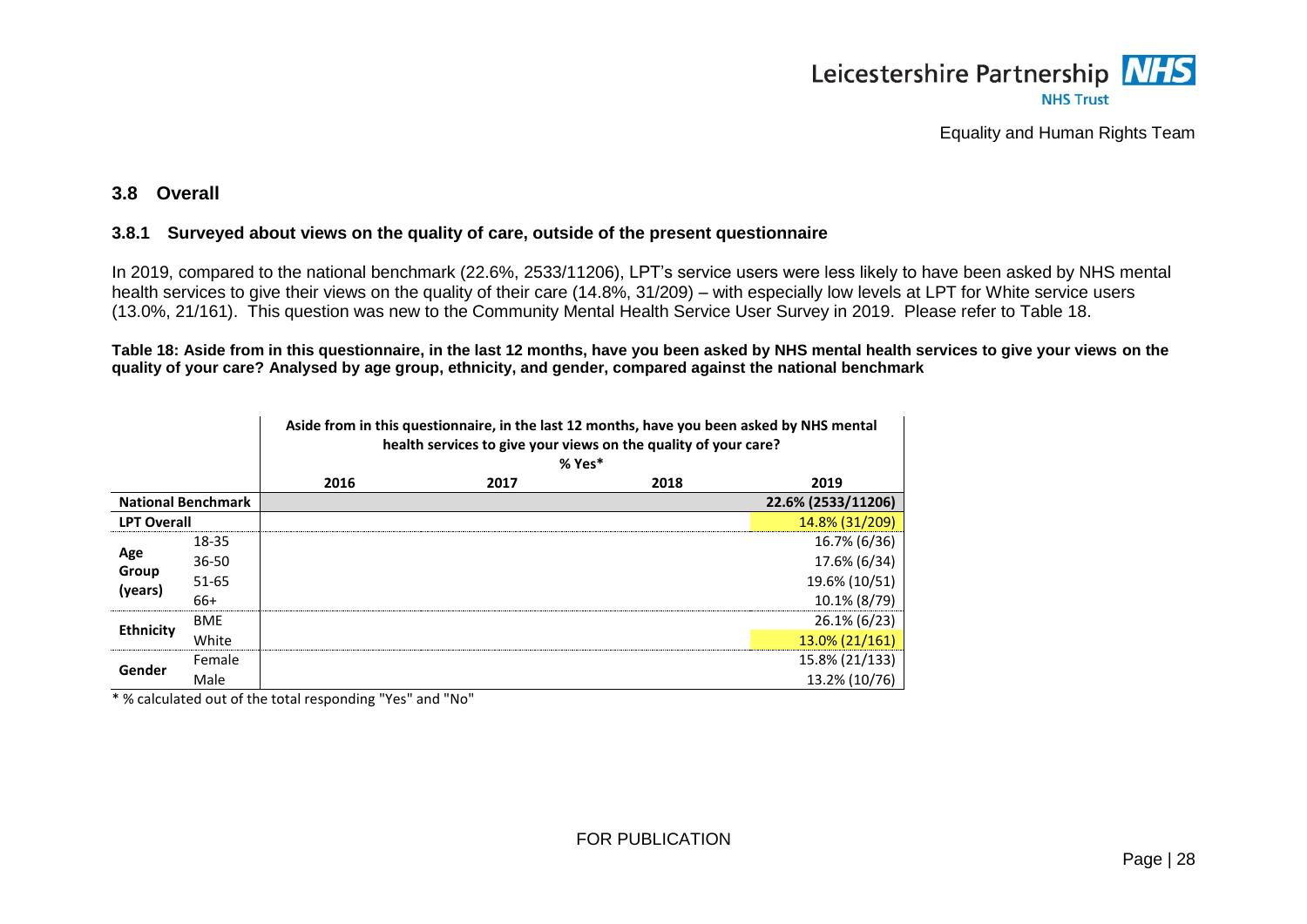

#### **3.8.2 Overall rating of the experience of NHS mental health services**

Survey respondents were asked to rate their experience of NHS mental health services on a scale of 1 to 10, very poor to very good. For the purposes of the present analysis, scores of 8 and above have been taken to indicate a good experience. In 2019, compared to the national benchmark (50.1%, 6258/12492), overall LPT's service users were similarly likely to indicate they had had a good experience of NHS mental health services (43.8%, 102/233), with no statistically significant differences observed across the protected characteristics of age, ethnicity and gender (no information was available regarding other protected characteristics). In contrast, in 2018, compared to the national benchmark (49.3%, 6524/13222), LPT's service users were less likely to indicate they had had a good experience of NHS mental health services (38.6%, 85/220) – with especially low levels at LPT for service users aged 18 to 35 years old (22.9%, 8/35) and for female service users (37.9%, 50/132). Over the past four years, there has been a generally downwards trend in the likelihood of reporting a good experience amongst service users aged 66 years old and above (from 66.7%, 50/75, in 2016, through 64.9%, 48/74, in 2017 and 42.4%, 36/85, in 2018, to 50.6%, 43/85, in 2019) and amongst female service users (from 55.0%, 66/120, in 2016, through 52.9%, 63/119, in 2017 and 37.9%, 50/132, in 2018 to 43.4%, 63/145, in 2019). The topic of this question relates to outcome 2.3 of the Equality Delivery System (People report positive experiences of the NHS). Please refer to [Table 19.](#page-30-2)

<span id="page-30-0"></span>

|                    | Overall please indicate whether you had a very good or poor experience. |                    |                    |                                                             |                    |         | <b>Trend</b> |         |
|--------------------|-------------------------------------------------------------------------|--------------------|--------------------|-------------------------------------------------------------|--------------------|---------|--------------|---------|
|                    |                                                                         |                    |                    | % Rank 8 / Rank 9 / Rank 10 (I had a very good experience)* |                    | 2016 to | 2017 to      | 2018 to |
|                    |                                                                         | 2016               | 2017               | 2018                                                        | 2019               | 2019    | 2019         | 2019    |
|                    | <b>National Benchmark</b>                                               | 53.2% (6360/11948) | 53.6% (6623/12359) | 49.3% (6524/13222)                                          | 50.1% (6258/12492) | ∿       | ∿            |         |
| <b>LPT Overall</b> |                                                                         | 50.8% (120/236)    | 52.2% (106/203)    | 38.6% (85/220)                                              | 43.8% (102/233)    |         |              |         |
| Age                | 18-35                                                                   | 41.2% (14/34)      | 41.9% (13/31)      | 22.9% (8/35)                                                | 34.1% (14/41)      |         |              |         |
|                    | $36 - 50$                                                               | 39.3% (24/61)      | 42.2% (19/45)      | 31.5% (17/54)                                               | 38.1% (16/42)      |         |              |         |
| Group              | $51 - 65$                                                               | 48.5% (32/66)      | 49.1% (26/53)      | 52.2% (24/46)                                               | 46.6% (27/58)      |         |              |         |
| (years)            | 66+                                                                     | 66.7% (50/75)      | 64.9% (48/74)      | 42.4% (36/85)                                               | 50.6% (43/85)      | ◡       |              |         |
|                    | <b>BME</b>                                                              | 57.5% (23/40)      |                    | 45.7% (16/35)                                               | 45.2% (14/31)      |         |              |         |
| <b>Ethnicity</b>   | White                                                                   | 50.0% (88/176)     |                    | 43.2% (63/146)                                              | 45.7% (79/173)     |         |              |         |
| Gender             | Female                                                                  | 55.0% (66/120)     | 52.9% (63/119)     | 37.9% (50/132)                                              | 43.4% (63/145)     | ∿       |              |         |
|                    | Male                                                                    | 46.6% (54/116)     | 51.2% (43/84)      | 39.8% (35/88)                                               | 44.3% (39/88)      |         |              |         |

#### <span id="page-30-2"></span>**Table 19: Overall please indicate whether you had a very good or poor experience.**

<span id="page-30-1"></span>\* % calculated out of the total responding "Rank 0 (I had a very poor experience) " "Rank 1" "Rank 2" "Rank 3" "Rank 4" "Rank 5" "Rank 6" "Rank 7" "Rank 8" "Rank 9" "Rank 10 (I had a very good experience) "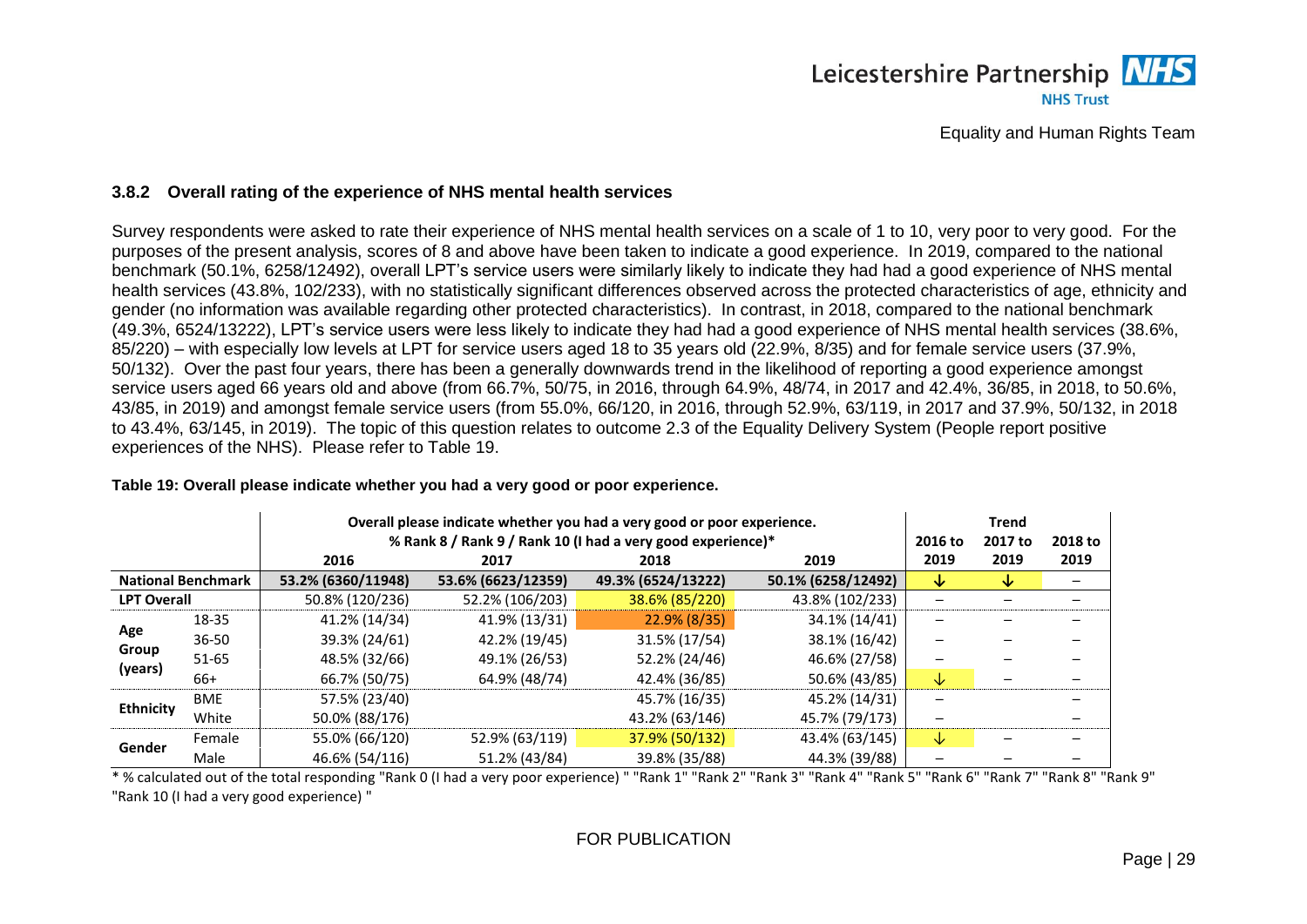

#### **3.8.3 Treatment with dignity and respect**

In 2019, compared to the national benchmark (92.7%, 12056/13002), overall LPT's service users were similarly likely to feel that they had been treated with respect and dignity by NHS mental health services (90.1%, 219/243), with no statistically significant differences observed across the protected characteristics of age, ethnicity and gender (no information was available regarding other protected characteristics). In contrast, in 2018, compared to the national benchmark (92.8%, 12900/13902), LPT's service users were less likely to feel that they had been treated with respect and dignity by NHS mental health services (88.3%, 204/231) – with especially low levels at LPT for service users aged 18 to 35 years old (77.1%, 27/35). Please refer to [Table 20.](#page-31-2)

<span id="page-31-2"></span>**Table 20: Overall in the last 12 months, did you feel that you were treated with respect and dignity by NHS mental health services? Analysed by age group, ethnicity, and gender, compared against the national benchmark**

|                    |                           |                     | Overall, in the last 12 months, did you feel that you were treated with respect and dignity by NHS<br>mental health services? |                                 |                     |         |         | <b>Trend</b> |  |  |
|--------------------|---------------------------|---------------------|-------------------------------------------------------------------------------------------------------------------------------|---------------------------------|---------------------|---------|---------|--------------|--|--|
|                    |                           |                     |                                                                                                                               | % Yes, always / Yes, sometimes* |                     | 2016 to | 2017 to | 2018 to      |  |  |
|                    |                           | 2016                | 2017                                                                                                                          | 2018                            | 2019                | 2019    | 2019    | 2019         |  |  |
|                    | <b>National Benchmark</b> | 92.7% (11509/12418) | 92.9% (11938/12849)                                                                                                           | 92.8% (12900/13902)             | 92.7% (12056/13002) |         |         |              |  |  |
| <b>LPT Overall</b> |                           | 92.3% (227/246)     | 93.8% (197/210)                                                                                                               | 88.3% (204/231)                 | 90.1% (219/243)     |         |         |              |  |  |
|                    | 18-35                     | 86.1% (31/36)       | 87.5% (28/32)                                                                                                                 | 77.1% (27/35)                   | 83.3% (35/42)       |         |         |              |  |  |
| Age                | $36 - 50$                 | 91.7% (55/60)       | 93.5% (43/46)                                                                                                                 | 83.9% (47/56)                   | 86.0% (37/43)       |         |         |              |  |  |
| Group<br>(years)   | $51 - 65$                 | 91.4% (64/70)       | 96.4% (53/55)                                                                                                                 | 93.8% (45/48)                   | 88.5% (54/61)       |         |         |              |  |  |
|                    | 66+                       | 96.3% (77/80)       | 94.8% (73/77)                                                                                                                 | 92.4% (85/92)                   | 95.5% (84/88)       |         |         |              |  |  |
|                    | <b>BME</b>                | 92.7% (38/41)       |                                                                                                                               | 88.6% (31/35)                   | 94.1% (32/34)       | -       |         |              |  |  |
| <b>Ethnicity</b>   | White                     | 93.5% (172/184)     |                                                                                                                               | 89.7% (140/156)                 | 91.6% (164/179)     |         |         |              |  |  |
|                    | Female                    | 91.9% (113/123)     | 91.9% (113/123)                                                                                                               | 89.1% (123/138)                 | 90.2% (138/153)     |         |         |              |  |  |
| Gender             | Male                      | 92.7% (114/123)     | 96.6% (84/87)                                                                                                                 | 87.1% (81/93)                   | 90.0% (81/90)       |         |         |              |  |  |

<span id="page-31-1"></span><span id="page-31-0"></span>\* % calculated out of the total responding "Yes, always" "Yes, sometimes" and "No"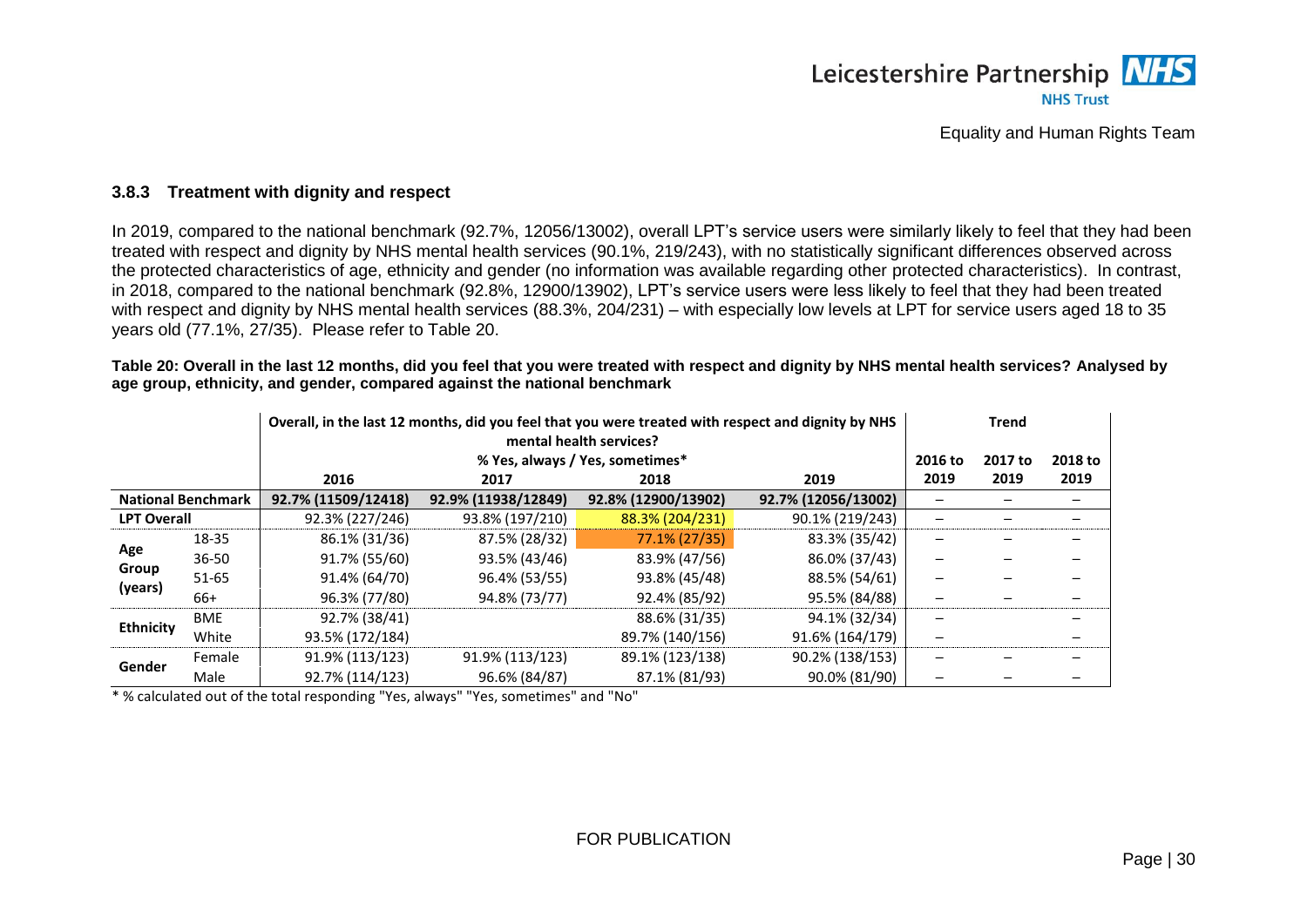

# **4 Appendix of analytical methods**

Data available from the Care Quality Commission's 2019 Community Mental Health Service User Survey, through Quality Health's reporting portal (Survey Online Analysis & Reporting - S.O.L.A.R.), were analysed against the national benchmark, overall and in terms of the available protected characteristic breakdowns: age group, ethnicity, and gender. Only statistically significant findings, and findings that provide context, are considered in the present report.

# **4.1 Comparisons between LPT's respondents and the national benchmark, across groups or subgroups, within a given year**

For comparisons between LPT's respondents and the national benchmark, respondents were grouped according to whether they responded positively or negatively. The odds of responding positively were calculated for the national benchmark and for LPT (overall and in breakdown groups, e.g., by age band, gender or ethnic group), and were compared using an odds ratio. Statistically significant deviations from even odds of responding positively are flagged in the results tables (α = .05, Bonferroni correction applied for multiple comparisons).

### **Key to interpreting within-year trends (table columns labelled 2016, 2017, 2018, and 2019):**

Reference benchmark (national benchmark or LPT overall)

A subgroup with significantly higher odds of responding positively than those not in the subgroup, to a large degree

<span id="page-32-0"></span>A subgroup with significantly higher odds of responding positively than those not in the subgroup, to a medium degree

A subgroup with significantly higher odds of responding positively than those not in the subgroup, to a small degree

A subgroup with statistically even odds of responding positively compared to those not in the subgroup

A subgroup with significantly lower odds of responding positively than those not in the subgroup, to a small degree

A subgroup with significantly lower odds of responding positively than those not in the subgroup, to a medium degree

<span id="page-32-1"></span>A subgroup with significantly lower odds of responding positively than those not in the subgroup, to a large degree